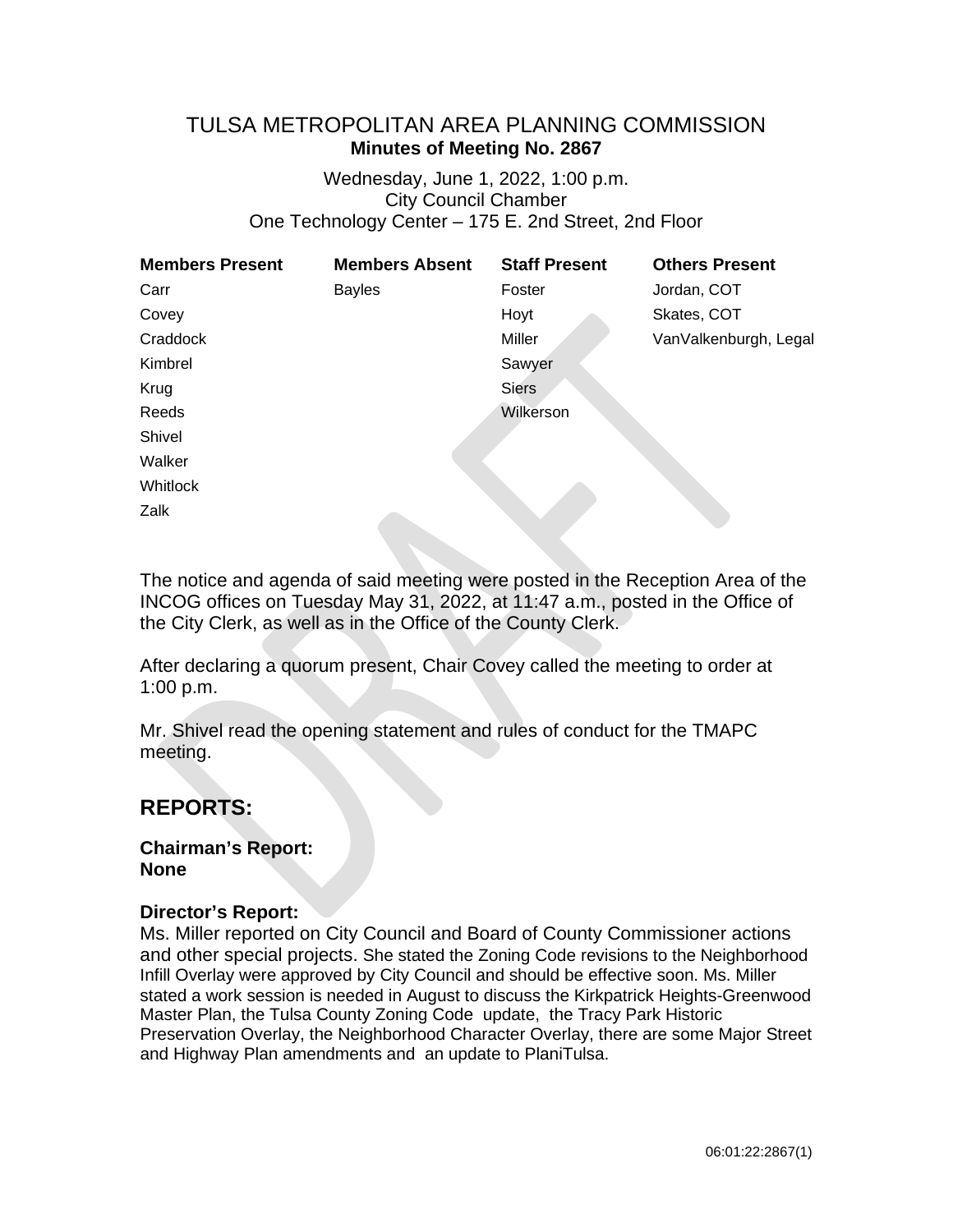\* \* \* \* \* \* \* \* \* \* \* \*

# **Minutes:**

**1.** Amend the minutes of May 4, 2022 Meeting No. 2865 (Legal description, page 37)

Approval of the amended minutes of **May 4, 2022 Meeting No. 2865**

# **TMAPC Action; 9 members present:**

On **MOTION** of **WALKER,** the TMAPC voted 9-0-0(Carr, Covey, Craddock, Krug, Reeds, Shivel, Walker, Whitlock, Zalk, "aye"; no "nays"; none "abstaining"; Bayles, Kimbrel, "absent") to **APPROVE** the minutes of May 4, 2022 Meeting No. 2865

Ms. Kimbrel arrived at 1:05 pm.

# **CONSENT AGENDA**

**All matters under "Consent" are considered by the Planning Commission to be routine and will be enacted by one motion. Any Planning Commission member may, however, remove an item by request.**

**NONE**

# **PUBLIC HEARING - REZONING**

**2. Z-7649 Kelsey Pierce** (CD 5) Location: West of the northwest corner of East 21st Street South and South Memorial Drive requesting rezoning from **CS and RM-1 to CG with optional development plan** (Continued from May 18, 2022)

**STAFF RECOMMENDATION: SECTION I: Z-7649**

**DEVELOPMENT CONCEPT:** The immediate goal for this request is to allow an Animal Service business that includes boarding or shelters, grooming and a veterinary clinic. The north portion of the subject tract is zoned RM-1 and the remainder is zoned CS. Neither of the zoning categories allows that service without rezoning.

# **DETAILED STAFF RECOMMENDATION:**

CG zoning without the optional development plan allows uses that are not compatible with the surrounding properties and are not consistent with the existing budling styles on the site however,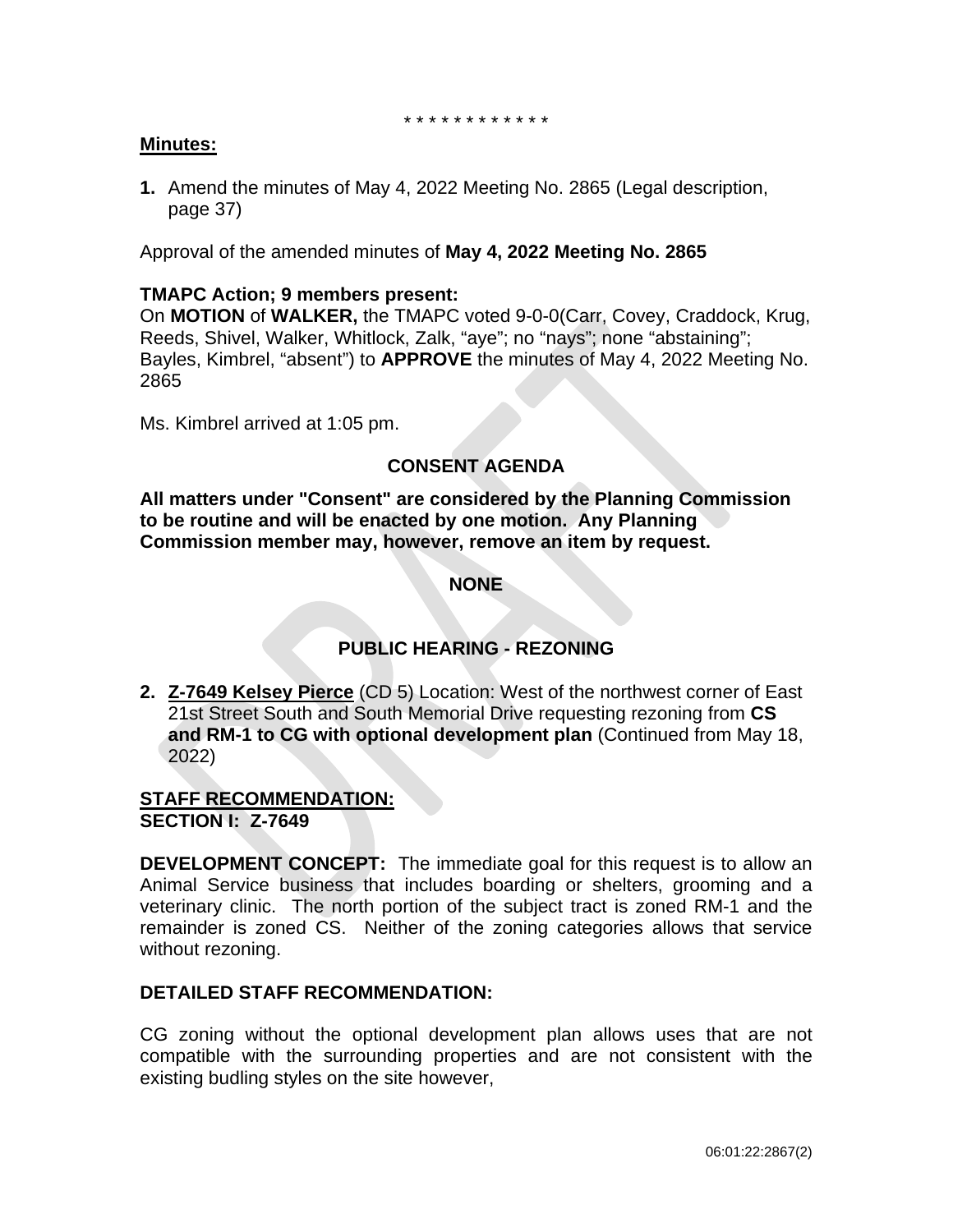The CG district is primarily intended to accommodate established commercial uses, while providing protection to adjacent residential areas and accommodate the grouping of compatible commercial and light industrial uses and,

The Neighborhood Center land use designation is intended to accommodate pedestrian and local traffic. The development plan outlined in Section II is intended to help integrate the proposed uses in a way that improves pedestrian and local traffic conditions adjacent to a multi modal corridor street. The development plan also provides a meaningful buffer adjacent to residential areas and,

The development plan included in Section II below provides use limitations and site development standards that are consistent with the development plan provisions of the Tulsa Zoning Code and supports meaningful opportunities for long range redevelopment and,

Site improvements required on the site adjacent to 21<sup>st</sup> Street are consistent with the Major Street and Highway Plan and the landscape provisions of the Tulsa Zoning code therefore,

Staff recommends Approval of Z-7649 to rezone property from CS and RM-1 to CG but only with the provisions of the delopment plan identified in Section II as follows:

# **SECTION II: Z-7649 OPTIONAL DEVELOPMENT PLAN STANDARDS:**

The optional development plan standards will conform to the provisions of the Tulsa Zoning Code for development in a Commercial General (CG) district with its supplemental regulations except as further refined below. All use categories, subcategories or specific uses and building types that are not listed in the following permitted list are prohibited.

PERMITTED USE CATEGORIES, SUBCATEGORIES AND SPECIFIC USES:

Residential Use Category:

Household Living (only if allowed in residential building types included below)

- Two households on a single lot
- Three or more households on a single lot

Group Living:

- Assisted living facility
- Convent/monastery/novitiate
- Elderly/retirement center
- Life care retirement center

Public, Civic and Institutional:

- Day care
- Hospital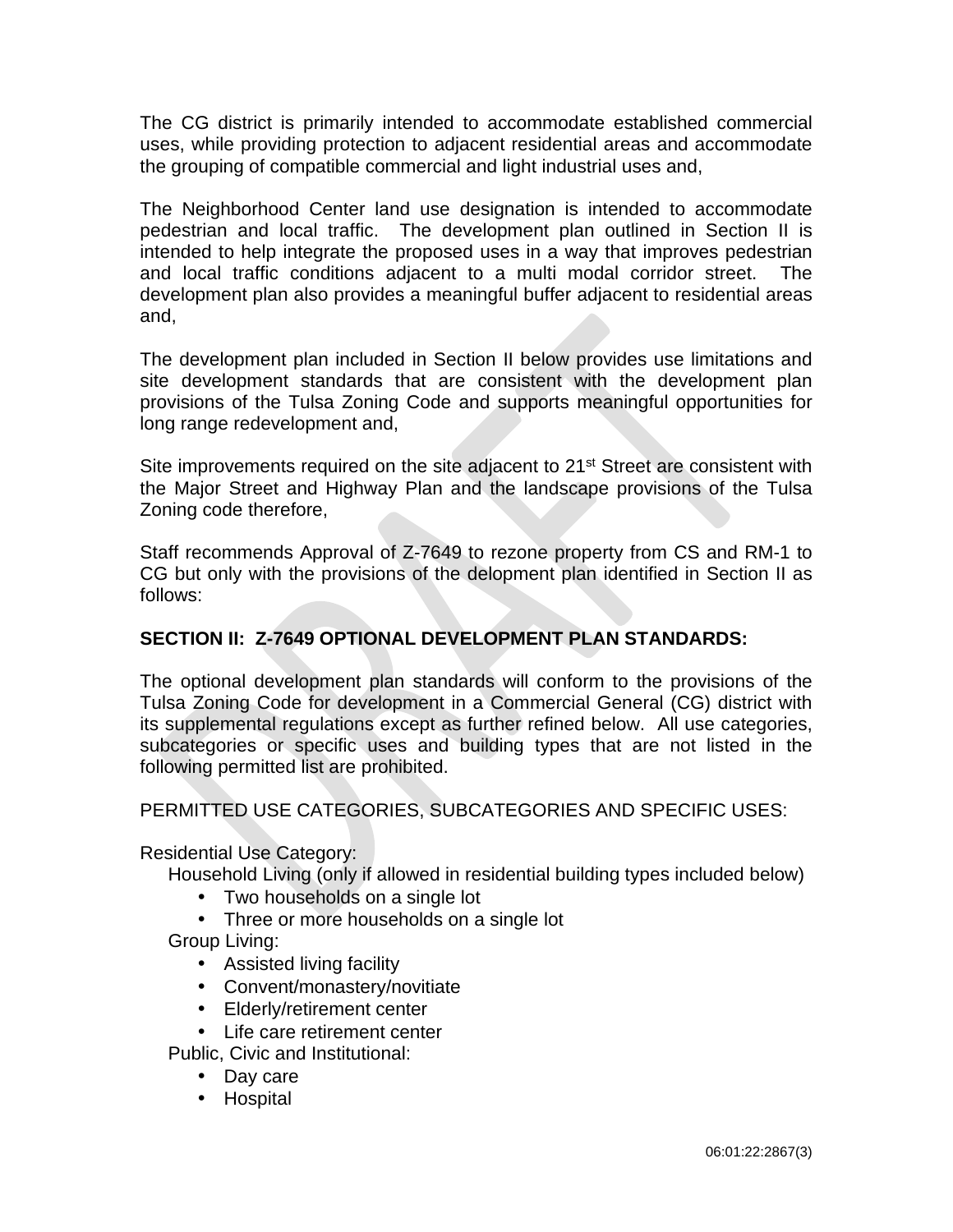- $\mathcal{L}^{\text{max}}$ Library or cultural exhibit
- $\mathcal{L}^{\text{max}}$ Religious assembly
- $\mathcal{L}^{\text{max}}$ Safety Service
- **School**
- Utilities and public service facility
	- o Minor
	- o Major
- Wireless communication facility (Freestanding tower and building or tower-mounted antenna)

Commercial Use Category:

- Animal services
	- o Boarding or shelter
	- o Grooming
	- o Veterinary
- Assembly and Entertainment (Other Indoor, small up to 250-person ä, capacity)
- Broadcast or recording studio  $\mathbf{L}^{\text{max}}$
- Commercial Service
	- o Building service
	- o Business support service
	- o Consumer maintenance/repair service
	- o Personal improvement service
- **Financial Services**
- Funeral or mortuary service
- Office:  $\mathbf{r}$ 
	- o Business or professional office
	- o Medical, dental or health practitioner office
	- Restaurant and bar
		- o Restaurant
- Retail Sales:
	- o Building supplies and equipment
	- o Consumer shopping goods
	- o Convenience goods
	- o Grocery store
	- o Small box discount store,
	- o Medical marijuana dispensary
- Studio, artis, or instructional service
- Trade school

Agricultural Use Category:

- Community Garden  $\sim$
- Farm, market- or community supported  $\mathcal{L}^{\text{max}}$

Permitted Residential Building Types: Household Living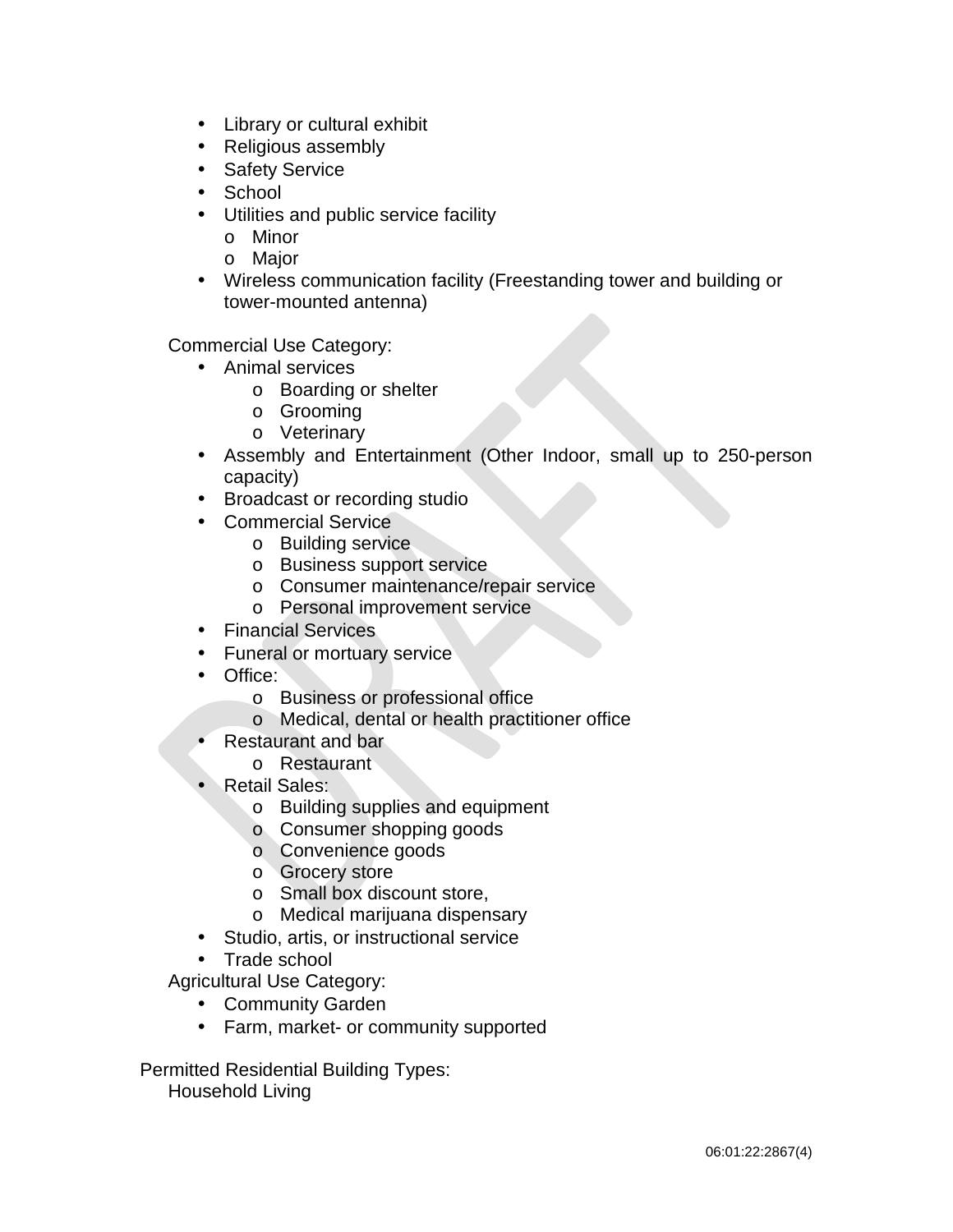- Two households on a single lot
	- o Mixed-use building
	- o Vertical mixed-use building
- Three or more households on a single lot
	- o Mixed-use building
	- o Vertical mixed-use building

### SITE DEVELOPMENT REQIREMENTS:

- 1) Uses allowed in the development plan are only allowed after following site improvements are installed:
	- $\mathcal{L}^{\text{max}}$ A landscape buffer is installed along the east boundary of the subject tract, extending approximately 120 feet from the northeast corner of the tract to the rear of the existing building, as illustrated in the concept development plan.
	- Parking lot pavement must be removed from the East 21<sup>st</sup> Street South right of way and a vehicular use buffer has been installed as required by Section 65 of the Tulsa Zoning Code.
	- Where the subject tract abuts any R district screening shall meet or exceed the minimum standard for an F1 Screen.
	- All site improvements outside the building must meet or exceed the standards identified in the landscape chapter of the Tulsa zoning code.
- 2) In addition to the requirements listed above, the Animal Services use category which include boarding, sheltering, grooming or veterinary uses is allowed only after the following improvements have been installed on the site.
	- Fencing that is adequate to keep pets from accessing property within 10 feet of the east boundary is required and shall have minimum height of 4 feet. This pet barrier does not need to be a screening fence. Pets are not allowed within 10 feet of the east boundary of the subject tract.
		- o As an alternative: A masonry screening wall with a minimum height of 6 feet may be used to meet the screening requirements and reduce the landscape area to a minimum of 5 feet. In that instance the shrubs are not required but evergreen trees are required with a maximum spacing of 25 feet in the landscape buffer area.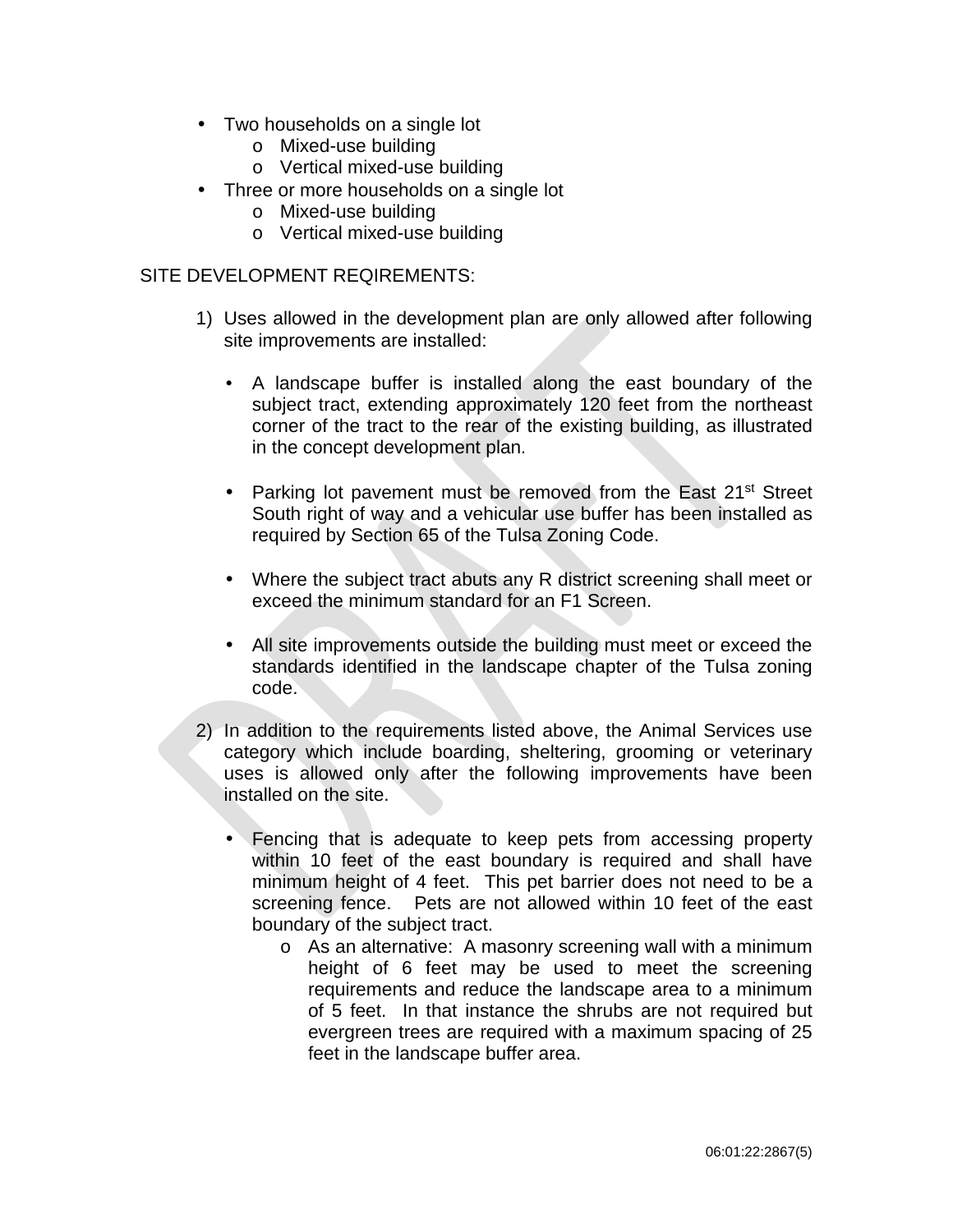Outdoor pet play area surfaces must be a permeable artificial turf  $\mathbf{r}^{\left(1\right)}$ play yard designed specifically for dogs. Natural grass is not an acceptable surface.

# **SECTION III:Supporting Documentation**

# **Neighborhood Engagement:** (Applicant Summary)

On January 13, 2022, Alta View Real Estate Partnership LLC and its tenant, Alta Vista Animal Hospital ("Alta Vista"), sent a notice via mail to all neighboring property owners within at least a 300-foot radius of the subject property. The letter outlined Alta Vista's intent to seek rezoning of its property. The notice summarized the proposed rezoning matter and notified the owners of the Alta Vista's neighborhood gathering on February 5, 2022, to answer any questions and address any concerns of the neighboring property owners.

On February 2, 2022, Alta Vista sent an additional notice to the same property owners confirming their intent to host the neighborhood gathering on February 5, 2022.

On February 5,2022, Alta Vista hosted the neighborhood gathering. They displayed multiple visual depictions of the changes to the subject property and plans for improvements to the property and the boarding services it would offer if the rezoning is approved by the City of Tulsa. The property owner, other managers of the property, employees of Alta Vista, and Alta Visa's legal counsel were present to answer questions from the surrounding property owners. Despite Alta Vista's efforts to get the word out about the meeting, no one attended this gathering to ask any questions or express any concerns.

Even though no one attended the gathering, Alta Vista has received multiple positive communications from the surrounding community since it sent notices on January 13,2022. Many individuals have stated they will be writing to the Tulsa Metropolitan Area Planning Commission recommending approval of the rezoning. As far as currently known, Alta Vista has received no negative comments or concerns about this rezoning matter.

# **RELATIONSHIP TO THE COMPREHENSIVE PLAN:**

*Staff Summary: CG zoning with the optional development plan is consistent with the Neighborhood Center concept represented in the Tulsa Comprehensive Plan.*

# **Land Use Vision:**

*Land Use Plan map designation***:** Neighborhood Centers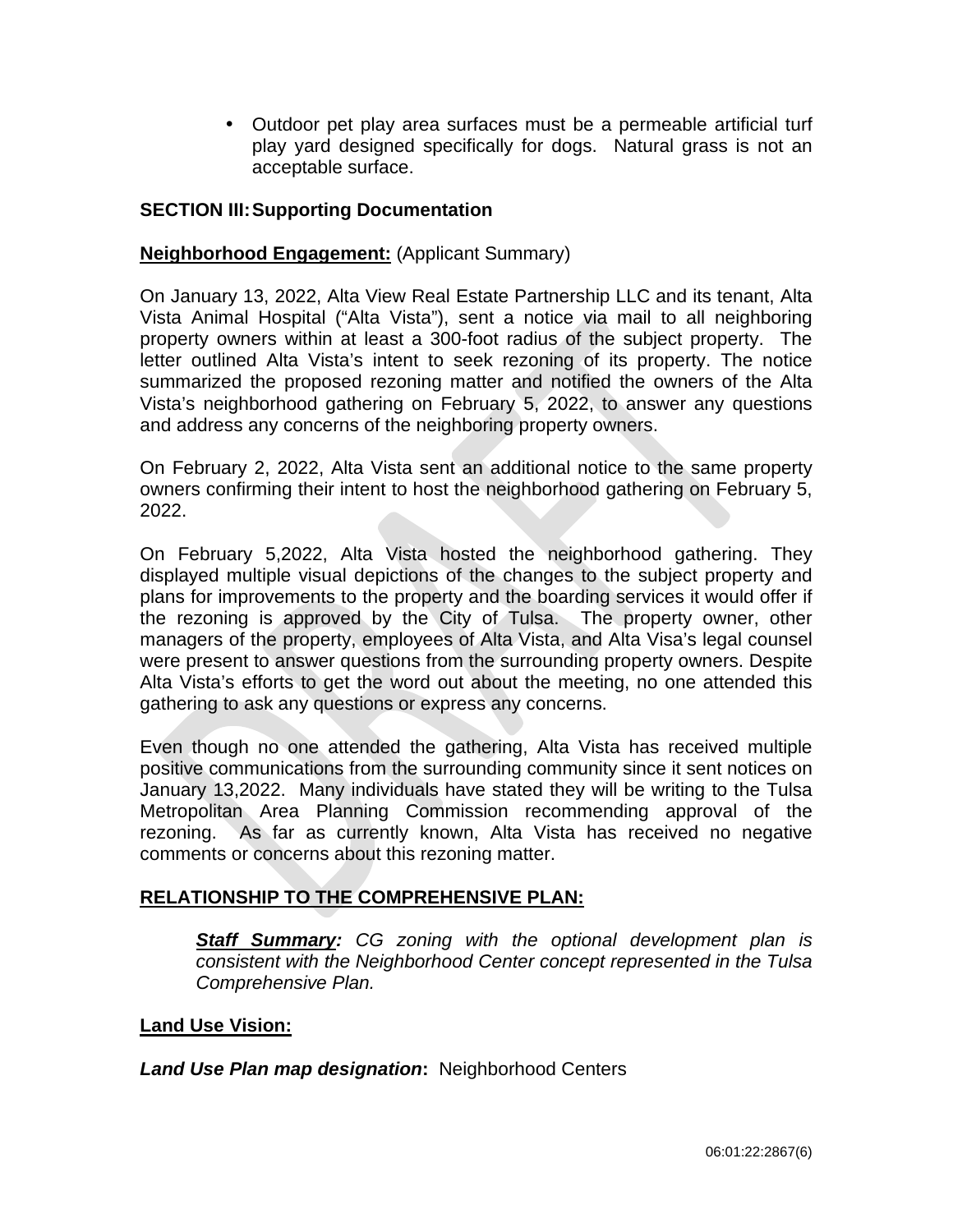This land use designation should include small-scale, one to three story mixeduse areas intended to serve nearby neighborhoods with retail, dining, and services. They can include apartments, condominiums, and townhouses, with small lot single family homes at the edges. These are pedestrian-oriented places served by transit, and visitors who drive can park once and walk to number of destinations.

# *Areas of Stability and Growth designation***:** Area of Growth

An area of growth is a designation to direct the allocation of resources and channel growth to where it will be beneficial and can best improve access to jobs, housing, and services with fewer and shorter auto trips. Areas of Growth are parts of the city where general agreement exists that development or redevelopment is beneficial. As steps are taken to plan for, and, in some cases, develop or redevelop these areas, ensuring that existing residents will not be displaced is a high priority. A major goal is to increase economic activity in the area to benefit existing residents and businesses, and where necessary, provide the stimulus to redevelop.

Areas of Growth are found throughout Tulsa. These areas have many different characteristics but some of the more common traits are close proximity to or abutting an arterial street, major employment and industrial areas, or areas of the city with an abundance of vacant land. Also, several of the Areas of Growth are in or near downtown. Areas of Growth provide Tulsa with the opportunity to focus growth in a way that benefits the City as a whole. Development in these areas will provide housing choice and excellent access to efficient forms of transportation including walking, biking, transit, and the automobile."

### **Transportation Vision:**

### *Major Street and Highway Plan***:**

East 21<sup>st</sup> Street South is considered a multi-modal corridor. Future development should emphasize plenty of travel choices such as pedestrian, bicycle and transit use. Multimodal streets are located in high intensity mixed-use commercial, retail, and residential areas with substantial pedestrian activity. These streets are attractive for pedestrians and bicyclists because of landscaped medians and tree lawns. Multimodal streets can have on-street parking and wide sidewalks depending on the type and intensity of adjacent commercial land uses. Transit dedicated lanes, bicycle lanes, landscaping and sidewalk width are higher priorities than the number of travel lanes on this type of street. To complete the street, frontages are required that address the street and provide comfortable and safe refuge for pedestrians while accommodating vehicles with efficient circulation and consolidated-shared parking.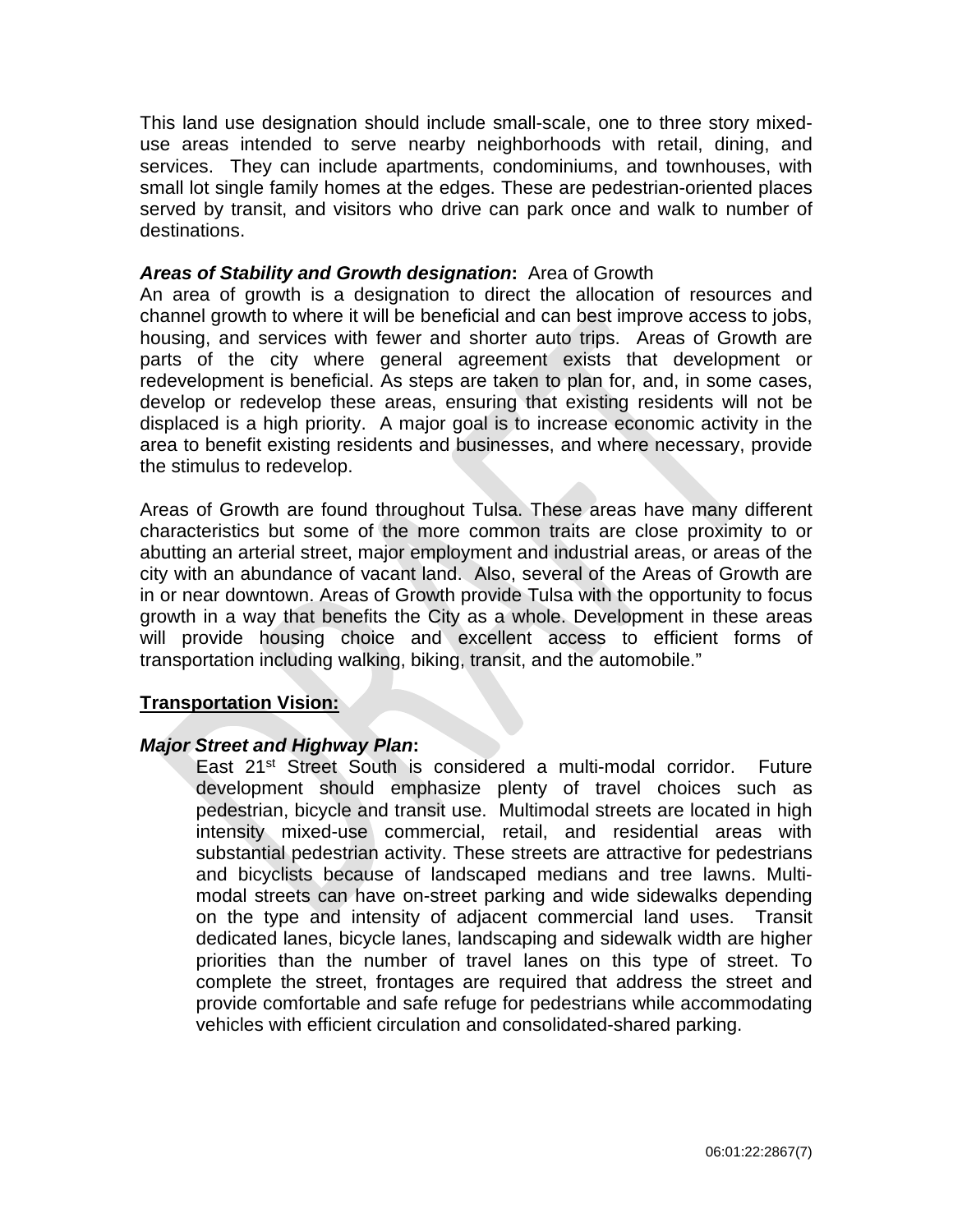Streets on the Transportation Vision that indicate a transit improvement should use the multi-modal street cross sections and priority elements during roadway planning and design.

# *Trail System Master Plan Considerations***:** None

**Small Area Plan:** None

**Special District Considerations:** None

# **Historic Preservation Overlay: None**

# **DESCRIPTION OF EXISTING CONDITIONS:**

*Staff Summary: The site is developed with a single-story commercial building and surface parking. The north side of the property is partially zoned RM-1 and undeveloped.*

*STREEVIEW FROM SOUTHWEST LOOKING NORTHEAST*

**Environmental Considerations:** None that would accept site redevelopment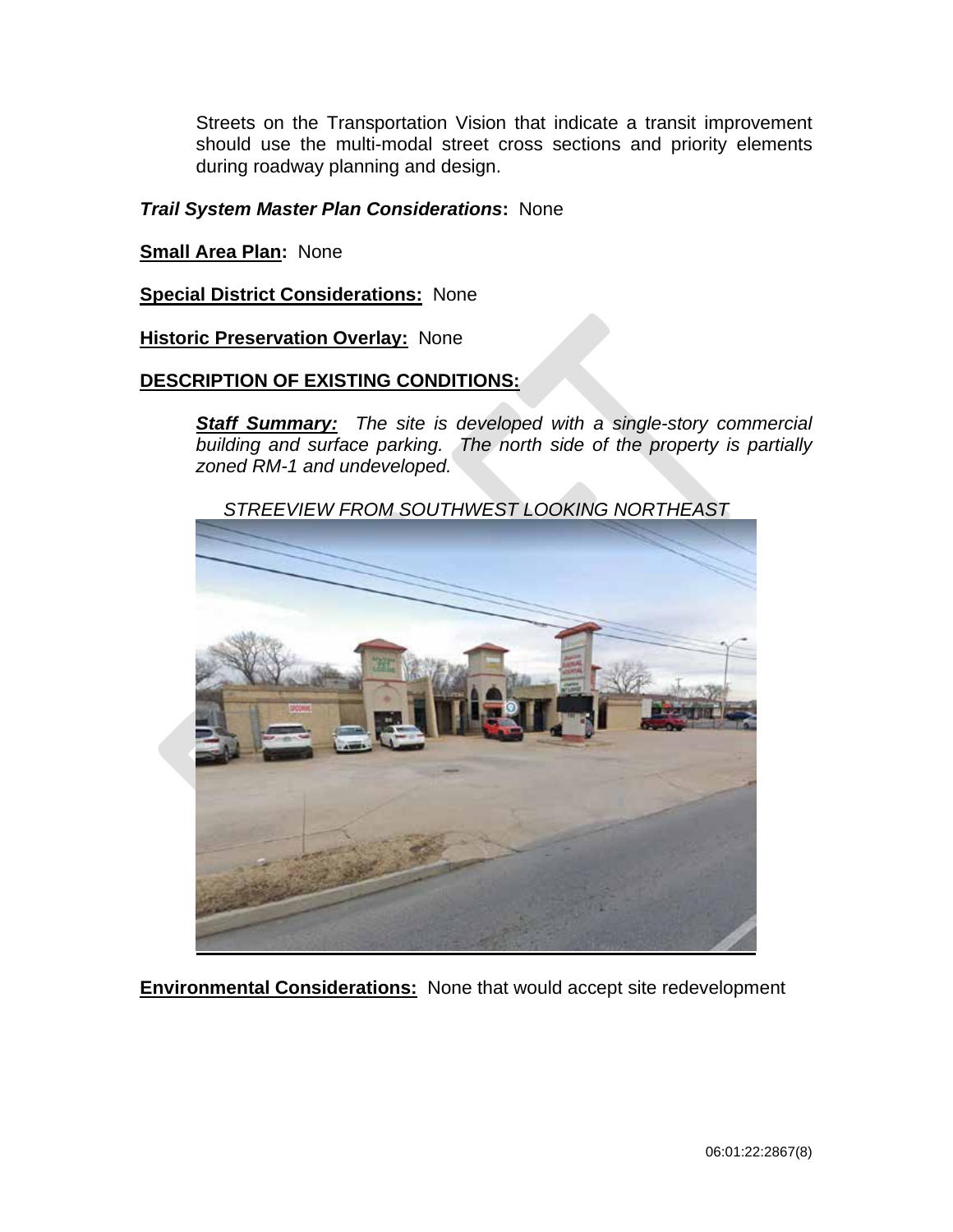# **Streets:**

| <b>Existing Access</b>             | <b>MSHP Design</b>                                                                     | <b>MSHP R/W</b> | <b>Exist. # Lanes</b> |
|------------------------------------|----------------------------------------------------------------------------------------|-----------------|-----------------------|
| East 21 <sup>st</sup> Street South | <b>Secondary Arterial</b><br>with Multi Modal<br><b>Corridor Street</b><br>designation | 100 feet        | 4                     |

# **Utilities:**

The subject tract has municipal water and sewer available.

# **Surrounding Properties:**

| <b>Location</b> | <b>Existing</b><br>Zoning | <b>Existing Land</b><br><b>Use</b><br><b>Designation</b> | Area of<br><b>Stability or</b><br><b>Growth</b> | <b>Existing Use</b>                                |
|-----------------|---------------------------|----------------------------------------------------------|-------------------------------------------------|----------------------------------------------------|
| <b>North</b>    | <b>RM-1</b>               | Existing<br>Neighborhood                                 | <b>Stability</b>                                | Large Lot<br><b>Residential</b>                    |
| East            | RM-2 and CS               | Neighborhood<br>Center                                   | Growth                                          | Multifamily and<br>commercial strip<br>center      |
| South           | <b>RS-3</b>               | Existing<br>Neighborhood                                 | Stability                                       | Single Family<br>across East 21st<br><b>Street</b> |
| West            | <b>CS</b>                 | Neighborhood<br>Center                                   | Growth                                          | Commercial auto<br>sales                           |

# **SECTION III: Relevant Zoning History**

**History: Z-7649**

*Subject Property:* 

**ZONING ORDINANCE:** Ordinance number 11816 dated June 26, 1970, established zoning for the subject property.

**BOA-21385 February 2012:** The Board of Adjustment **approved** a *Variance* to permit a sign with an electronic message center to be located less than 200 feet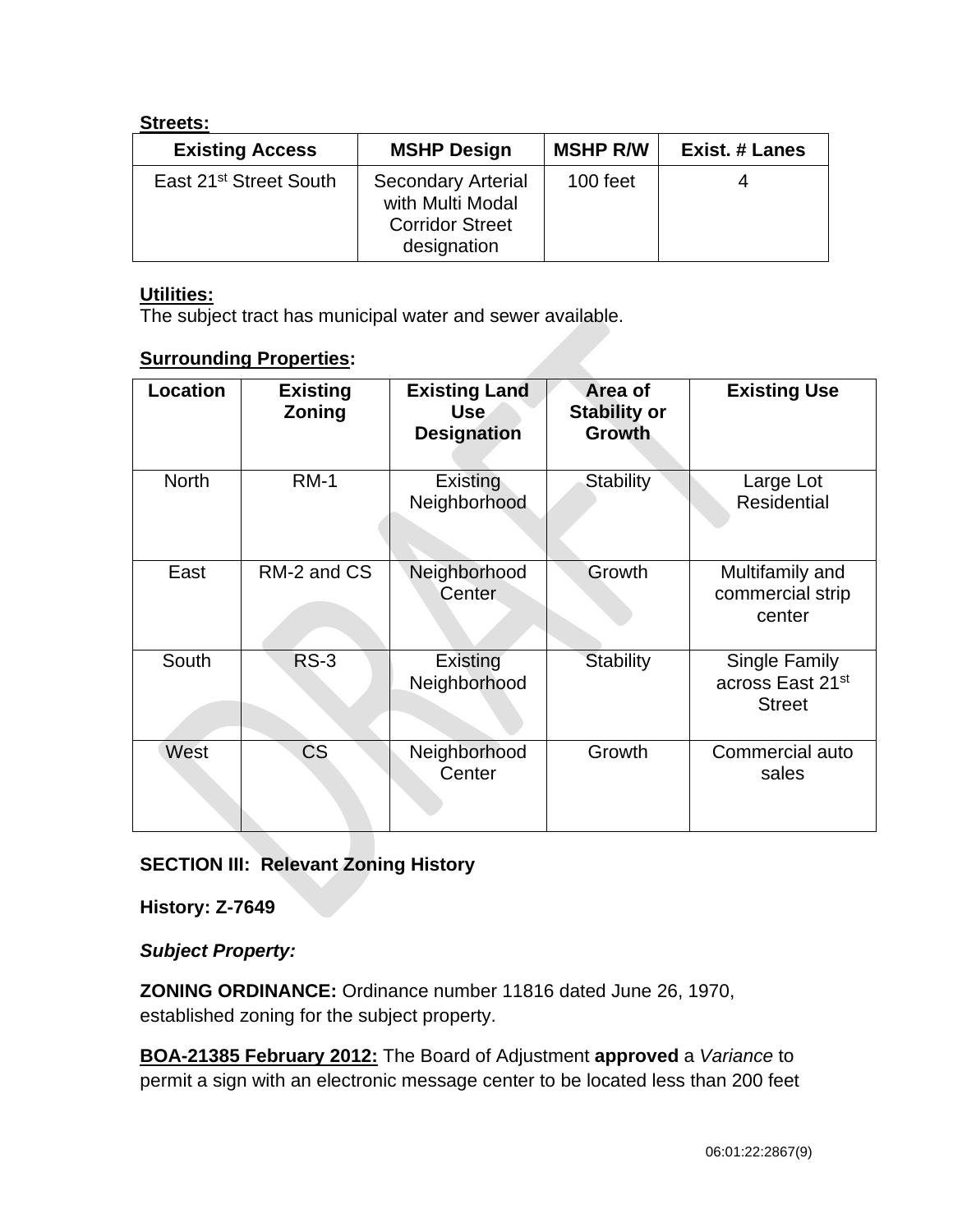from a designated residential area or district (Section 1221.C.2.c), on property located at 7717 East 21<sup>st</sup> Street.

**BOA-7353 March 1972:** The Board of Adjustment **approved** a *Variance* to modify the setback requirements to permit the erection of a building 90' from the centerline of 21<sup>st</sup> Street (Ordinance requires 110<sup>'</sup>) as per plot plan, on property located at 7717 East 21<sup>st</sup> Street.

# *Surrounding Property:*

**BOA-22831 January 2020:** The Board of Adjustment **approved** a *Verification* of the 1,000-foot spacing requirement for a medical marijuana dispensary from another medical marijuana dispensary, on property located at 7727 East 21<sup>st</sup> Street South.

**BOA-21292 July 2011:** The Board of Adjustment **approved** a *Special Exception* to permit Automobile Sales (Use Unit 17) in a CS district; & a Special Exception to modify the screening requirement from an abutting R district along  $77<sup>th</sup>$  East Avenue & a Variance to permit the display of vehicles offered for sale within 300 ft. of an adjoining R district, on property located at 7701 East 21<sup>st</sup> Street.

**BOA-8922 March 1976:** The Board of Adjustment **approved** a *Special Exception* to permit modification of the screening requirements where the purpose of the screening requirements cannot be achieved; & a Variance of the front setback requirement from 110' to 99 to permit a cashier's building in a CS District, on property located at 7701 East 21<sup>st</sup> Street.

**BOA-7317 February 1972:** The Board of Adjustment **approved** a *Variance* to permit erecting two signs with 65 sq. ft. of surface area in an RM-1 District (Ordinance permits one sign 32 sq. ft.), on property located at 7625 East 21st Street.

**BOA-6877 January 1971:** The Board of Adjustment **approved** a *Variance* to permit erecting 208 units on one lot in an RM-1 district, on property located at 7600 block on East 21<sup>st</sup> Street.

**BOA-5549 December 1967:** The Board of Adjustment **denied** a *Variance* to permit operation of a sales office, on property located at 7734 East 21<sup>st</sup> Street.

**The applicant indicated his agreement with staff's recommendation.**

**There were no interested parties wishing to speak.**

# **TMAPC Action; 10 members present:**

On **MOTION** of **REEDS,** the TMAPC voted 10-0-0(Carr, Covey, Craddock, Kimbrel, Krug, Reeds, Shivel, Walker, Whitlock, Zalk, "aye"; no "nays"; none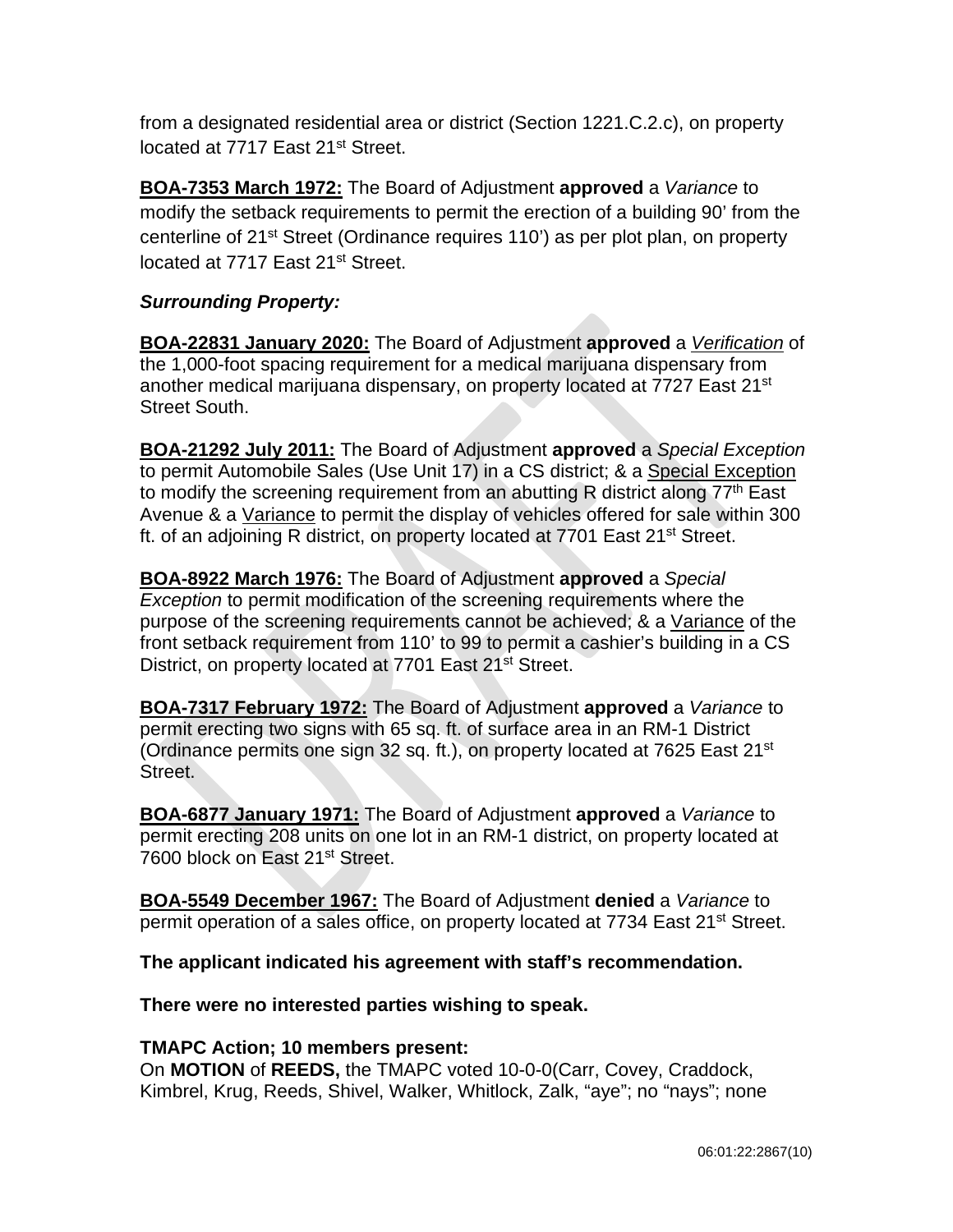"abstaining"; Bayles, "absent") to recommend **APPROVAL** of the RM-1 zoning for Z-7649 per staff recommendation. **Legal Description for Z-7649:**

E150 SW SW SE SE LESS S50 SEC 11 19 13

\* \* \* \* \* \* \* \* \* \* \* \*

**3. Z-7650 Wallace Design Collective, Dani Fields** (CD 1) Location: Southwest corner of West Archer Street and North Cheyenne Avenue requesting rezoning from **IL to CBD**

# **STAFF RECOMMENDATION: SECTION I: Z-7650**

DEVELOPMENT CONCEPT: Change the zoning to allow a broad range of commercial, residential and mix of uses that are allowed in the Central Business District support a mixed-use development that is consistent with the Downtown Neighborhood concept identified in the comprehensive plan.

# **DETAILED STAFF RECOMMENDATION:**

The CBD district is primarily intended to accommodate and encourage the most desirable, most productive, most intense use of land, without regard to the regulation of building height, floor area, land coverage and parking requirements, within the central core area of the city and encourages a diversity of highintensity uses that mutually benefit from close proximity to, and from the available services of, the high transportation carrying capacity afforded by locations within the boundaries of the Inner Dispersal Loop and reserve and promote the public and private investment of the existing central core area.

The request to change zoning from IL to CBD is consistent with the Downtown Neighborhood land use designation and,

Z-7650 is consistent with the land use considerations that were contemplated in the Downtown Area Master Plan and,

The uses, building height and density allowed in a CBD zoning classification are consistent with the expected development of this area therefore,

Staff recommends Approval of Z-7650 to rezone property from IL to CBD.

# **SECTION II: Supporting Documentation**

# RELATIONSHIP TO THE COMPREHENSIVE PLAN:

**Staff Summary:** Rezoning to CBD zoning will support future opportunities for a mixed-use development that is consistent with the Downtown Neighborhood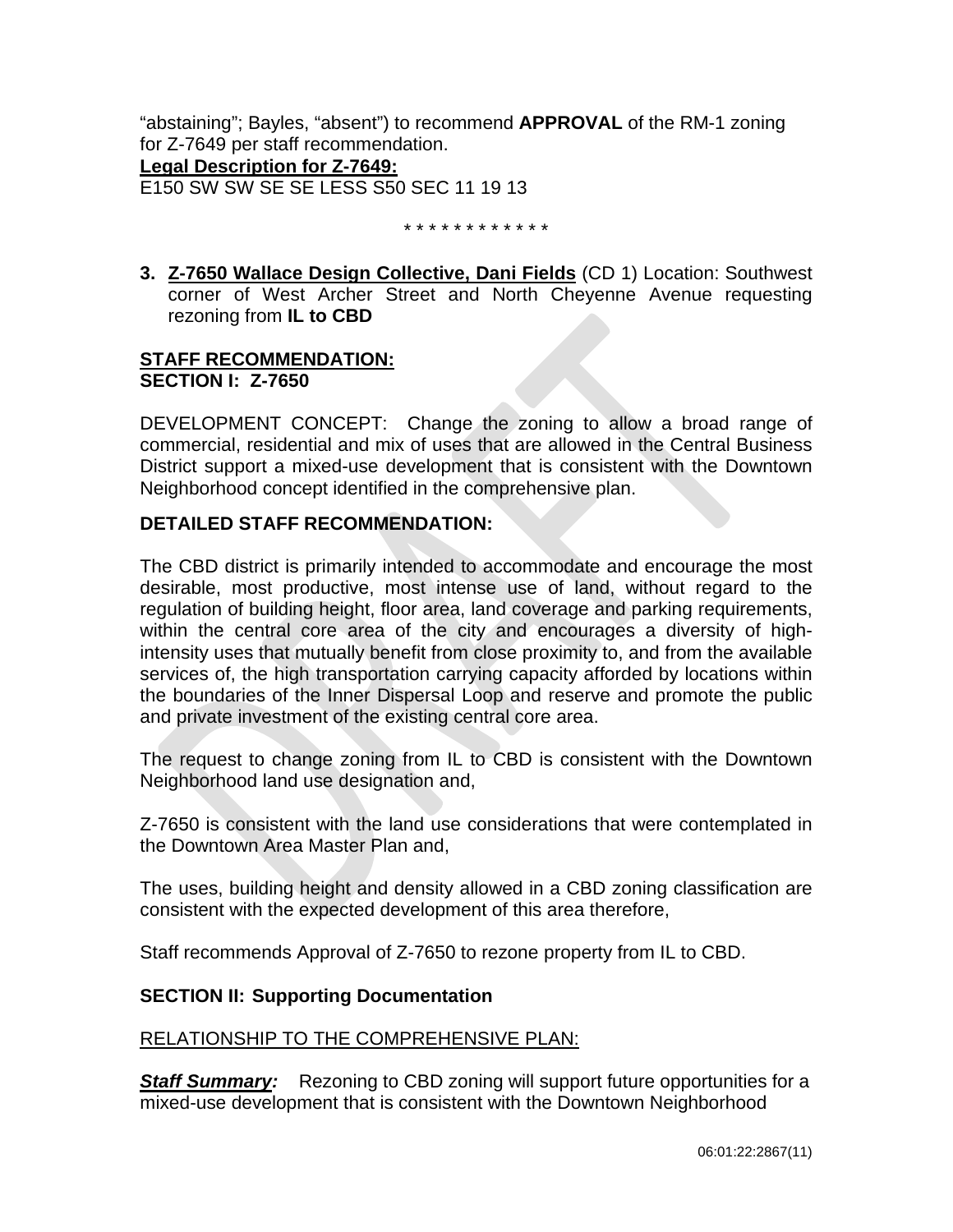concept identified in the comprehensive plan and in the Downtown Tulsa Master Plan.

# Land Use Vision:

# *Land Use Plan map designation*: Downtown Neighborhood

Downtown Neighborhoods are located outside but are tightly integrated with the Downtown Core. These areas are comprised of university and higher educational campuses and their attendant housing and retail districts, former warehousing and manufacturing areas that are evolving into areas where people both live and work, and medium- to high-rise mixed use residential areas. Downtown Neighborhoods are primarily pedestrian-oriented and are well connected to the Downtown Core via local transit. They feature parks and open space, typically at the neighborhood scale.

# *Areas of Stability and Growth designation*: Area of Growth

The purpose of Areas of Growth is to direct the allocation of resources and channel growth to where it will be beneficial and can best improve access to jobs, housing, and services with fewer and shorter auto trips. Areas of Growth are parts of the city where general agreement exists that development or redevelopment is beneficial. As steps are taken to plan for, and, in some cases, develop or redevelop these areas, ensuring that existing residents will not be displaced is a high priority. A major goal is to increase economic activity in the area to benefit existing residents and businesses, and where necessary, provide the stimulus to redevelop.

Areas of Growth are found throughout Tulsa. These areas have many different characteristics but some of the more common traits are close proximity to or abutting an arterial street, major employment and industrial areas, or areas of the city with an abundance of vacant land. Also, several of the Areas of Growth are in or near downtown. Areas of Growth provide Tulsa with the opportunity to focus growth in a way that benefits the City as a whole. Development in these areas will provide housing choice and excellent access to efficient forms of transportation including walking, biking, transit, and the automobile."

# Transportation Vision:

*Major Street and Highway Plan*: North Cheyenne Avenue and West Archer are urban arterial streets.

*Trail System Master Plan Considerations*: None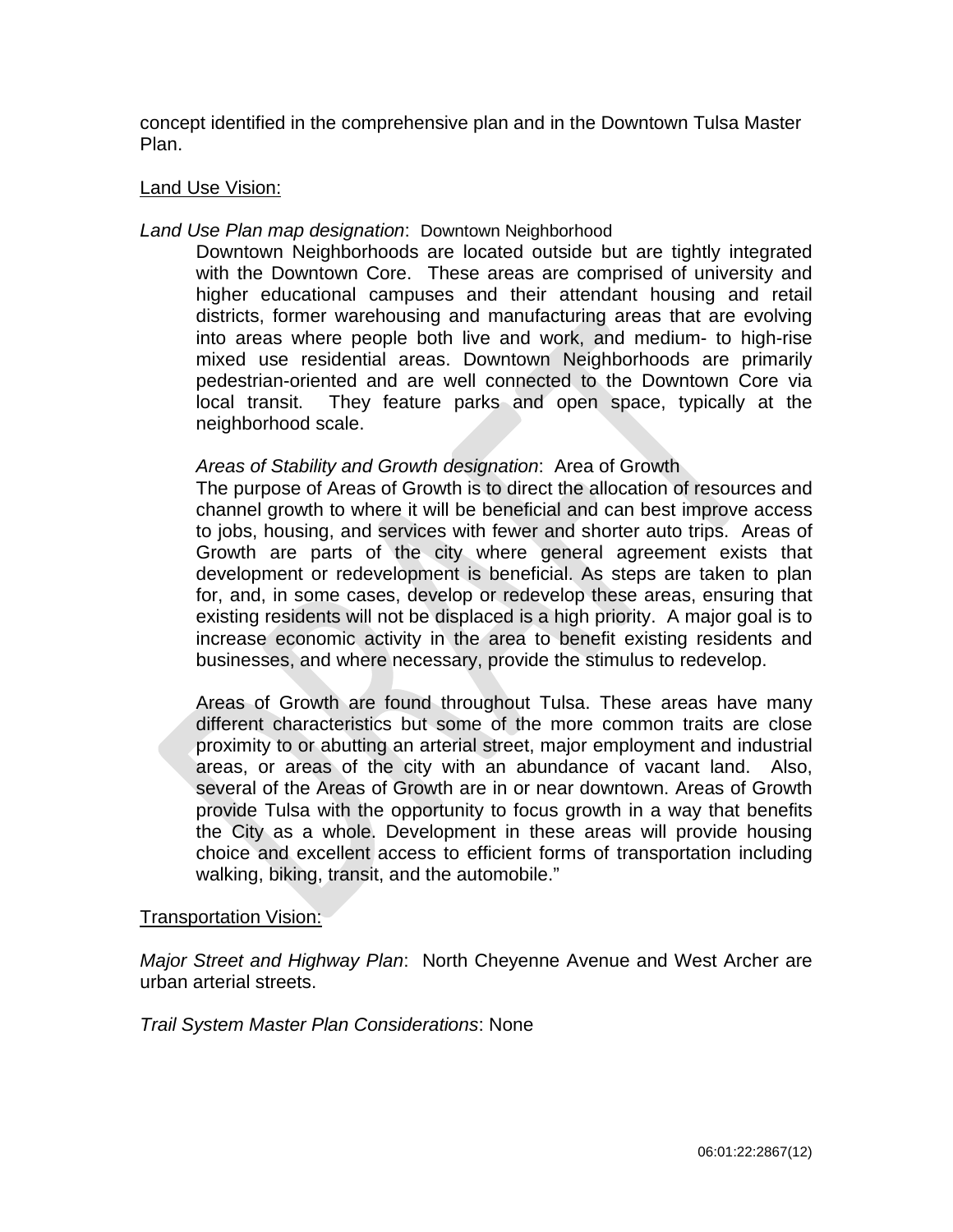Small Area Plan**:** Downtown Area Master plan. This plan was adopted in September 2010 and amended in October 2018 to include the Downtown Walkability Analysis.

The Downtown Tulsa Master Plan was adopted prior to the PLANiTULSA land use concepts and included areas outside the central business district. In the plan document it mentioned that the master plan was designed as an integral part of the plan and will serve as a detailed area plan. The major targets of the plan were to revitalize the downtown, connect it to the Tulsa River Park's Stem and Initiate Rail Transit extending outward from the downtown area to the beginnings of future corridors serving the city and the region. This site is on the north end of a city block that abuts the rail transit corridor on the south side of the block. The downtown master plan included recommendations for redevelopment including many recommendations for buildings with ground floor street transparency, discouraging surface lots, encouraging on-street parking and included streetscape improvements and traffic calming supporting pedestrian safety and activity.

Special District Considerations: None except the Downtown Area Master Plan. That plan encourages preservation of historic structures but did not mention the preservation of the brick street (North Cheyenne Ave) that is adjacent to this site. The concept of including street scape improvements and traffic calming devices is important to the redevelopment of downtown. Brick street preservation can be an important part of placemaking and supporting pedestrian and vehicular safety and activity.

Historic Preservation Overlay: None

DESCRIPTION OF EXISTING CONDITIONS:

*Staff Summary: The site is occupied with one and two-story buildings that were previously used for industrial purposes.*

*Street view from northeast corner looking south*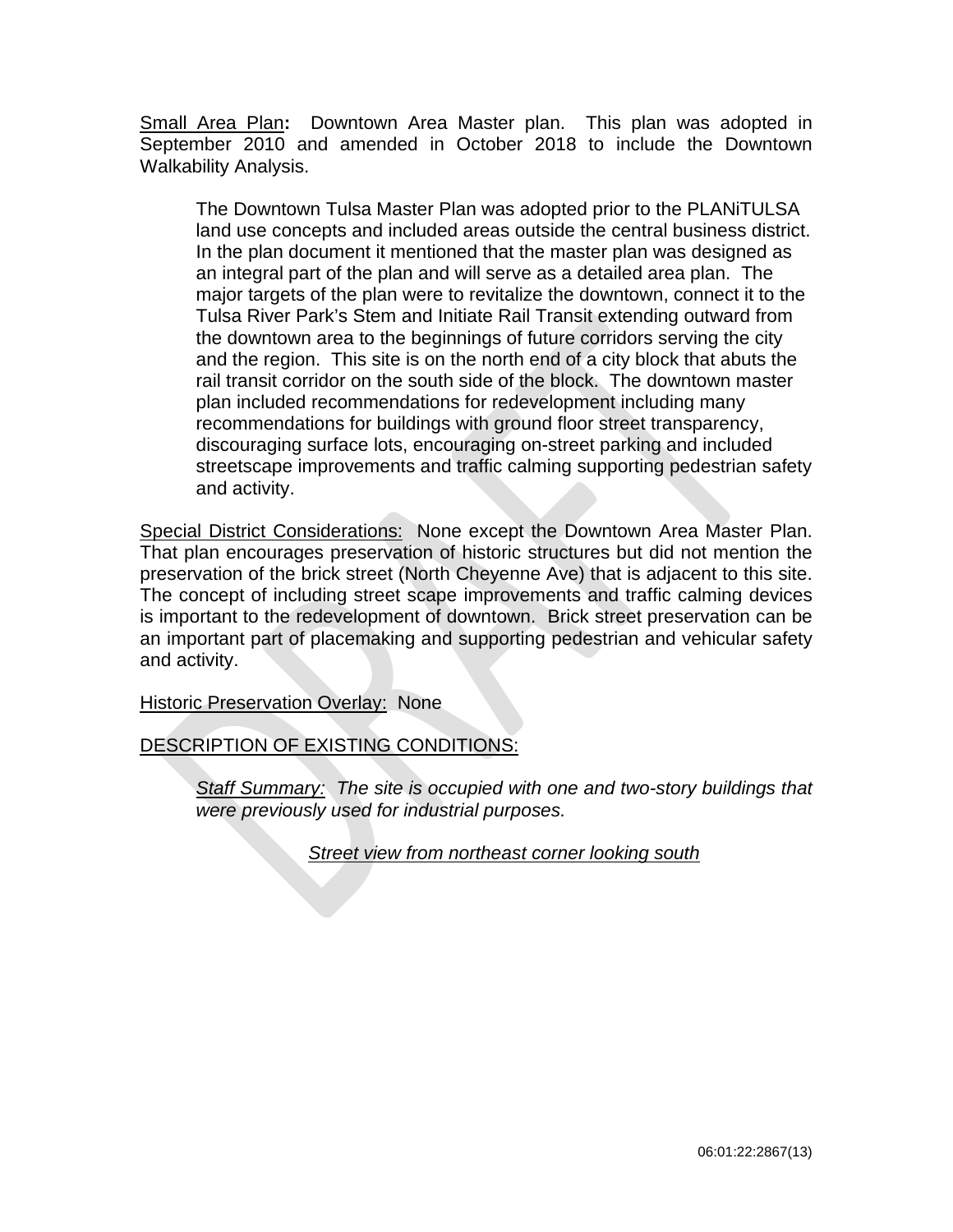

Environmental Considerations**:** None that would affect site redevelopment

# **Streets:**

| <b>Existing Access</b>    | <b>MSHP Design</b> | <b>MSHP R/W</b> | <b>Exist. # Lanes</b>                              |
|---------------------------|--------------------|-----------------|----------------------------------------------------|
| <b>West Archer Street</b> | Urban arterial     | 70 feet         | 2 and with on-<br>street parking and<br>bike lanes |
| North Cheyenne Avenue     | Urban arterial     | 70 feet         | 2 lane brick                                       |
| Alley                     | None               | <b>None</b>     |                                                    |

# **Utilities:**

The subject tract has municipal water and sewer available.

# **Surrounding Properties:**

| Location     | <b>Existing</b><br><b>Zoning</b> | <b>Existing Land</b><br>Use<br><b>Designation</b> | Area of<br><b>Stability or</b><br><b>Growth</b> | <b>Existing Use</b>                       |
|--------------|----------------------------------|---------------------------------------------------|-------------------------------------------------|-------------------------------------------|
| <b>North</b> | CBD and IL                       | Downtown<br>Neighborhood                          | Growth                                          | <b>Vacant two-story</b><br>building       |
| <b>East</b>  | <b>CBD</b>                       | Downtown<br>Neighborhood                          | Growth                                          | <b>Brewery</b>                            |
| <b>South</b> | <b>CBD</b>                       | Downtown<br>Neighborhood                          | Growth                                          | Vacant two and<br>three-story<br>building |
| <b>West</b>  | CBD                              | Downtown<br>Neighborhood                          | Growth                                          | <b>Industrial building</b>                |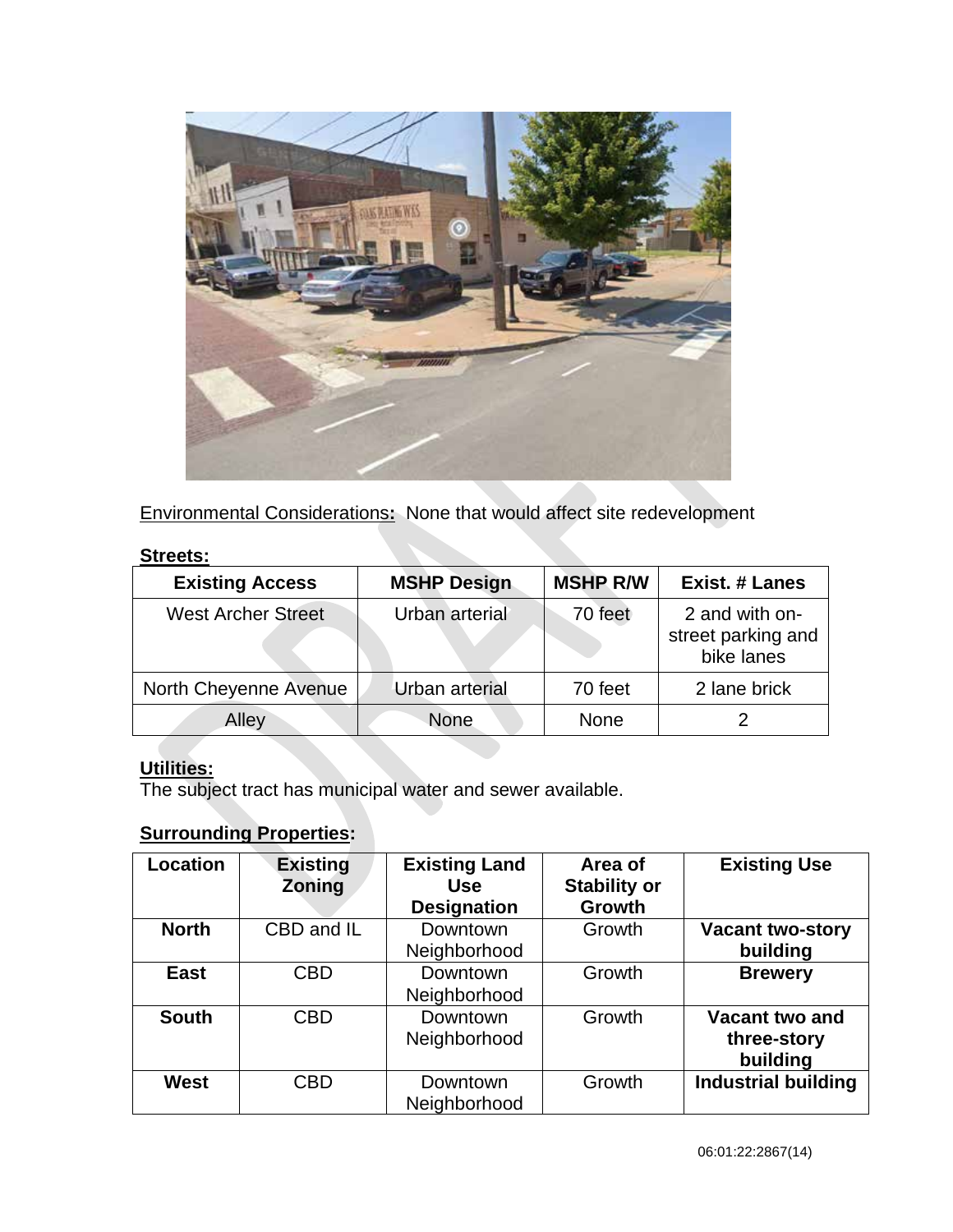# **SECTION III: Relevant Zoning History**

**History: Z-7650**

*Subject Property:* 

**ZONING ORDINANCE:** Ordinance number 11814 dated June 26, 1970, established zoning for the subject property.

# *Surrounding Property:*

**BOA-22701 August 2019:** The Board of Adjustment **approved** a *Verification* of the 1,000-foot spacing requirement for a medical marijuana dispensary from another medical marijuana dispensary, on property located at 121 North Denver Avenue West.

**BOA-22289 July 2017:** The Board of Adjustment **approved** a *Verification* of the 300-foot spacing requirement for a bar from public parks, schools, other bars, and religious assemblies and 50 feet from an R-zoned lot *to* permit, on property located at 114 West Archer Street North.

**Z-7297 May 2015:** All concurred in **approval** of a request for *rezoning* a .15+ acre tract of land from IL to CBD on property located East of southeast corner of West Archer Street South and North Denver Avenue.

**Z-7290 May 2015:** All concurred in **approval** of a request for *rezoning* a .14 acre tract of land from IL to CBD on property located East of northeast corner of West Archer Street and North Denver Avenue

**BOA-20085 July 2005:** The Board of Adjustment **approved** a *Special Exception* to modify conditions of a previous approval (BOA-19212) to increase the allowed beds from 320 to 390, on property located at 302 West Archer Street North.

**BOA-19519 January 2003:** The Board of Adjustment **approved** a *Variance* to permit additional number of signs per street frontage from 1 per 100' to 2 signs, on property located at 121 N. Denver Ave.

**Z-6850 March 2002:** All concurred in **approval** of a request for *rezoning* a tract of land from IL to CBD on property located 210 Reconciliation Way North.

**BOA-19212 October 2001:** The Board of Adjustment **approved** a *Variance* to permit the previously approved conditions (BOA-16534) to increase beds allowed from 285 beds to 320 beds, on property located at 302 W. Archer.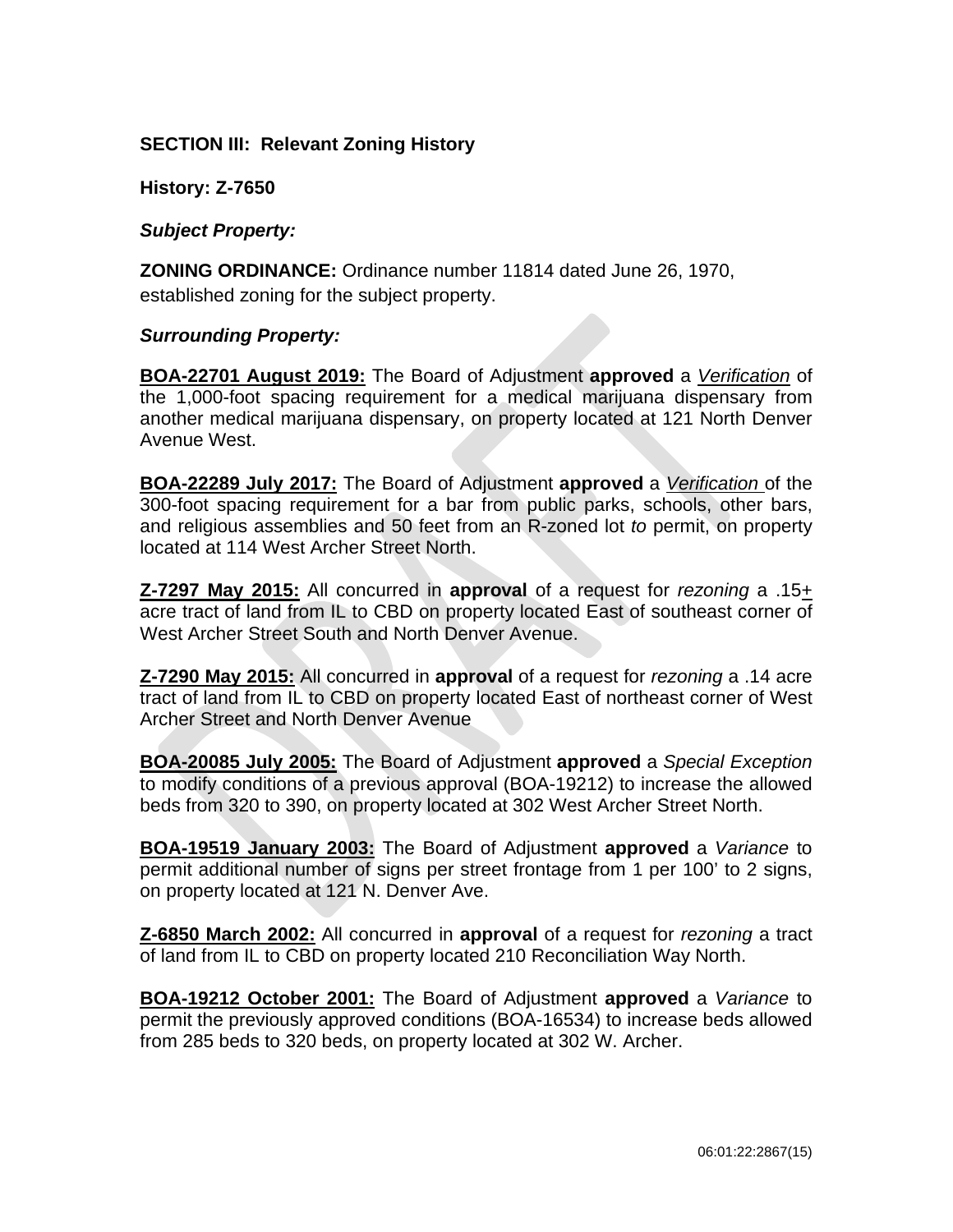**BOA-17580 February 1997:** The Board of Adjustment **approved** a *Special Exception* to permit a bar in an IL district & a Variance of off-street parking requirements for a bar, on property located at 25 North Cheyenne Avenue.

**Z-6607 November 1997:** All concurred in **approval** of a request for *rezoning* a tract of land from IL to CBD on property located 124 N. Cheyenne Ave West.

**Z-6570/PUD-532:** All concurred in **approval** of a request to rezone a tract of land from IM/IL/RS-3/RM-2 to CBD and **approva**l of a proposed *Planned Unit Development* for the Salvation Army expansion of their existing facilities, on property located at the southwest corner of Denver Avenue and Brady Street.

**BOA-16910 January 1995:** The Board of Adjustment **approved** a *Special Exception* to permit a dance hall in an IL District, & a Variance of the all-weather surface requirement for parking, on property located at 228 West Archer.

**BOA-16672 May 1994:** The Board of Adjustment **approved** Amended previously approved site plan, on property located at 300 West Archer.

**BOA-16534 March 1994:** The Board of Adjustment **approved** a *Special Exception* to permit an existing dry cleaners, & a Variance of the required setback from the centerline of North Harvard from 100' to 77', & a Variance of the required setback from the centerline of North Indianapolis Avenue from 50' to 35', & a Variance of the maximum 3000 sq. ft. permitted for a dry cleaners and a Variance of the number of required parking spaces, on property located at 1445 North Harvard.

**Z-6112 July 1986:** All concurred in **approval** of a request for *rezoning* a tract of land from IM to CBD on property located 302 West Archer St. North.

**BOA-12213 September 1982:** The Board of Adjustment **approved** a *Special Exception* to permit community service center to include residence for transients, worship, and other social services, on property located from Denver to Elwood and from Archer and Brady Streets.

**BOA-11937 May 1982:** The Board of Adjustment **grant** permission for uses permitted un Use Units 12 and 13; & a Variance of the parking requirements for Use Unit 12; & a Variance of the parking requirements for Use Unit 13 and the uses permitted in an IL District, on property located at SE corner of Archer Street and Cheyenne Avenue.

**BOA-7230 November 1971:** The Board of Adjustment **approved** a *Variance* to waive the setback requirements in an IL District as per plot plan & a Variance to waive the parking requirements, on property located at Southeast of Cheyenne and Brady.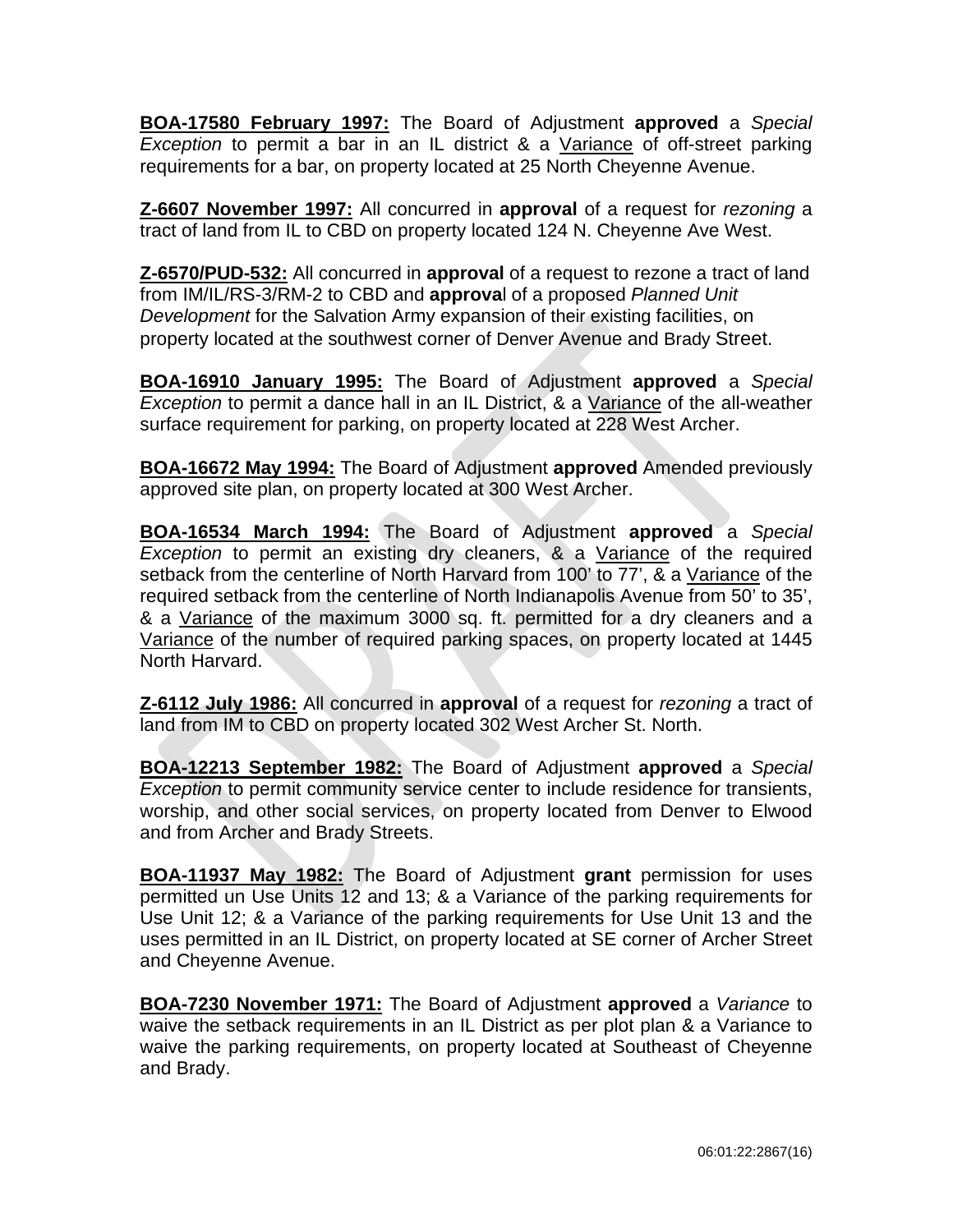# **The applicant indicated his agreement with staff's recommendation.**

**There were no interested parties wishing to speak.**

# **TMAPC Action; 10 members present:**

On **MOTION** of **WALKER,** the TMAPC voted 10-0-0(Carr, Covey, Craddock, Kimbrel, Krug, Reeds, Shivel, Walker, Whitlock, Zalk, "aye"; no "nays"; none "abstaining"; Bayles, "absent") to recommend **APPROVAL** of the CBD zoning for Z-7650 per staff recommendation.

# **Legal Description for Z-7650:**

A tract of land lying in Block Sixty-Two (62) Tulsa Original Town, City of Tulsa, Tulsa County, State of Oklahoma, according to the Recorded Plat thereof and being more particularly described as follows to-wit: Beginning at the Northeast corner of Lot Six (6), Block Sixty-two (62), Tulsa Original Town, thence N65°36'04"E and along the North line of said Block Sixty-two (62) for a distance of 200.00 feet to a point on the center line of right of way of North Cheyenne Avenue East; thence S24°23'56"E and along the centerline of said right of way for a distance of 124.00 feet; thence S65°36'04"W for a distance of 200.00 feet to a point on the East line of Lot Fivev (5) Block Sixty-two (62); thence N24°23'56"W and along the East line of said Lots Five (5) and Six (6) for a distance of 124.00 feet to the Point of Beginning; said tract containing 0.57 acres more or less.

#### \* \* \* \* \* \* \* \* \* \* \*

**4. Z-7651 Morad El-Raheb** (CD 4) Location: Southwest corner of East 6th Street South and South Trenton Avenue requesting rezoning from **IM to CH**

# **STAFF RECOMMENDATION: SECTION I: Z-7651**

**DEVELOPMENT CONCEPT:** The CH zoning districts allows a wider variety of uses and has a parking standard that is more consistent with the original building concept. The existing building covers the majority of the lot area.

# **DETAILED STAFF RECOMMENDATION:**

Z-7651 is a request to change zoning from IM to CH. Uses allowed within a CH zoning district along with the lot and building regulations are consistent with the Downtown Neighborhood land use vision and,

The CH district is primarily intended to: accommodate high-intensity commercial and related uses primarily in the core area of the city; encourage use of properties and existing buildings along older commercial corridors; and minimize encroachment and adverse land use impacts on stable residential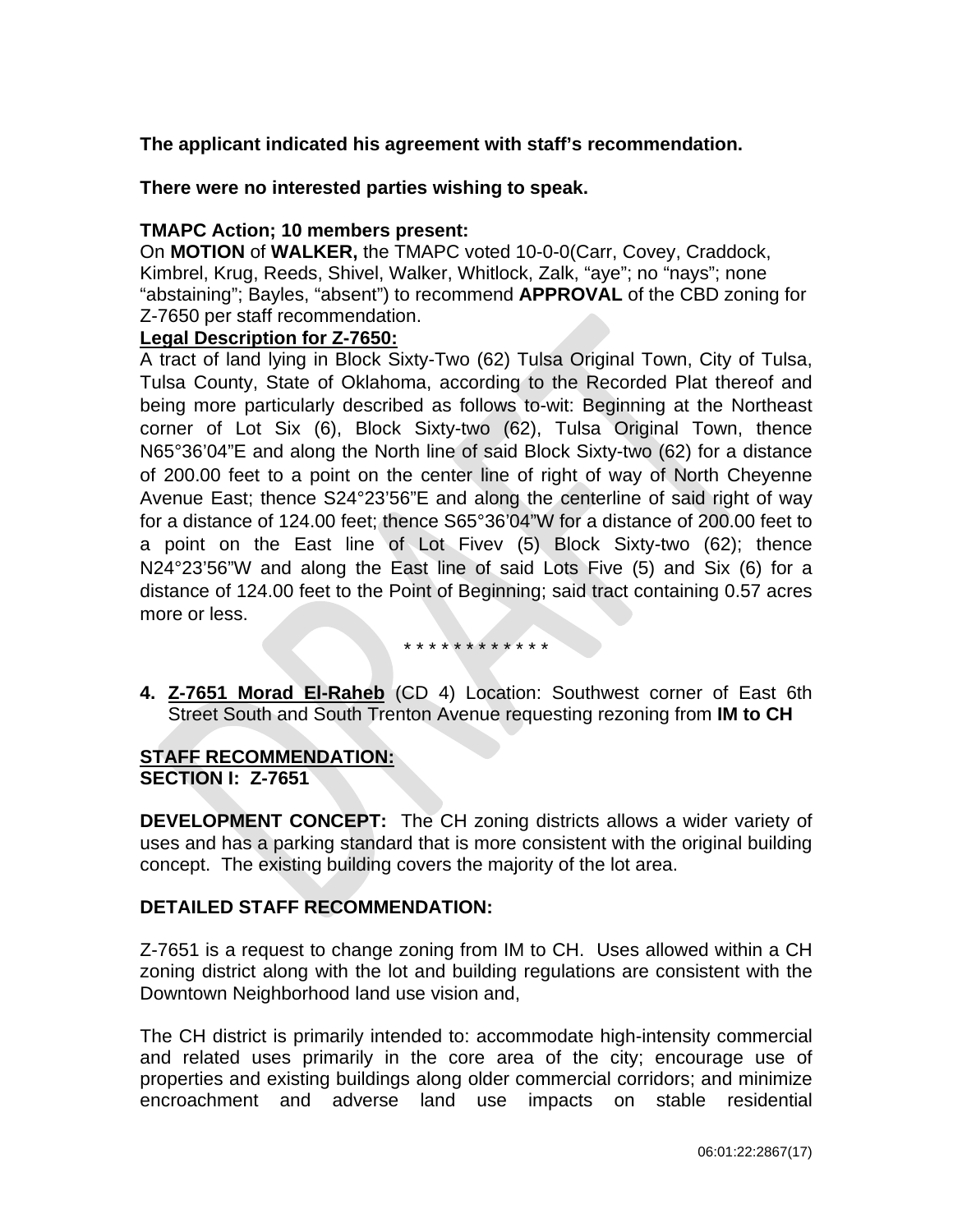neighborhoods. The requested CH zoning is consistent with the anticipated growth and redevelopment of the Pearl District.

The supplemental development standards with the lot and building regulations in a CH zoning district support development style similar to surrounding properties therefore,

Staff recommends Approval of Z-7651 to rezone property from IM to CH.

# **SECTION II: Supporting Documentation**

# **RELATIONSHIP TO THE COMPREHENSIVE PLAN:**

*Staff Summary: CH zoning supports the idea of providing opportunities for mixed use development that are not available in the IM district.* 

# **Land Use Vision:**

# *Land Use Plan map designation***: Downtown Neighborhood**

Downtown Neighborhoods are tightly integrated with the Downtown Core. These areas may be comprising university and higher educational campuses and their attendant housing and retail districts, former warehousing and manufacturing areas that are evolving into areas where people both live and work, and mediumto high-rise mixed-use residential areas. Downtown Neighborhoods provide multimodal and pedestrian oriented transportation options and are well connected to the Downtown Core via local transit. They feature parks and open space, typically at the neighborhood scale

# *Areas of Stability and Growth designation***: Area of Growth**

An area of growth is a designation to direct the allocation of resources and channel growth to where it will be beneficial and can best improve access to jobs, housing, and services with fewer and shorter auto trips. Areas of Growth are parts of the city where general agreement exists that development or redevelopment is beneficial. As steps are taken to plan for, and, in some cases, develop or redevelop these areas, ensuring that existing residents will not be displaced is a high priority. A major goal is to increase economic activity in the area to benefit existing residents and businesses, and where necessary, provide the stimulus to redevelop.

Areas of Growth are found throughout Tulsa. These areas have many different characteristics but some of the more common traits are close proximity to or abutting an arterial street, major employment and industrial areas, or areas of the city with an abundance of vacant land. Also, several of the Areas of Growth are in or near downtown. Areas of Growth provide Tulsa with the opportunity to focus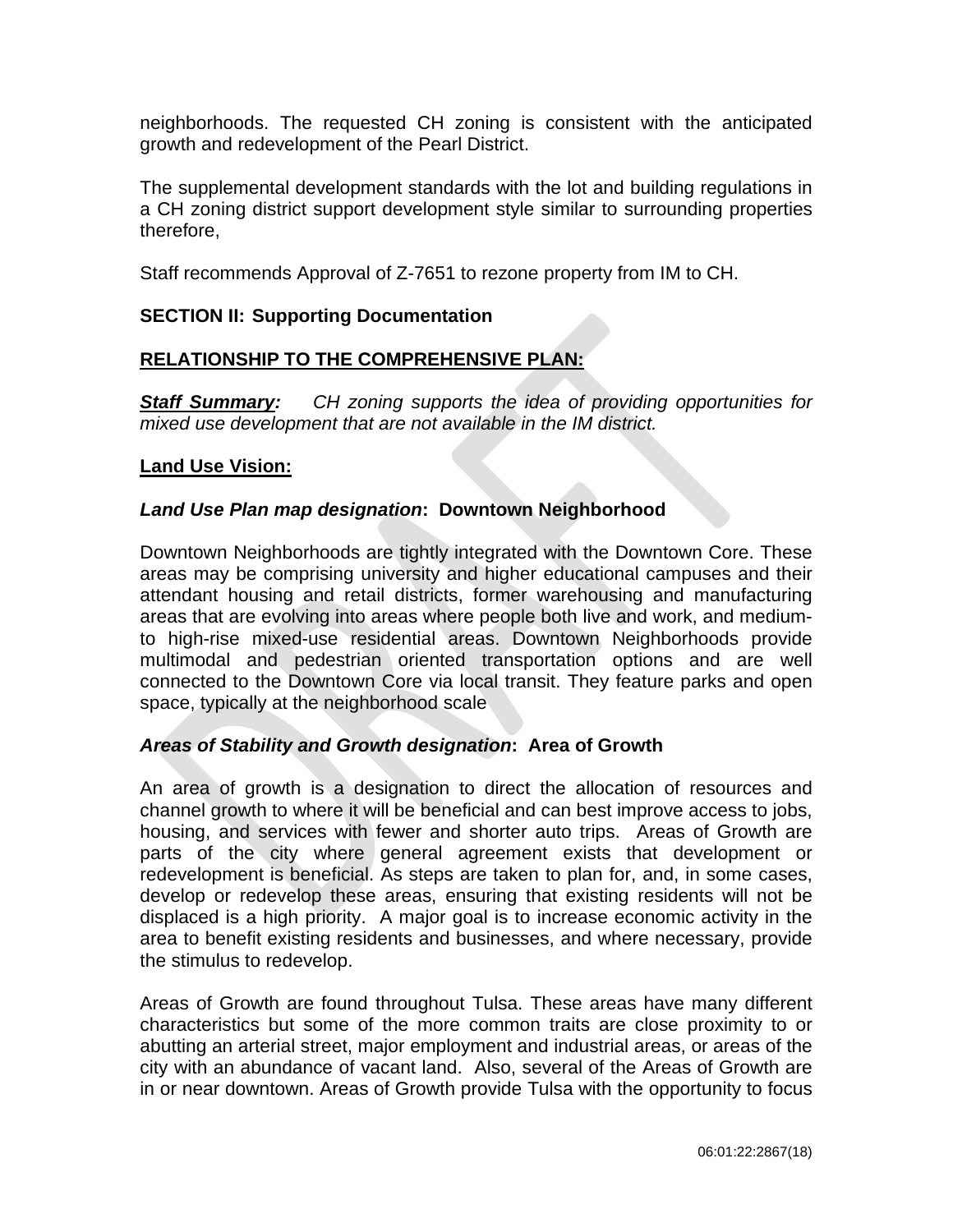growth in a way that benefits the City as a whole. Development in these areas will provide housing choice and excellent access to efficient forms of transportation including walking, biking, transit, and the automobile."

# **Transportation Vision:**

*Major Street and Highway Plan*: East 6<sup>th</sup> Street is considered a Main Street with a commercial/CBD/ Industrial Collector designation.

Main Streets are Tulsa's classic linear centers. They are comprised of residential, commercial, and entertainment uses along a transit-rich street usually two to four lanes wide, and includes much lower intensity residential neighborhoods situated behind. Main Streets are pedestrian-oriented places with generous sidewalks, storefronts on the ground floor of buildings, and street trees and other amenities. Visitors from outside the surrounding neighborhoods can travel to Main Streets by bike, transit, or car. Parking is provided on street, small private off street lots, or in shared lots or structures.

*Trail System Master Plan Considerations***:** None except the on street bicycle system.

# **Small Area Plan:**

Z-7651 is included in the Pearl District Small Area Plan was adopted and published in 2019.

The Pearl District Small Area Plan replaced the 2006 6th Street Infill Plan, and updated the Tulsa Comprehensive Plan recommendations for this area. In addition to the Pearl District Small Area Plan, the City of Tulsa ("City") is preparing a compatible, implementation-focused Sector Plan in partnership with the Tulsa Development Authority ("TDA"). Together, these Plans are intended to guide public and private improvements in the Pearl District. The Small Area and Sector plans are working towards fulfilling the community's vision with strategies that will help guide the future of the area: develop specific actions to bring positive changes for the community, invest in corridor improvements along major streets, and prioritize continued economic investment.

The look and feel of the Pearl District continue to reflect development patterns of the early 20th century. As one of Tulsa's earliest mixed-use neighborhoods, the Pearl District has a traditional street grid pattern that includes a mix of singlefamily residences and neighborhood scale retail, as well as areas of industrial and other employment uses. Residential and commercial uses range in the current state of repair, from well-maintained older homes and newer townhomes to vacant lots and structures in need of repair.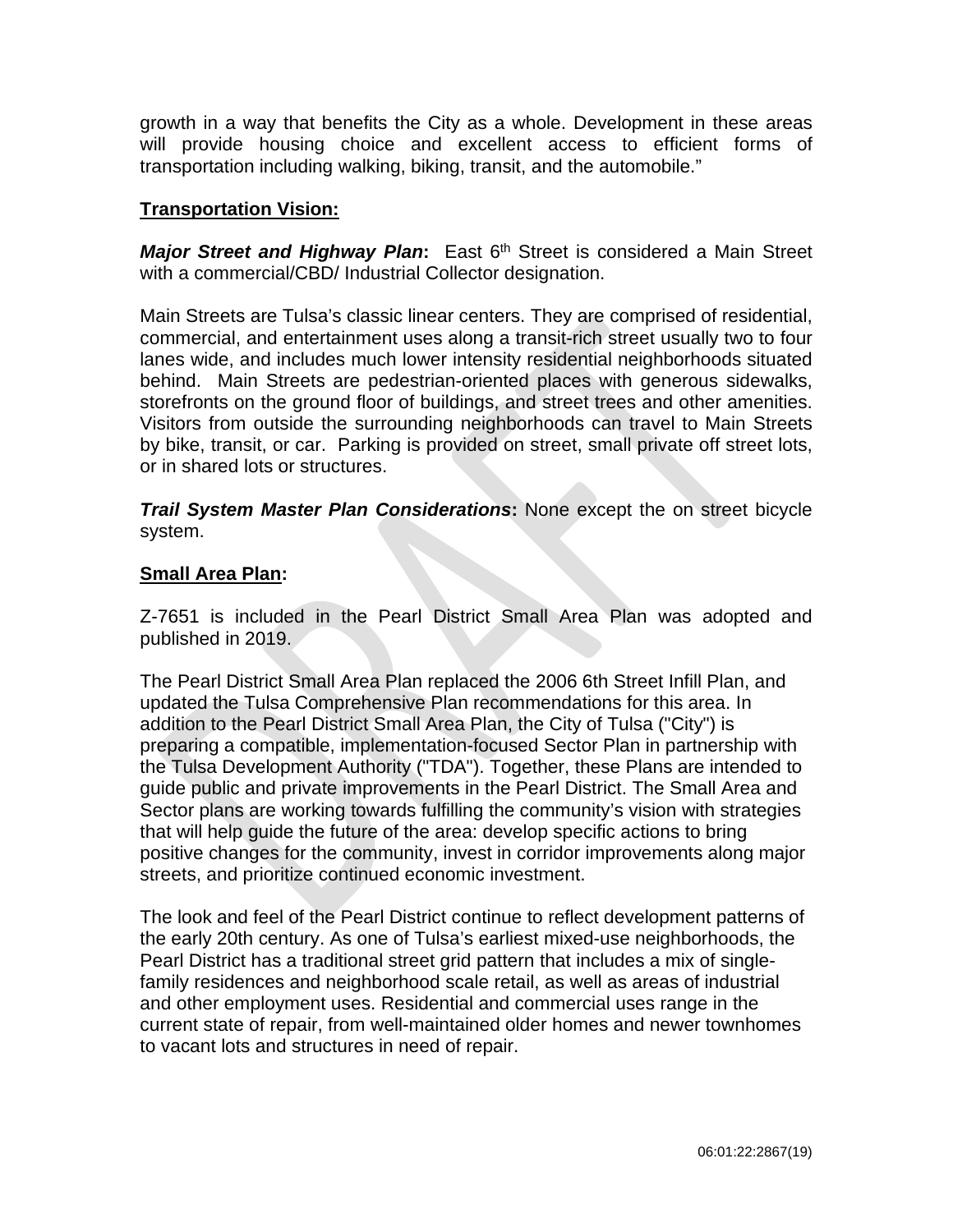**Special District Considerations:** This parcel is in the Neighborhood Infill Overlay area.

The Neighborhood Infill Overlay (NIO) establishes zoning regulations that are intended to promote the development of alternative infill housing in established neighborhoods. The overlay allows for a variety of residential housing types in a manner that is compatible, in mass and scale, with the character of surrounding properties. The regulations are also intended to promote housing types that accommodate households of varying sizes and income levels and provide for a more efficient use of residential land.

# **Historic Preservation Overlay: None**

# **DESCRIPTION OF EXISTING CONDITIONS:**

# *Staff Summary:*

*Street view from northeast corner of site looking south*



**Environmental Considerations:** None that affect site redevelopment.

| <b>Existing Access</b>      | <b>MSHP Design</b>                              | <b>MSHP R/W</b> | <b>Exist. # Lanes</b>                                |
|-----------------------------|-------------------------------------------------|-----------------|------------------------------------------------------|
| East 6 <sup>th</sup> Street | Commercial /CBD/<br><b>Industrial Collector</b> | 80 feet         | 2 lanes with on<br>street parking and<br>bike lanes. |
| <b>South Trenton Avenue</b> | <b>None</b>                                     | 50 feet         |                                                      |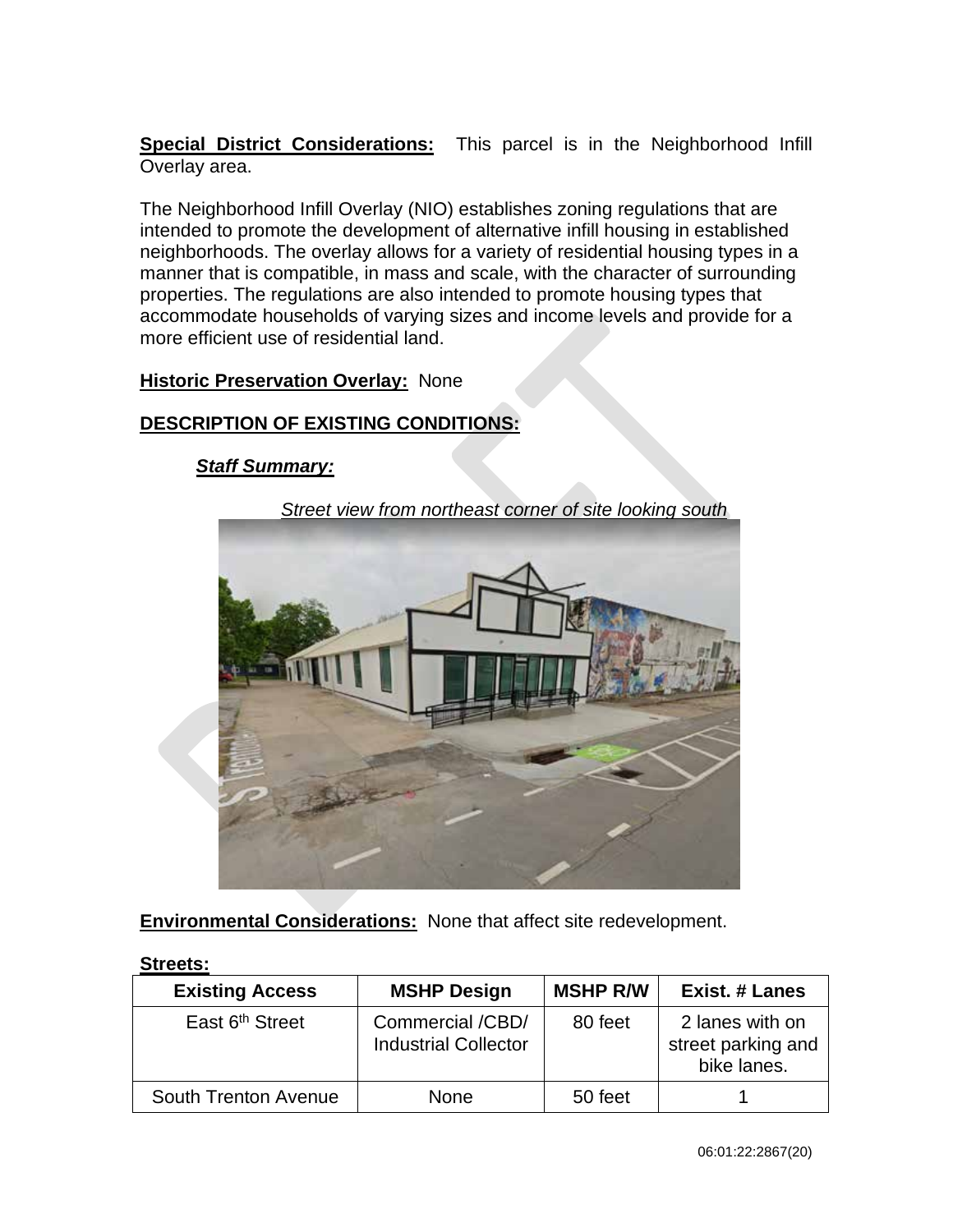# **Utilities:**

The subject tract has municipal water and sewer available.

|--|

| Location     | <b>Existing</b><br>Zoning | <b>Existing Land</b><br><b>Use</b><br><b>Designation</b> | Area of<br><b>Stability or</b><br>Growth | <b>Existing Use</b> |
|--------------|---------------------------|----------------------------------------------------------|------------------------------------------|---------------------|
| <b>North</b> | IM                        | Downtown<br>Neighborhood                                 | Growth                                   | Industrial          |
| East         | ΙM                        | Downtown<br>Neighborhood                                 | Growth                                   | Industrial          |
| South        | CS                        | Downtown<br>Neighborhood                                 | Growth                                   | Industrial          |
| West         | IM                        | Downtown<br>Neighborhood                                 | Growth                                   | Industrial          |

# **SECTION III: Relevant Zoning History**

# **History: Z-7651**

**ZONING ORDINANCE:** Ordinance number 11815 dated June 26, 1970, established zoning for the subject property.

# *Surrounding Property:*

**BOA-23011 October 2020:** The Board of Adjustment **approved** a *Special*  **Exception to permit High-Impact Medical Marijuana processing in the IM District,** on property located at 1614 East 6<sup>th</sup> Street South.

**BOA-18638 January 2000:** The Board of Adjustment **approved** a *Special Exception* to permit a church in an IM zoned district, on property located at 1628  $8.1632 \text{ F. } 6^{\text{th}} \text{ St.}$ 

**BOA-17308 February 1996:** The Board of Adjustment **approved** a *Variance* to permit required setback from the centerline of  $6<sup>th</sup>$  St. from 65' to 30', on property located at  $1615$  E.  $6<sup>th</sup>$  St.

**BOA-11150 August 1980:** The Board of Adjustment **approved** a *Variance* to permit the setback requirements from 37.5' to 31.9' from the centerline of the street; & a *Variance* of the setback from an R District from 75' to 6' & a *Special Exception* for the modification of the screening requirements where the purpose of the screening cannot be achieved, on property located at SW corner of 7<sup>th</sup> Street and Troost Ave.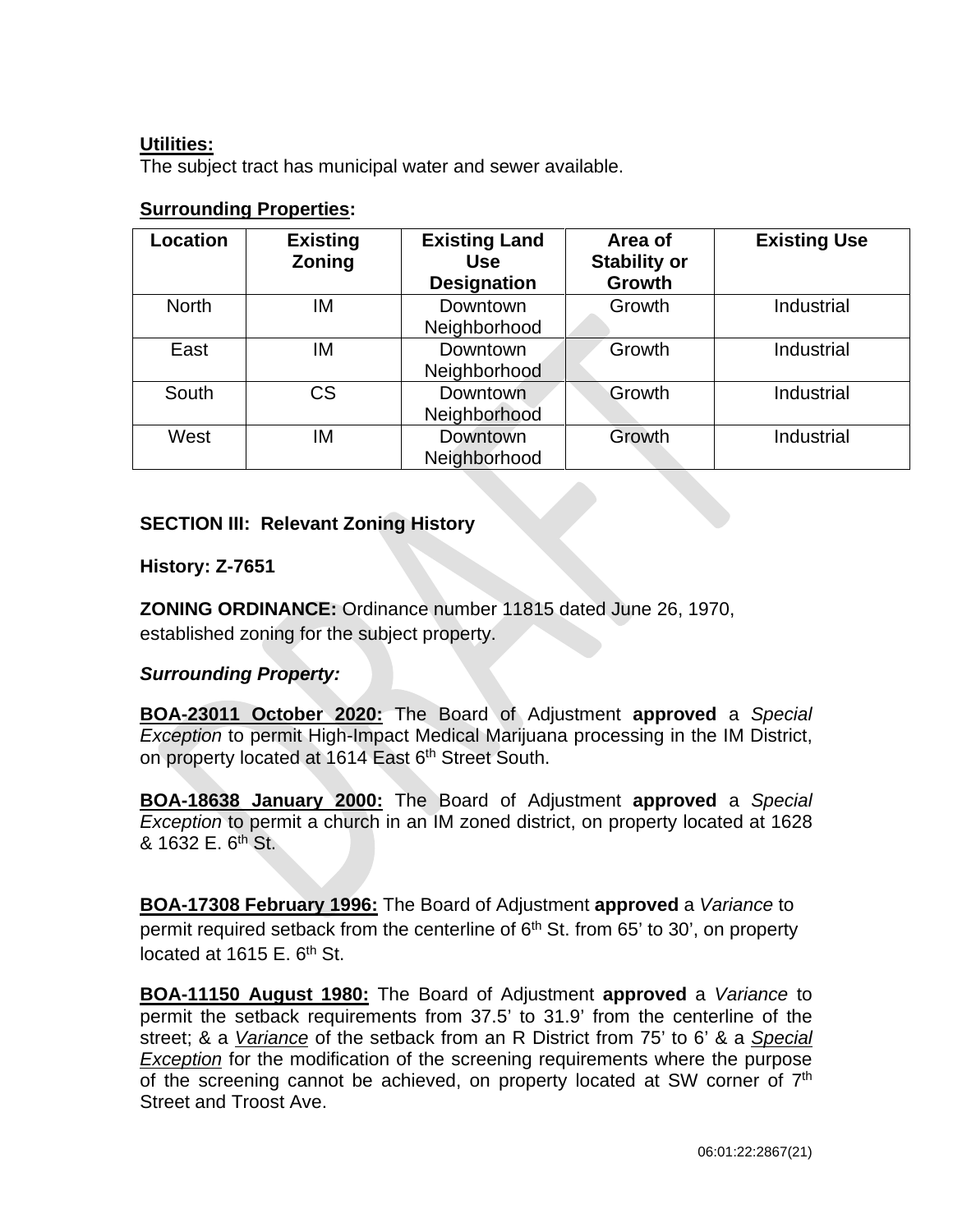**BOA-1368 April 1941:** The Board of Adjustment **approved** a *waiver of* set-back requirements along  $6<sup>th</sup>$  St. to permit erection of an addition to existing buildings, on property located at Lot 5, Block 12, Factory Addition 1538 E. 6<sup>th</sup> Street.

# **The applicant indicated his agreement with staff's recommendation.**

### **All Interested Parties were in support of the application.**

### **Interested Parties:**

**Kevin Anderson** PO Box 4255, Tulsa, OK 74159 **Femi Fasesin** 421 South Olympia Avenue, Tulsa, OK 74127

### **TMAPC Action; 10 members present:**

On **MOTION** of **WALKER,** the TMAPC voted 10-0-0(Carr, Covey, Craddock, Kimbrel, Krug, Reeds, Shivel, Walker, Whitlock, Zalk, "aye"; no "nays"; none "abstaining"; Bayles, "absent") to recommend **APPROVAL** of the CH zoning for Z-7651 per staff recommendation.

### **Legal Description for Z-7651:**

LT 1 BLK 12, FACTORY ADDN, City of Tulsa, Tulsa County, State of Oklahoma

\* \* \* \* \* \* \* \* \* \* \* \*

**5. PUD-459-A Freddy Valverde** (CD 5) Location: Southeast corner of East 21st Street South and South 101st East Avenue requesting a **PUD Major Amendment** to Abandon PUD-459 **(Related to Z-7652)**

# **STAFF RECOMMENDATION:**

### **SECTION I: PUD-459-A Abandonment**

# **DEVELOPMENT CONCEPT:**

Applicant has requested rezoning to OL and abandonment of the PUD approved in 1990. That PUD only allows a convenience store with outdated development standards and rezone for office uses are consistent with the Town Center Land use designations

### **DETAILED STAFF RECOMMENDATION:**

Abandoning the PUD and rezoning the subject property to the OL district is primarily intended to facilitate the development and preservation of low-intensity office development. Uses with the lot and building regulations permitted in the OL district are consistent with the Town Center land use designation. The OL district is also consistent with the expected development along a Primary Arterial Street with the multi modal corridor designation and secondary arterial and,

Abandoning the PUD and rezoning to OL expands the allowed uses that were allowed in the PUD. The current supplemental OL standards allow development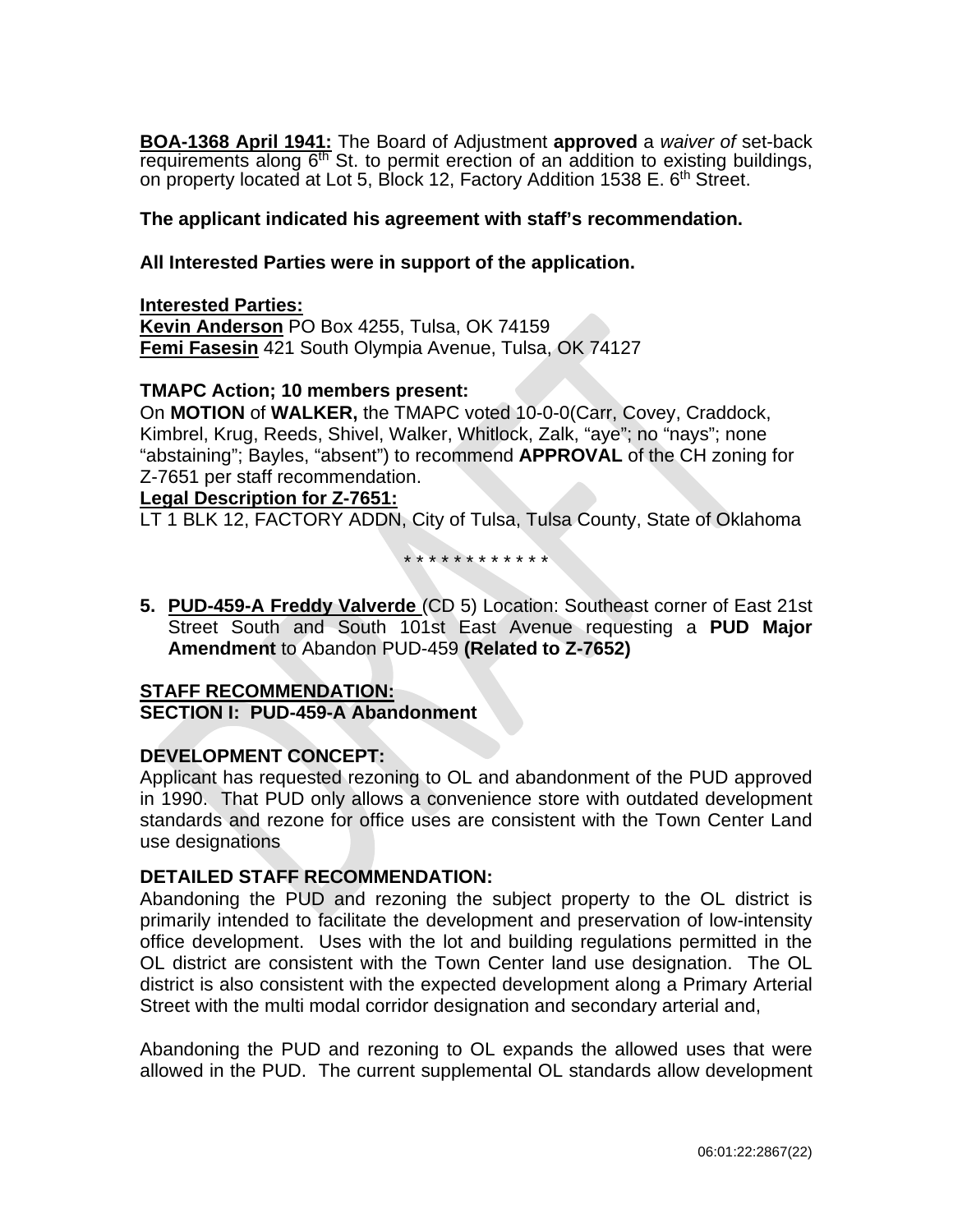and provide standards that is consistent the adjacent Existing Neighborhood land use designations and,

The combined effort of abandoning the outdated PUD along with rezoning the commercial development area to OL is consistent with Town Center land use designation in the Comprehensive Plan therefore,

Staff recommends Approval of PUD-459-A

# **SECTION II: Supporting Documentation**

# **RELATIONSHIP TO THE COMPREHENSIVE PLAN:**

*Staff Summary: OL zoning allows use and provides supplemental regulations that are consistent with the Town Center Land use vision of the comprehensive plan.* 

### **Land Use Vision:**

### *Land Use Plan map designation***: Town Center**

Town Centers are medium-scale, one to five story mixed-use areas intended to serve a larger area of neighborhoods than Neighborhood Centers, with retail, dining, and services and employment. They can include apartments, condominiums, and townhouses with small lot single family homes at the edges. A Town Center also may contain offices that employ nearby residents. Town centers also serve as the main transit hub for surrounding neighborhoods and can include plazas and squares for markets and events. These are pedestrianoriented centers designed so visitors can park once and walk to number of destinations.

### *Areas of Stability and Growth designation***: Area of Growth**

An area of growth is a designation to direct the allocation of resources and channel growth to where it will be beneficial and can best improve access to jobs, housing, and services with fewer and shorter auto trips. Areas of Growth are parts of the city where general agreement exists that development or redevelopment is beneficial. As steps are taken to plan for, and, in some cases, develop or redevelop these areas, ensuring that existing residents will not be displaced is a high priority. A major goal is to increase economic activity in the area to benefit existing residents and businesses, and where necessary, provide the stimulus to redevelop.

Areas of Growth are found throughout Tulsa. These areas have many different characteristics but some of the more common traits are close proximity to or abutting an arterial street, major employment and industrial areas, or areas of the city with an abundance of vacant land. Also, several of the Areas of Growth are in or near downtown. Areas of Growth provide Tulsa with the opportunity to focus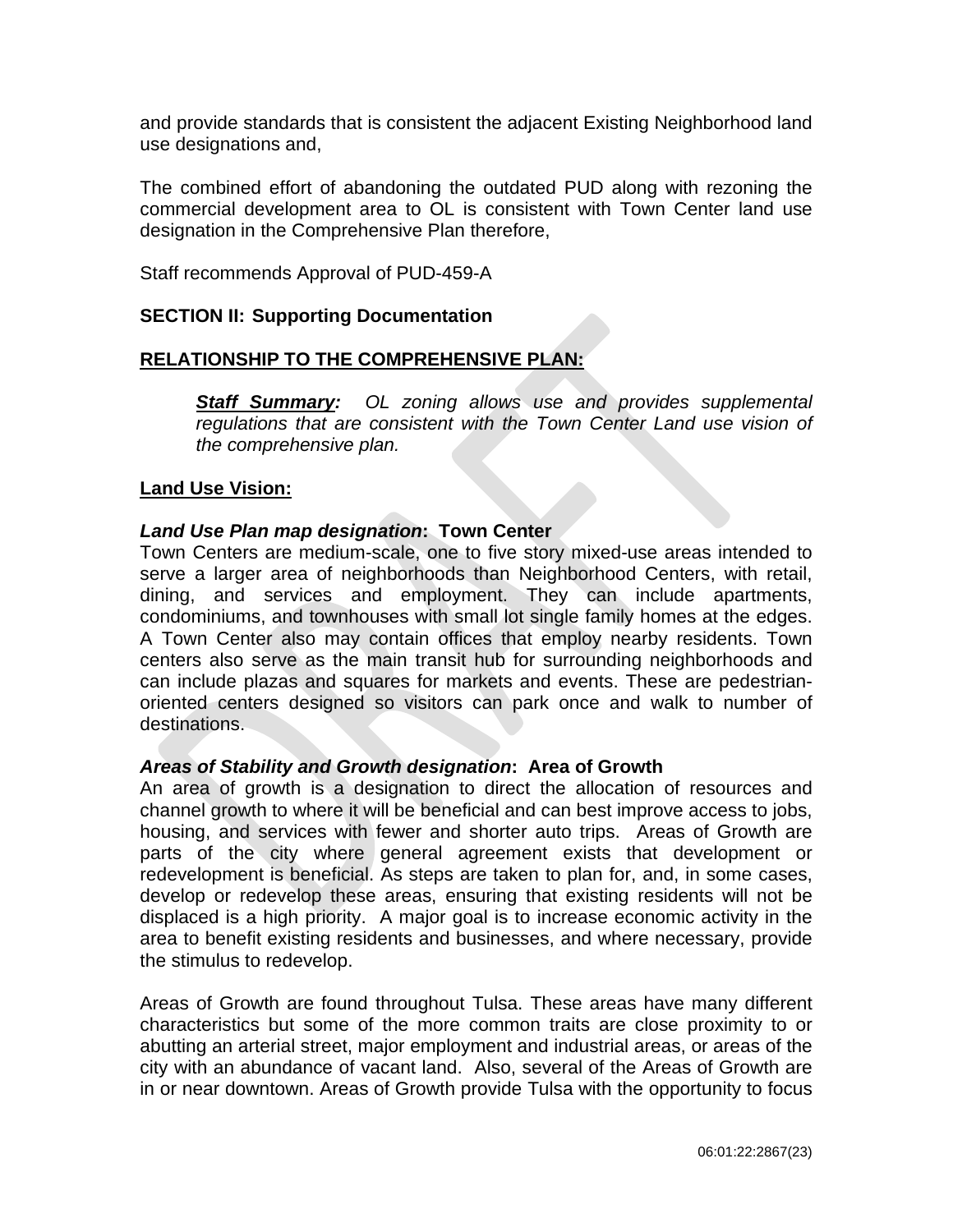growth in a way that benefits the City as a whole. Development in these areas will provide housing choice and excellent access to efficient forms of transportation including walking, biking, transit, and the automobile."

# **Transportation Vision:**

# *Major Street and Highway Plan***:**

East 21<sup>st</sup> Street South is considered a multi-modal corridor. Future development should emphasize plenty of travel choices such as pedestrian, bicycle and transit use. Multimodal streets are located in high intensity mixed-use commercial, retail, and residential areas with substantial pedestrian activity. These streets are attractive for pedestrians and bicyclists because of landscaped medians and tree lawns. Multi-modal streets can have on-street parking and wide sidewalks depending on the type and intensity of adjacent commercial land uses. Transit dedicated lanes, bicycle lanes, landscaping and sidewalk width are higher priorities than the number of travel lanes on this type of street. To complete the street, frontages are required that address the street and provide comfortable and safe refuge for pedestrians while accommodating vehicles with efficient circulation and consolidated-shared parking.

Streets on the Transportation Vision that indicate a transit improvement should use the multi-modal street cross sections and priority elements during roadway planning and design.

South 101<sup>st</sup> Street East Avenue is considered a secondary arterial without a designation

*Trail System Master Plan Considerations***:** None

**Small Area Plan:** None

**Special District Considerations:** None

**Historic Preservation Overlay:** None

# **DESCRIPTION OF EXISTING CONDITIONS:**

*Staff Summary: The property is vacant. In 1990 The site was zoned with a PUD that only allowed a convenience store that was never constructed.* 

**Street view from northwest looking southeast east:** (see next page)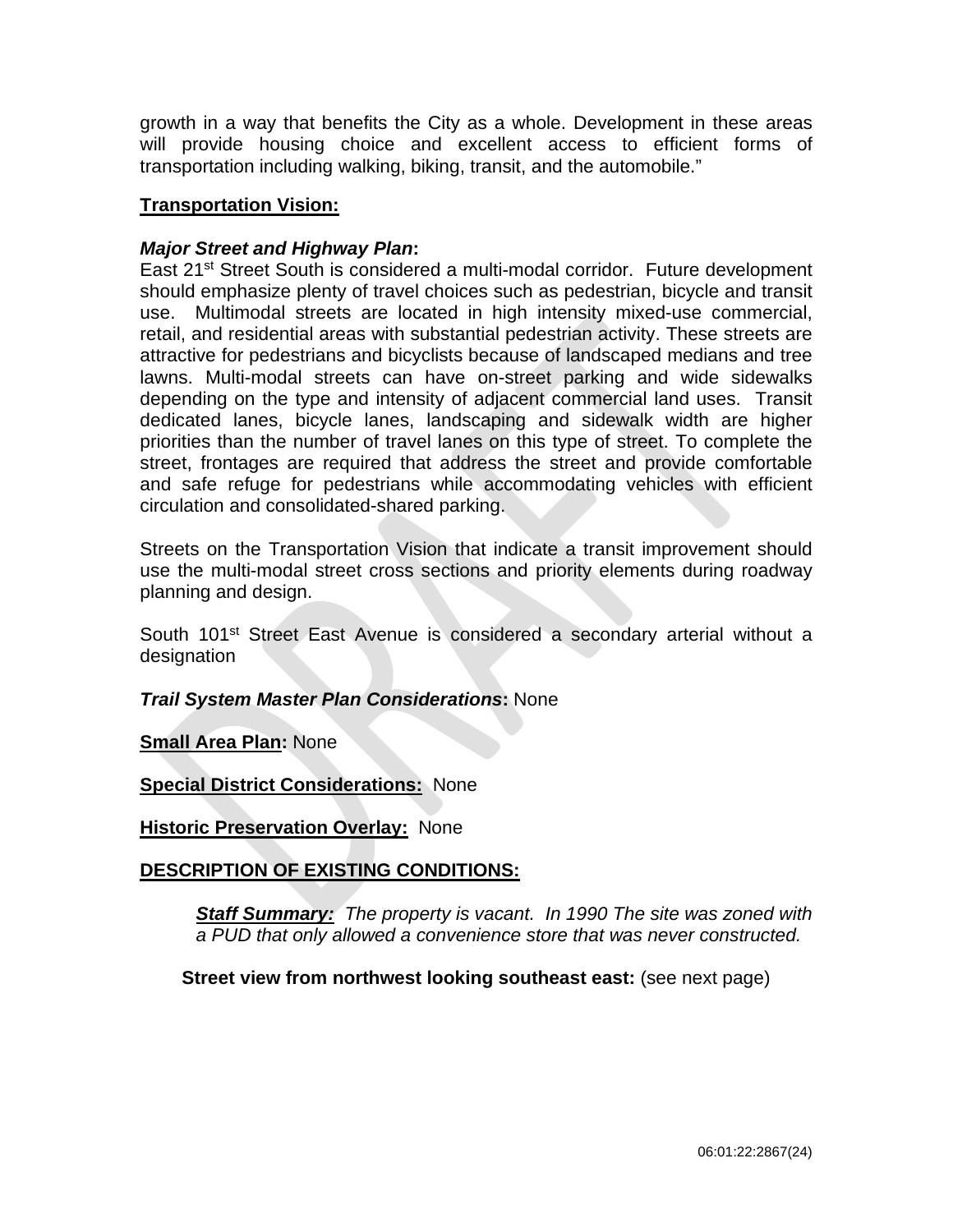

# **Environmental Considerations:** None

# **Streets:**

| <b>Existing Access</b>              | <b>MSHP Design</b>                                                  | <b>MSHP R/W</b> | <b>Exist. # Lanes</b>                                                               |
|-------------------------------------|---------------------------------------------------------------------|-----------------|-------------------------------------------------------------------------------------|
| East 21 <sup>st</sup> Street South  | <b>Primary Arterial with</b><br>Multi modal corridor<br>designation | 120 feet        | 5 lanes (2 each<br>direction and a left<br>turn lane for west<br>bound traffic      |
| South 101 <sup>st</sup> East Avenue | <b>Secondary Arterial</b>                                           | 100 feet        | 3 lanes (one each<br>direction with a<br>right turn lane for<br>northbound traffic) |

# **Utilities:**

The subject tract has municipal water and sewer available.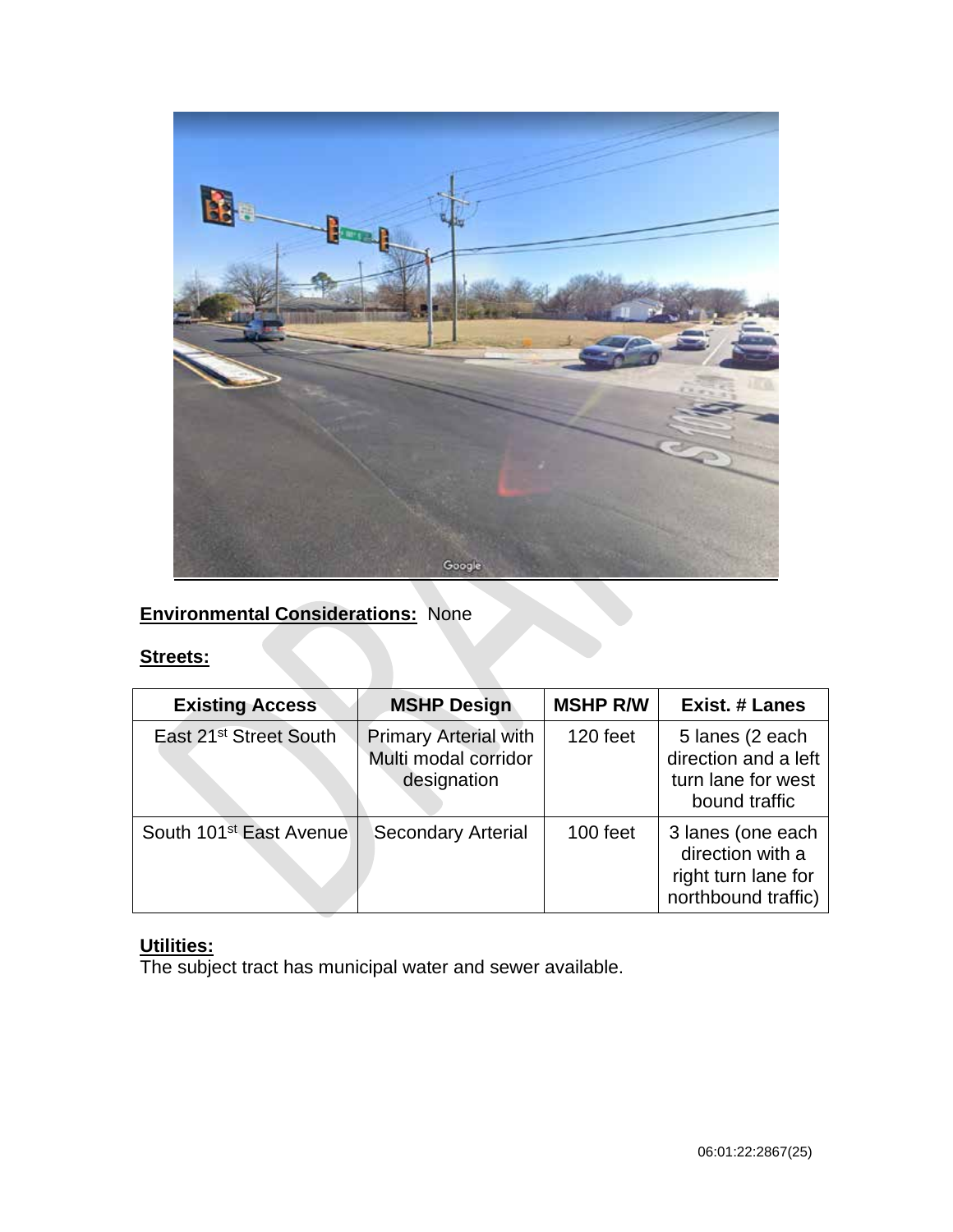# **Surrounding Properties:**

| <b>Location</b> | <b>Existing</b><br>Zoning | <b>Existing Land</b><br><b>Use</b><br><b>Designation</b> | Area of<br><b>Stability or</b><br><b>Growth</b> | <b>Existing Use</b>                                |
|-----------------|---------------------------|----------------------------------------------------------|-------------------------------------------------|----------------------------------------------------|
| <b>North</b>    | <b>CS</b>                 | <b>Town Center</b>                                       | Growth                                          | Commercial/retail                                  |
| East            | $RS-3$                    | Existing<br>Neighborhood                                 | Stability                                       | <b>Detached Single</b><br>family dwelling<br>homes |
| South           | $RS-3$                    | Existing<br>Neighborhood                                 | <b>Stability</b>                                | <b>Detached Single</b><br>family dwelling<br>homes |
| West            | CS                        | <b>Town Center</b>                                       | Growth                                          | Commercial/retail                                  |

# **SECTION III: Relevant Zoning History**

# **History: PUD-459-A** (Rel.Z-7652)

# *Subject Property:*

**Z-6268/PUD-459:** The City Commission all concurred in **approval** of a request to rezone the subject property from OL to OL and CS with Ordinance 17283 February 23<sup>rd</sup>, 1990. The ordinance designated and the subject tract to OL and supplementally zoned the tract PUD. The PUD limited uses to convenience and gasoline sale store.

# *Surrounding Property:*

**BOA-22999 September 2020:** The Board of Adjustment **approved** a *Special Exception* to permit for Commercial/Vehicle Sales and Service/Personal Vehicle Sales & Rental use in a CS District, on property located at 9955 East 21<sup>st</sup> Street South.

**BOA-22880 March 2020:** The Board of Adjustment **approved** a *Special Exception* to permit Outdoor Equipment and Storage in a CS District, on property located at 9955 East 21<sup>st</sup> Street South.

**BOA-22696 July 2019:** The Board of Adjustment **approved** a *Special Exception*  to permit a wholesale and distribution use in a CS District, on property located at 10131 East 21<sup>st</sup> Street South.

**BOA-20967 August 2009:** The Board of Adjustment **approved** a *Variance* to permit an outdoor advertising sign outside of a freeway sign corridor, on property located at 9955 East 21<sup>st</sup> Street South.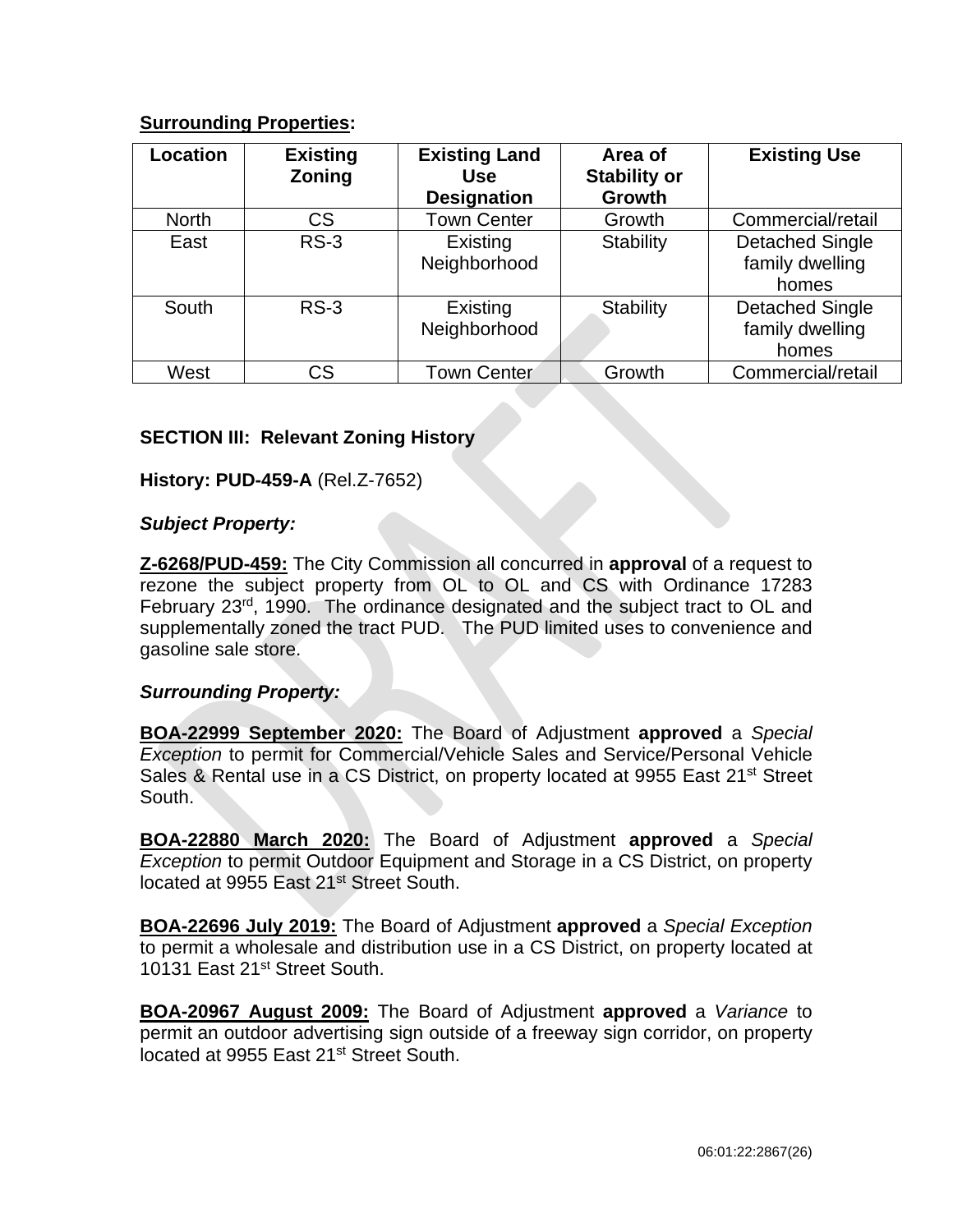**BOA-20867 January 2009:** The Board of Adjustment **approved** a verification of the spacing requirement for a liquor store of 300 ft. from blood banks, plasma center, day labor hiring centers bail bond offices, pawn shops, and another liquor store, on property located at 9920 East 21<sup>st</sup> Street South.

**BOA-15911 January 1992:** The Board of Adjustment **approved** a *Special Exception* to permit automobile sales in a CS District, on property located at 10101 East 21<sup>st</sup> Street.

**BOA-13627 June 1985:** The Board of Adjustment **approved** a *Special Exception*  to permit a satellite dish as an accessory use for an existing insurance office in a CS zoned district, on property located at 9960 East 21<sup>st</sup> Street.

**BOA-13578 May 1985:** The Board of Adjustment **approved** a *Variance* to permit a 740 sq. ft. outdoor advertising sign in a CS zoned district, on property located at 10101 E. 21<sup>st</sup> Street South.

**BOA-12855 November 1983:** The Board of Adjustment **approved** a *Special Exception* to permit used car sales in a CS zoned district under the provisions of Section 1680, on property located at NE corner of East 21<sup>st</sup> Street South and South 101st East Avenue.

**BOA-12211 September 1982:** The Board of Adjustment **approved** a *Special*  **Exception to sell motor homes, travel trailers, 5<sup>th</sup> wheel trailers in a CS District,** on property located at NW corner of 21<sup>st</sup> Street and 101<sup>st</sup> East Avenue.

**BOA-11899 April 1982:** The Board of Adjustment **approved** a *Special Exception*  to permit restricted outdoor recreational facility in a CS District, on property located at NW corner of 101<sup>st</sup> East Avenue and 21<sup>st</sup> Street.

**BOA-11341 January 1981:** The Board of Adjustment **approved** a *Special Exception* to permit children's day care home in an RS-3 District, on property located at 2123 South 102nd East Avenue.

# **TMAPC Action; 10 members present:**

On **MOTION** of **WALKER,** the TMAPC voted 10-0-0(Carr, Covey, Craddock, Kimbrel, Krug, Reeds, Shivel, Walker, Whitlock, Zalk, "aye"; no "nays"; none "abstaining"; Bayles, "absent") to recommend **APPROVAL** of PUD-459-A per staff recommendation.

\* \* \* \* \* \* \* \* \* \* \* \*

**6. Z-7652 Freddy Valverde** (CD 5) Location: Southeast corner of East 21st Street South and South 101st East Avenue requesting rezoning from **OL and CS to OL (Related to PUD-459-A)**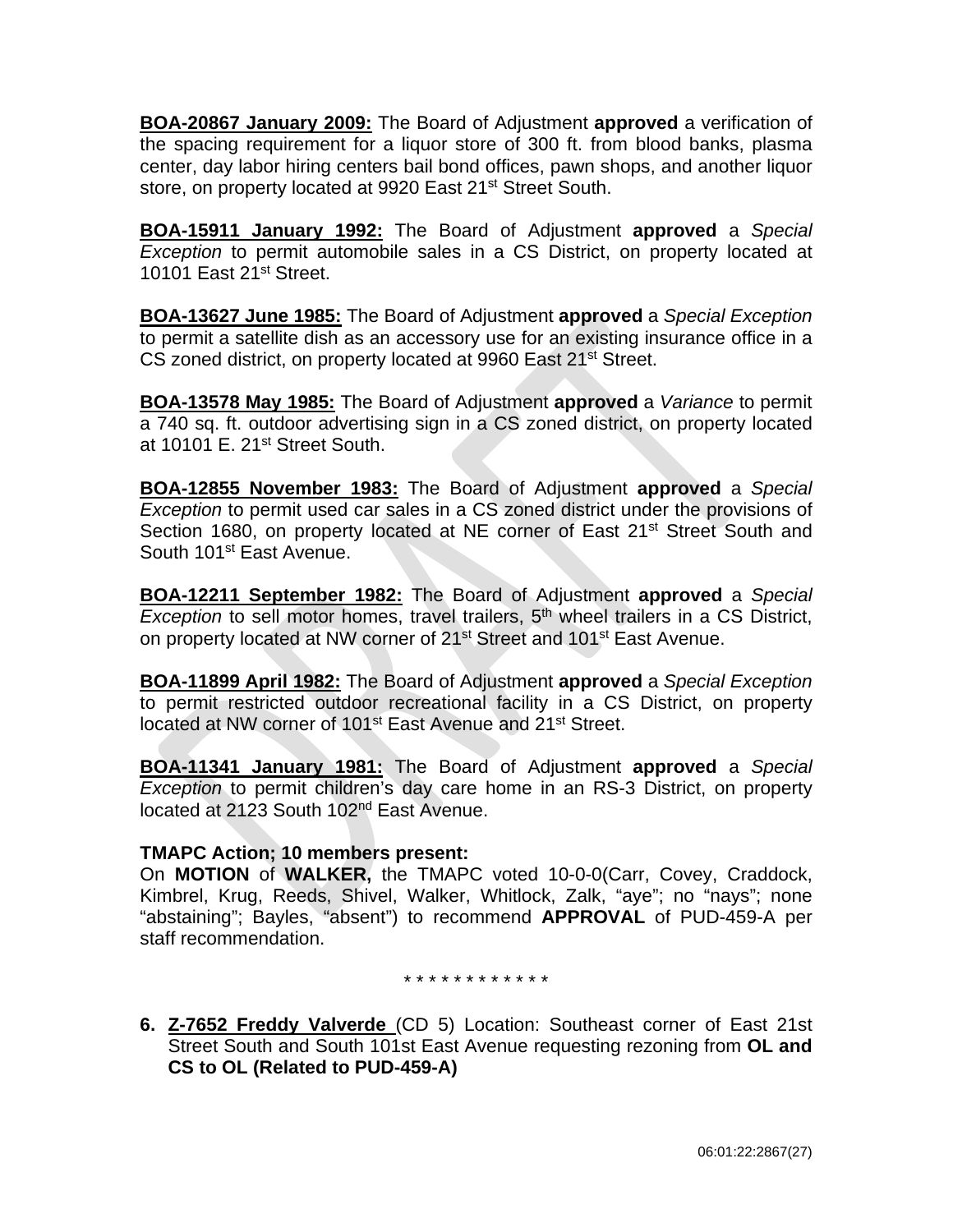# **STAFF RECOMMENDATION: SECTION I: Z-7652**

# **DEVELOPMENT CONCEPT:**

Applicant has requested rezoning to OL and abandonment of the PUD approved in 1990. That PUD only allows a convenience store with outdated development standards and rezone for office uses are consistent with the Town Center Land use designations

# **DETAILED STAFF RECOMMENDATION:**

Abandoning the PUD and rezoning the subject property to the OL district is primarily intended to facilitate the development and preservation of low-intensity office development. Uses with the lot and building regulations permitted in the OL district are consistent with the Town Center land use designation. The OL district is also consistent with the expected development along a Primary Arterial Street with the multi modal corridor designation and secondary arterial and,

Abandoning the PUD and rezoning to OL expands the allowed uses that were allowed in the PUD. The OL standards allow development that is consistent the existing residential development pattern anticipated on the edges of the existing neighborhood land use areas and,

The combined effort of abandoning the outdated PUD along with rezoning the commercial development area to OL is consistent with Town Center land use designation in the Comprehensive Plan therefore,

Staff recommends approval of Z-7652 to rezone the site to OL but only if PUD 459-A a is approved which will abandon PUD 459.

### **SECTION II: Supporting Documentation**

# **RELATIONSHIP TO THE COMPREHENSIVE PLAN:**

*Staff Summary: OL zoning allows use and provides supplemental regulations that are consistent with the Town Center Land use vision of the comprehensive plan.* 

### **Land Use Vision:**

### *Land Use Plan map designation***: Town Center**

Town Centers are medium-scale, one to five story mixed-use areas intended to serve a larger area of neighborhoods than Neighborhood Centers, with retail, dining, and services and employment. They can include apartments, condominiums, and townhouses with small lot single family homes at the edges. A Town Center also may contain offices that employ nearby residents. Town centers also serve as the main transit hub for surrounding neighborhoods and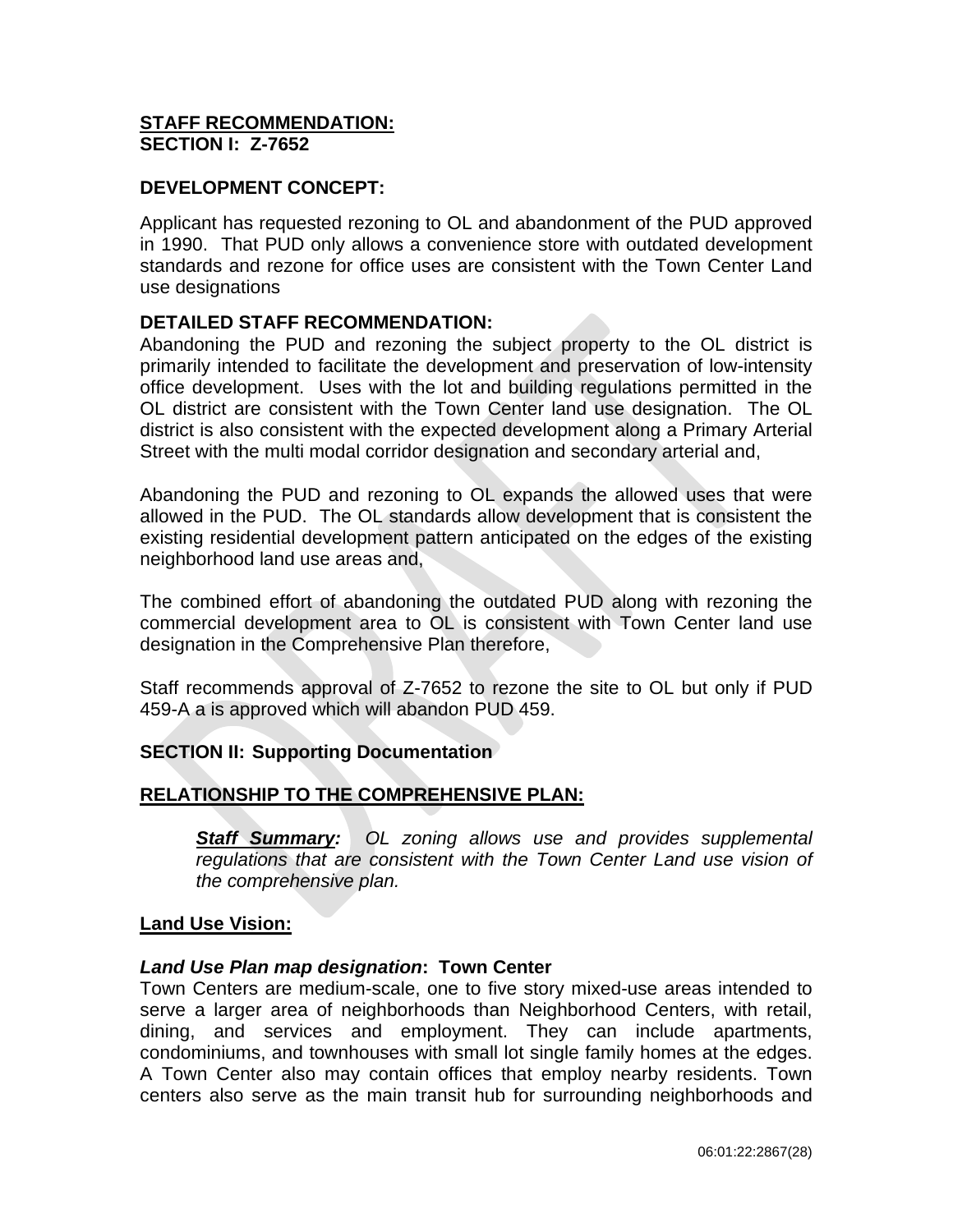can include plazas and squares for markets and events. These are pedestrianoriented centers designed so visitors can park once and walk to number of destinations.

# *Areas of Stability and Growth designation***: Area of Growth**

An area of growth is a designation to direct the allocation of resources and channel growth to where it will be beneficial and can best improve access to jobs, housing, and services with fewer and shorter auto trips. Areas of Growth are parts of the city where general agreement exists that development or redevelopment is beneficial. As steps are taken to plan for, and, in some cases, develop or redevelop these areas, ensuring that existing residents will not be displaced is a high priority. A major goal is to increase economic activity in the area to benefit existing residents and businesses, and where necessary, provide the stimulus to redevelop.

Areas of Growth are found throughout Tulsa. These areas have many different characteristics but some of the more common traits are close proximity to or abutting an arterial street, major employment and industrial areas, or areas of the city with an abundance of vacant land. Also, several of the Areas of Growth are in or near downtown. Areas of Growth provide Tulsa with the opportunity to focus growth in a way that benefits the City as a whole. Development in these areas will provide housing choice and excellent access to efficient forms of transportation including walking, biking, transit, and the automobile."

# **Transportation Vision:**

# *Major Street and Highway Plan***:**

East 21<sup>st</sup> Street South is considered a multi-modal corridor. Future development should emphasize plenty of travel choices such as pedestrian, bicycle and transit use. Multimodal streets are located in high intensity mixed-use commercial, retail, and residential areas with substantial pedestrian activity. These streets are attractive for pedestrians and bicyclists because of landscaped medians and tree lawns. Multi-modal streets can have on-street parking and wide sidewalks depending on the type and intensity of adjacent commercial land uses. Transit dedicated lanes, bicycle lanes, landscaping and sidewalk width are higher priorities than the number of travel lanes on this type of street. To complete the street, frontages are required that address the street and provide comfortable and safe refuge for pedestrians while accommodating vehicles with efficient circulation and consolidated-shared parking.

Streets on the Transportation Vision that indicate a transit improvement should use the multi-modal street cross sections and priority elements during roadway planning and design.

South 101<sup>st</sup> Street East Avenue is considered a secondary arterial without a designation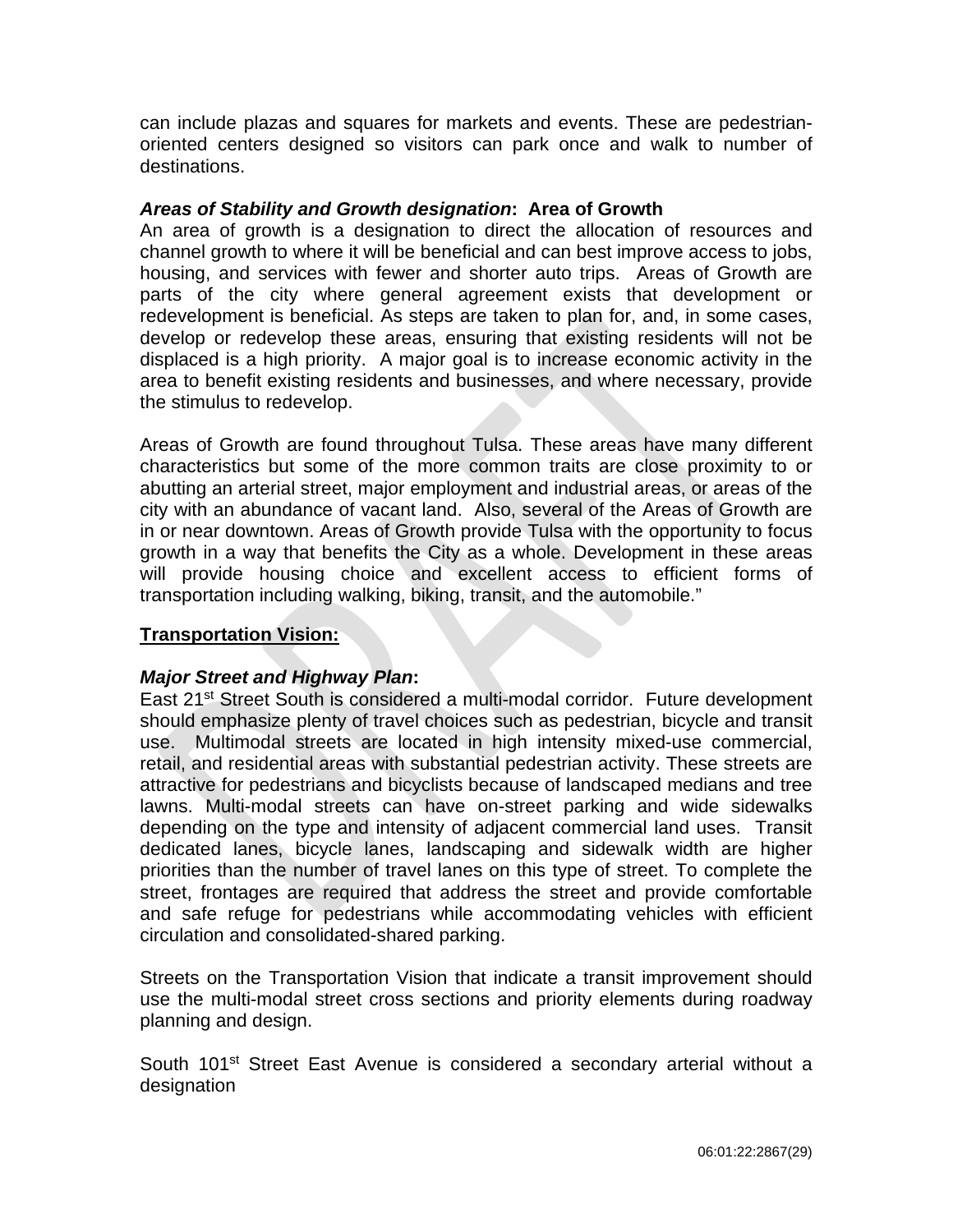*Trail System Master Plan Considerations***:** None

**Small Area Plan:** None

**Special District Considerations:** None

**Historic Preservation Overlay: None** 

# **DESCRIPTION OF EXISTING CONDITIONS:**

*Staff Summary: The property is vacant. In 1990 The site was zoned with a PUD that only allowed a convenience store that was never constructed.* 



**Street view from northwest looking southeast east:** 

# **Environmental Considerations:** None

# **Streets:**

| <b>Existing Access</b>              | <b>MSHP Design</b>                                                  | <b>MSHP R/W</b> | Exist. # Lanes                                                                      |
|-------------------------------------|---------------------------------------------------------------------|-----------------|-------------------------------------------------------------------------------------|
| East 21 <sup>st</sup> Street South  | <b>Primary Arterial with</b><br>Multi modal corridor<br>designation | 120 feet        | 5 lanes (2 each<br>direction and a left<br>turn lane for west<br>bound traffic      |
| South 101 <sup>st</sup> East Avenue | <b>Secondary Arterial</b>                                           | 100 feet        | 3 lanes (one each<br>direction with a<br>right turn lane for<br>northbound traffic) |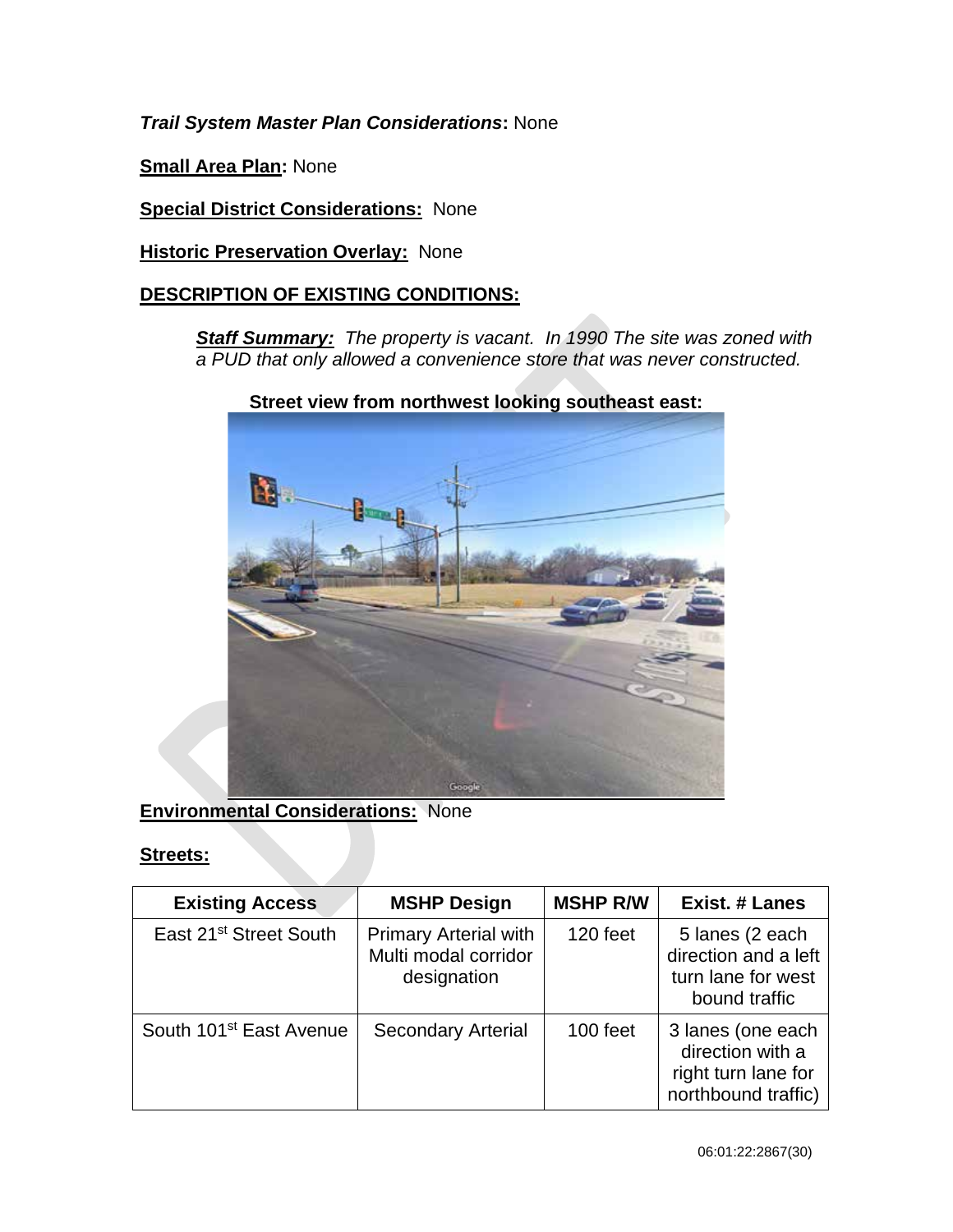# **Utilities:**

The subject tract has municipal water and sewer available.

| <b>Surrounding Properties:</b> |  |
|--------------------------------|--|
|                                |  |

| <b>Location</b> | <b>Existing</b><br>Zoning | <b>Existing Land</b><br><b>Use</b><br><b>Designation</b> | Area of<br><b>Stability or</b><br><b>Growth</b> | <b>Existing Use</b>                                |
|-----------------|---------------------------|----------------------------------------------------------|-------------------------------------------------|----------------------------------------------------|
| <b>North</b>    | <b>CS</b>                 | <b>Town Center</b>                                       | Growth                                          | Commercial/retail                                  |
| East            | $RS-3$                    | Existing<br>Neighborhood                                 | Stability                                       | <b>Detached Single</b><br>family dwelling<br>homes |
| South           | $RS-3$                    | Existing <sup>®</sup><br>Neighborhood                    | Stability                                       | <b>Detached Single</b><br>family dwelling<br>homes |
| West            | CS                        | <b>Town Center</b>                                       | Growth                                          | Commercial/retail                                  |

# **SECTION III: Relevant Zoning History**

**History: Z-7652** (Related to PUD-459-A)

# **ZONING ORDINANCE:**

*Subject Property:* 

**Z-6268/PUD-459:** The City Commission all concurred in **approval** of a request to rezone the subject property from OL to OL and CS with Ordinance 17283 February 23<sup>rd</sup>, 1990. The ordinance designated and the subject tract to OL and supplementally zoned the tract PUD. The PUD limited uses to convenience and gasoline sale store.

### *Surrounding Property:*

**BOA-22999 September 2020:** The Board of Adjustment **approved** a *Special Exception* to permit for Commercial/Vehicle Sales and Service/Personal Vehicle Sales & Rental use in a CS District, on property located at 9955 East 21<sup>st</sup> Street South.

**BOA-22880 March 2020:** The Board of Adjustment **approved** a *Special Exception* to permit Outdoor Equipment and Storage in a CS District, on property located at 9955 East 21<sup>st</sup> Street South.

**BOA-22696 July 2019:** The Board of Adjustment **approved** a *Special Exception* to permit a wholesale and distribution use in a CS District, on property located at 10131 East 21<sup>st</sup> Street South.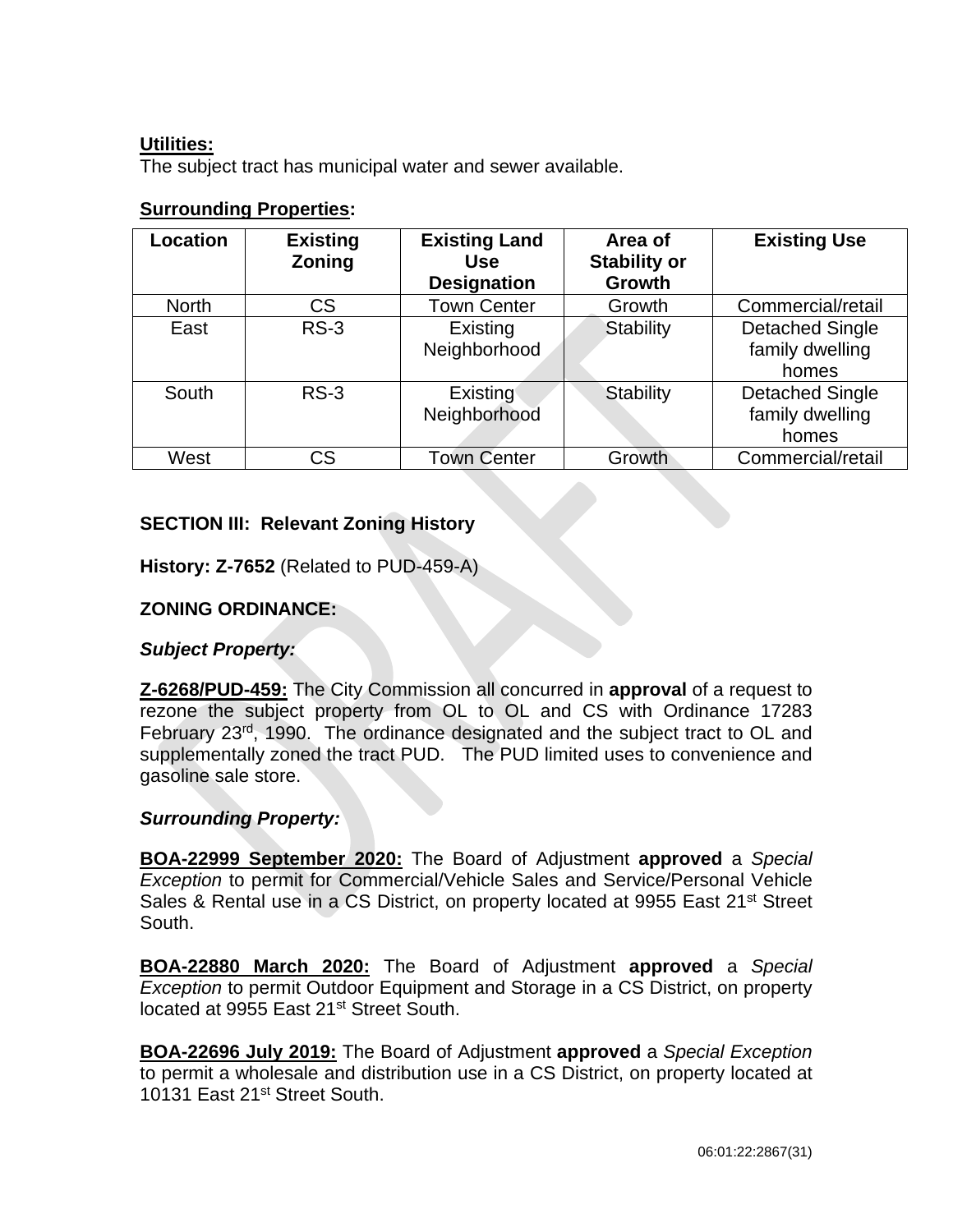**BOA-20967 August 2009:** The Board of Adjustment **approved** a *Variance* to permit an outdoor advertising sign outside of a freeway sign corridor, on property located at 9955 East 21<sup>st</sup> Street South.

**BOA-20867 January 2009:** The Board of Adjustment **approved** a verification of the spacing requirement for a liquor store of 300 ft. from blood banks, plasma center, day labor hiring centers bail bond offices, pawn shops, and another liquor store, on property located at 9920 East 21<sup>st</sup> Street South.

**BOA-15911 January 1992:** The Board of Adjustment **approved** a *Special Exception* to permit automobile sales in a CS District, on property located at 10101 East 21<sup>st</sup> Street.

**BOA-13627 June 1985:** The Board of Adjustment **approved** a *Special Exception* to permit a satellite dish as an accessory use for an existing insurance office in a CS zoned district, on property located at 9960 East 21<sup>st</sup> Street.

**BOA-13578 May 1985:** The Board of Adjustment **approved** a *Variance* to permit a 740 sq. ft. outdoor advertising sign in a CS zoned district, on property located at 10101 E. 21st Street South.

**BOA-12855 November 1983:** The Board of Adjustment **approved** a *Special Exception* to permit used car sales in a CS zoned district under the provisions of Section 1680, on property located at NE corner of East 21<sup>st</sup> Street South and South 101<sup>st</sup> East Avenue.

**BOA-12211 September 1982:** The Board of Adjustment **approved** a *Special Exception* to sell motor homes, travel trailers, 5<sup>th</sup> wheel trailers in a CS District, on property located at NW corner of 21<sup>st</sup> Street and 101<sup>st</sup> East Avenue.

**BOA-11899 April 1982:** The Board of Adjustment **approved** a *Special Exception* to permit restricted outdoor recreational facility in a CS District, on property located at NW corner of 101<sup>st</sup> East Avenue and 21<sup>st</sup> Street.

**BOA-11341 January 1981:** The Board of Adjustment **approved** a *Special Exception* to permit children's day care home in an RS-3 District, on property located at 2123 South 102nd East Avenue.

**The applicant indicated his agreement with staff's recommendation.**

**There were no interested parties wishing to speak.**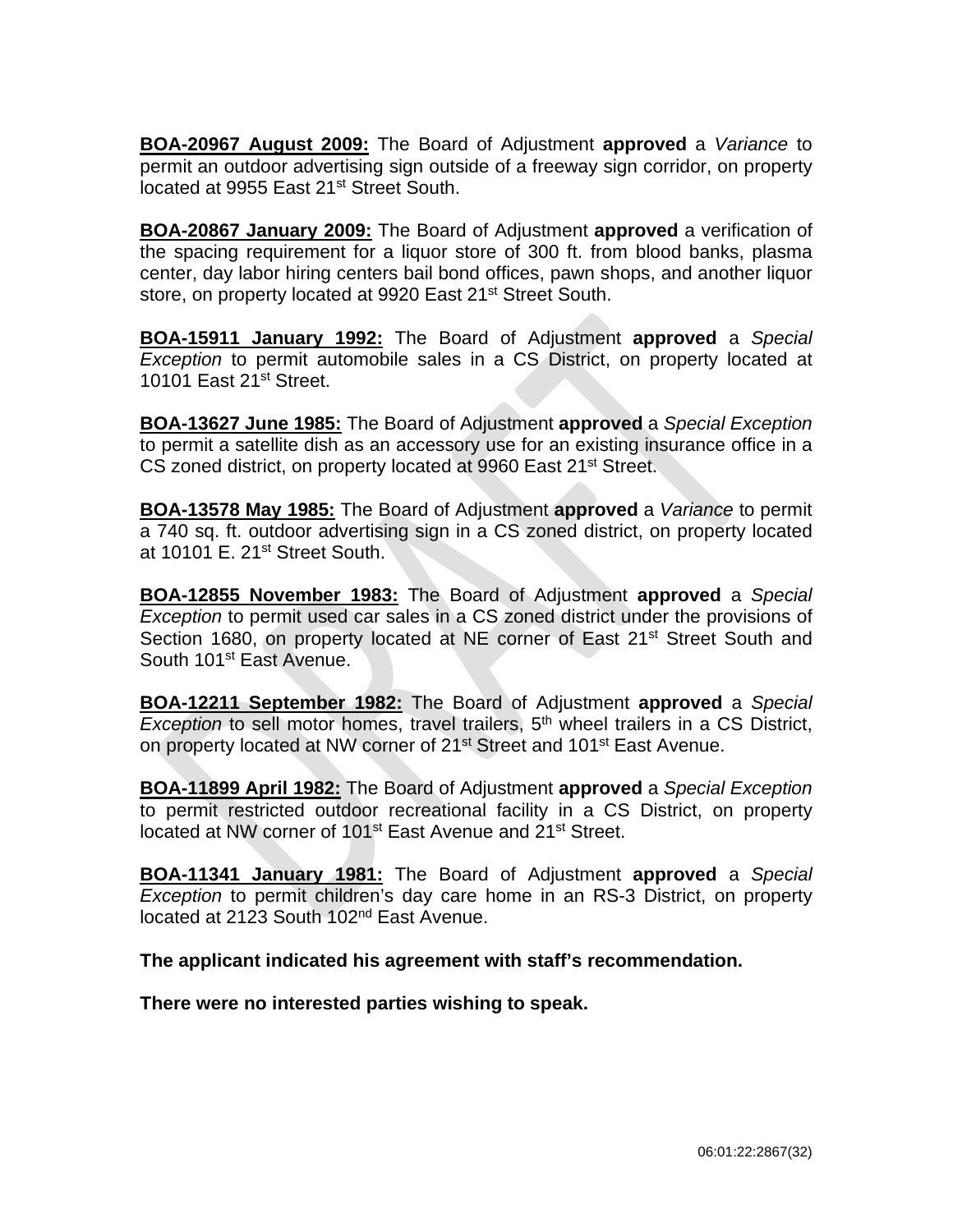# **TMAPC Action; 10 members present:**

On **MOTION** of **WALKER,** the TMAPC voted 10-0-0(Carr, Covey, Craddock, Kimbrel, Krug, Reeds, Shivel, Walker, Whitlock, Zalk, "aye"; no "nays"; none "abstaining"; Bayles, "absent") to recommend **APPROVAL** of the OL zoning for Z-7652 per staff recommendation.

### **Legal Description for Z-7652:**

LOT 1, BLOCK 1, LESS AND EXCEPT THE FOLLOWING DESCRIBED TRACT: BEGINNING AT THE NWC OF LOT 1 BLOCK 1; THENCE SOUTH ALONG THE WEST LINE OF SAID LOT 1 A DISTANCE OF 70 FEET TO THE SWC OF SAID LOT 1; THENCE EAST ALONG THE SOUTH LINE OF SAID LOT 1 A DISTANCE OF 5 FEET; THENCE NORTH AND PARALLEL WITH THE WEST LINE OF SAID LOT 1 A DISTANCE OF 47 FEET; THENCE NORTHEASTERLY A DISTANCE OF 29.12 FEET TO THE NORTH LINE OF SAID LOT 1; THENCE WEST ALONG THE NORTH LINE OF SAID LOT A DISTANCE OF 23 FEET TO THE NWC OF SAID LOT 1 AND THE POINT OF BEGINNING AND LOT 2 AND 3, BLOCK 1 LESS AND EXCEPT THE WEST 5 FEET THEREOF, CHARYL LYNN ACRES AN ADDITION TO THE CITY OF TULSA, TULSA COUNTY, STATE OF OKLAHOMA.

\* \* \* \* \* \* \* \* \* \* \* \*

**7. Z-7653 City Council** (CD 6, 3) Location: 41 properties south of the southeast corner of East Admiral Place and South 129th East Avenue and North of the northwest corner of East 21st Street South and South 161st East Avenue requesting rezoning from **RS-3 and RS-2 to AG-R**

#### **STAFF RECOMMENDATION: SECTION I: Z-7653**

**DEVELOPMENT CONCEPT:** This group of zoning requests is part of a City Council initiated program to allow AG-R rezonings at no charge to interested property owners in East Tulsa neighborhood areas. This application is Phase I. Phase II properties will be heard at the next TMAPC meeting.

# **DETAILED STAFF RECOMMENDATION:**

Z-7653 includes 41 properties located between East Admiral Place and East 31<sup>st</sup> Street and between South 129<sup>th</sup> East Avenue and South 161<sup>st</sup> East Avenue.

In March, City Council initiated a voluntary AG-R zoning program for this area to assist residents with R zoned property who wish to maintain their agricultural uses. The proposed program serves as a tool for property owners to apply to rezone their properties to AG-R with no application fee.

Staff has found the AG-R zoning to align with the existing development patterns of the area. Lots included meet the minimum requirements of AG-R zoning.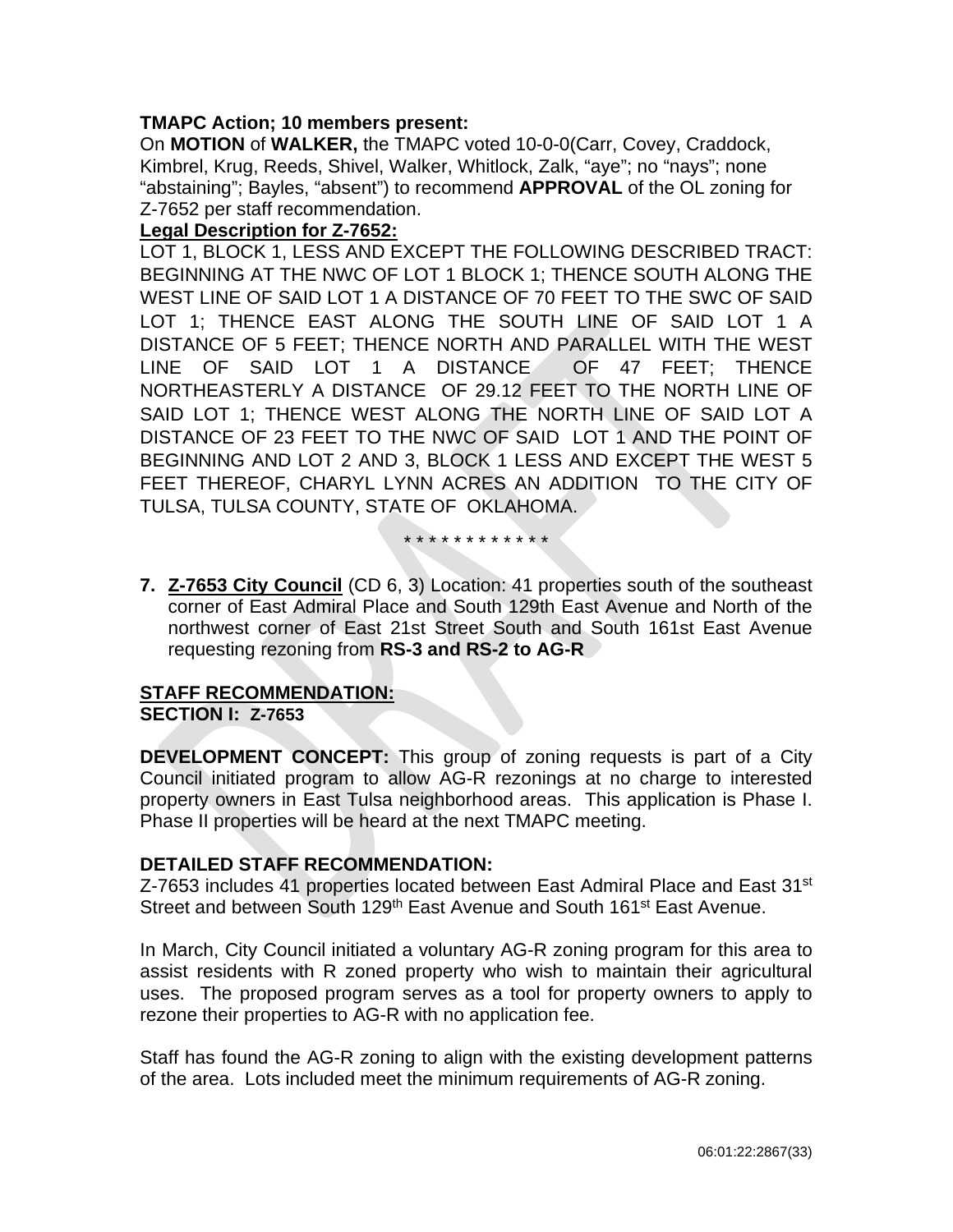Staff recommends **approval** of Z-7653 to rezone properties from RS-2/RS-3 to AG-R.

# **SECTION II: Supporting Documentation**

# **RELATIONSHIP TO THE COMPREHENSIVE PLAN:**

*Staff Summary:* Property owners have taken advantage of a voluntary rezoning opportunity initiated by the Tulsa City Council. The program allows for eligible properties to be rezoned from residential designations to AG-R, Agriculture-Residential. AG-R sets larger lot minimums and allows for select agricultural uses that would be prohibited under RS districts. The areas under application consist of large tract, single-family homes, many of which include some agricultural component. AG-R zoning would address compliance issues while aligning the zoning regulations with the development patterns in the area.

### Land Use Vision:

*Land Use Plan map designation*: Mixed-Use Corridor, New Neighborhood, Neighborhood Center, Town Center, Existing Neighborhood

Mixed-Use Corridors are Tulsa's modern thoroughfares that pair high-capacity transportation facilities with housing, commercial, and employment uses. Off the main travel route, land uses include multifamily housing, small lot, and townhouse developments, which step down intensities to integrate with single family neighborhoods. Mixed-Use Corridors usually have four or more travel lanes, and sometimes additional lanes dedicated for transit and bicycle use. The pedestrian realm includes sidewalks separated from traffic by street trees, medians, and parallel parking strips. Pedestrian crossings are designed so they are highly visible and make use of the shortest path across a street. Buildings along Mixed-Use Corridors include windows and storefronts along the sidewalk, with automobile parking generally located on the side or behind

The New Neighborhood is intended for new communities developed on vacant land. These neighborhoods are comprised primarily of single-family homes on a range of lot sizes but can include townhouses and low-rise apartments or condominiums. These areas should be designed to meet high standards of internal and external connectivity and shall be paired with an Existing or New Neighborhood or Town Center land use designation.

Neighborhood Centers are small-scale, one to three story mixed-use areas intended to serve nearby neighborhoods with retail, dining, and services. They can include apartments, condominiums, and townhouses, with small lot single family homes at the edges. These are pedestrian-oriented places served by transit, and visitors who drive can park once and walk to number of destinations.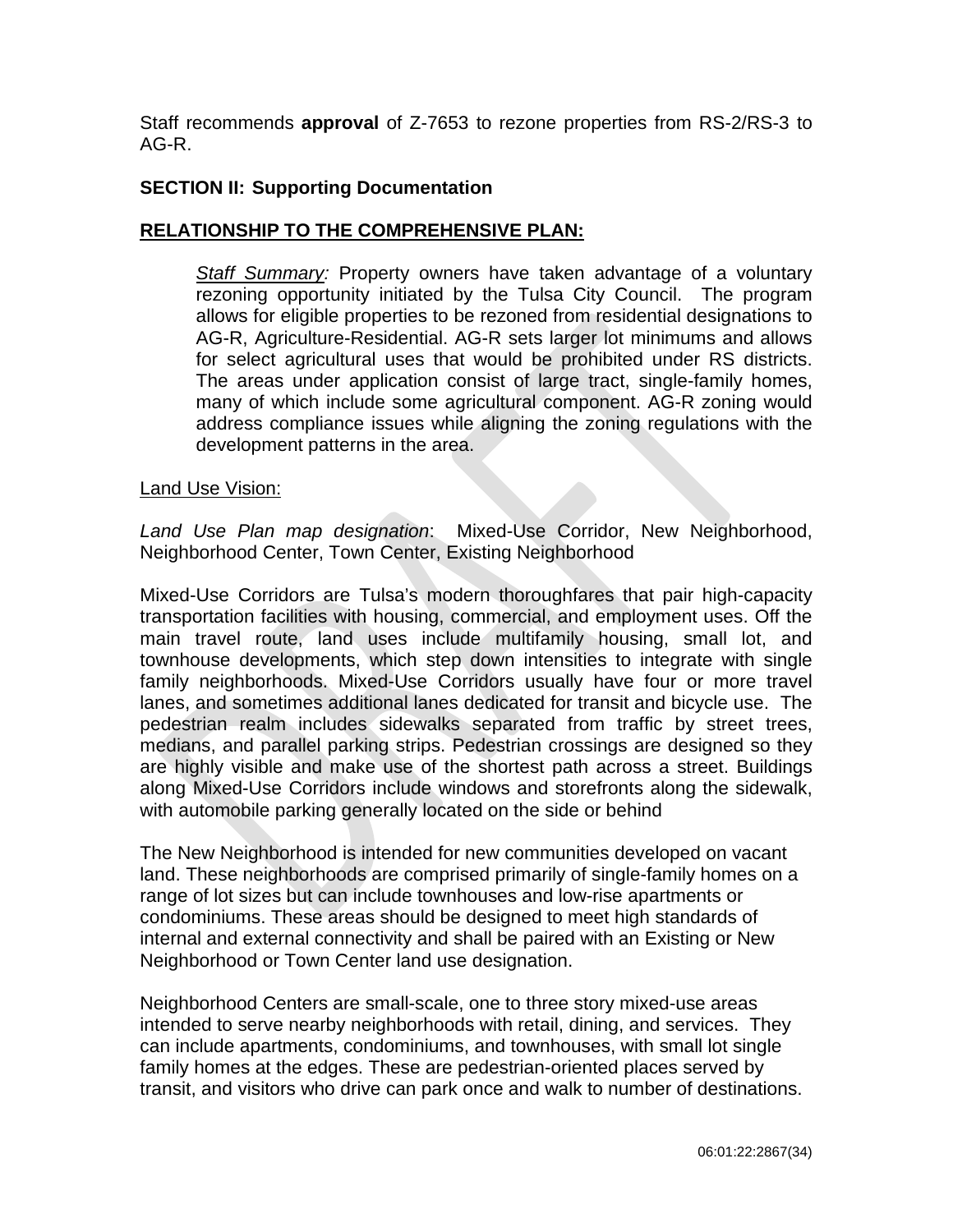Town Centers are medium-scale, one to five story mixed-use areas intended to serve a larger area of neighborhoods than Neighborhood Centers, with retail, dining, and services and employment. They can include apartments, condominiums, and townhouses with small lot single family homes at the edges. A Town Center also may contain offices that employ nearby residents. Town Centers also serve as the main transit hub for surrounding neighborhoods and can include plazas and squares for markets and events. These are pedestrianoriented centers designed so visitors can park once and walk to number of destinations.

The Existing Neighborhood category is intended to preserve and enhance Tulsa's existing single-family neighborhoods. Development activities in these areas should be limited to the rehabilitation, improvement or replacement of existing homes, and small-scale infill projects, as permitted through clear and objective setback, height, and other development standards of the zoning code. In cooperation with the existing community, the city should make improvements to sidewalks, bicycle routes, and transit so residents can better access parks, schools, churches, and other civic amenities.

# *Areas of Stability and Growth designation*: Area of Growth, Area of Stability

The purpose of Areas of Growth is to direct the allocation of resources and channel growth to where it will be beneficial and can best improve access to jobs, housing, and services with fewer and shorter auto trips. Areas of Growth are parts of the city where general agreement exists that development or redevelopment is beneficial.

Areas of Stability include approximately 75% of the city's total parcels. Existing residential neighborhoods, where change is expected to be minimal, make up a large proportion of the Areas of Stability. The ideal for the Areas of Stability is to identify and maintain the valued character of an area while accommodating the rehabilitation, improvement or replacement of existing homes, and small-scale infill projects. The concept of stability and growth is specifically designed to enhance the unique qualities of older neighborhoods that are looking for new ways to preserve their character and quality of life.

### Transportation Vision:

*Major Street and Highway Plan*: The area under application for Phase I includes 6 square mile sections with a variety of major street and highway plan designations. Those designations include Primary Arterials, Secondary Arterials, Residential Collectors, and standard residential streets. In areas where Residential Collectors are planned but not constructed, further subdivision of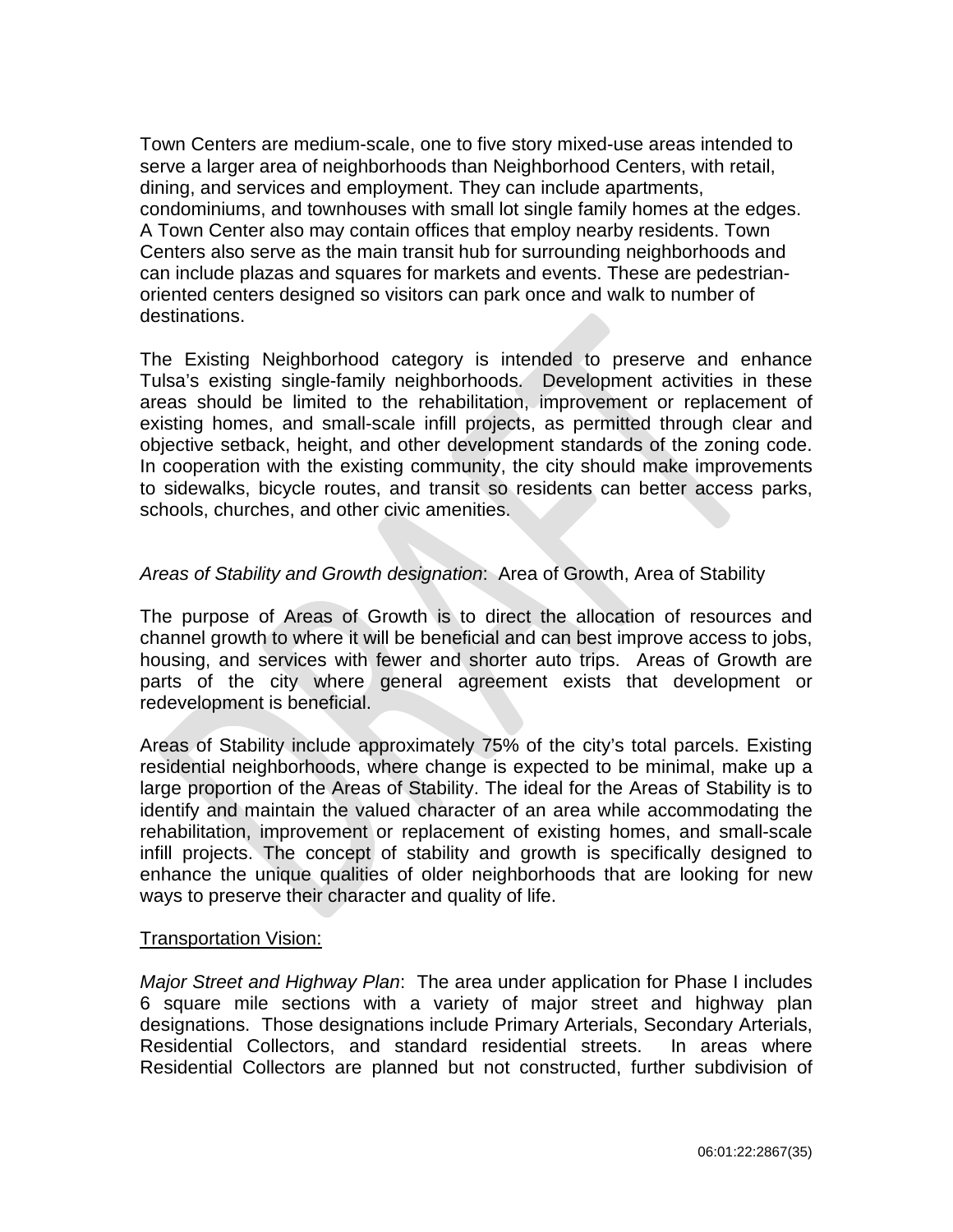property would come with a requirement to implement the planned collector streets.

*Trail System Master Plan Considerations*: None related to AG-R consideration.

### Small Area Plan: None

Special District Considerations: **East Tulsa Neighborhood Implementation Plan** provides guidance for development review and capital project implementation. The plan would be utilized for review of new development proposals or subdivisions.

### **Historic Preservation Overlay: None.**

# DESCRIPTION OF EXISTING CONDITIONS:

*Staff Summary:* The majority of the area under application includes largelot single-family homes with a range of select agricultural uses. Many of the tracts are unplatted and are not served by municipal sanitary sewer. AG-R zoning aligns with the existing development patterns of the area more closely than the existing RS zoning districts.

# Environmental Considerations:

There are existing FEMA and City of Tulsa Regulatory Floodplain areas included within the Phase I geography. Development of these areas will be restricted and required to comply with appliable floodplain regulations if proposed.

# Streets:

Properties under application are served by a range of existing public streets including arterials, collectors, and residential streets. Close-up aerial images are attached and illustrate the accessible street networks for each property.

### Utilities:

The subject tracts are served by municipal water. Many tracts under application utilize on-site sewage disposal and do not have direct access to municipal sanitary sewer service.

### Surrounding Properties:

Properties under application are spread throughout the eligible Phase I area. There is a mixture of zoning districts and land use designations in the surrounding areas. Maps of the land use, growth & stability areas, and aerial photos are included in the attached exhibits.

# **SECTION III: Relevant Zoning History**

**History: Z-7653**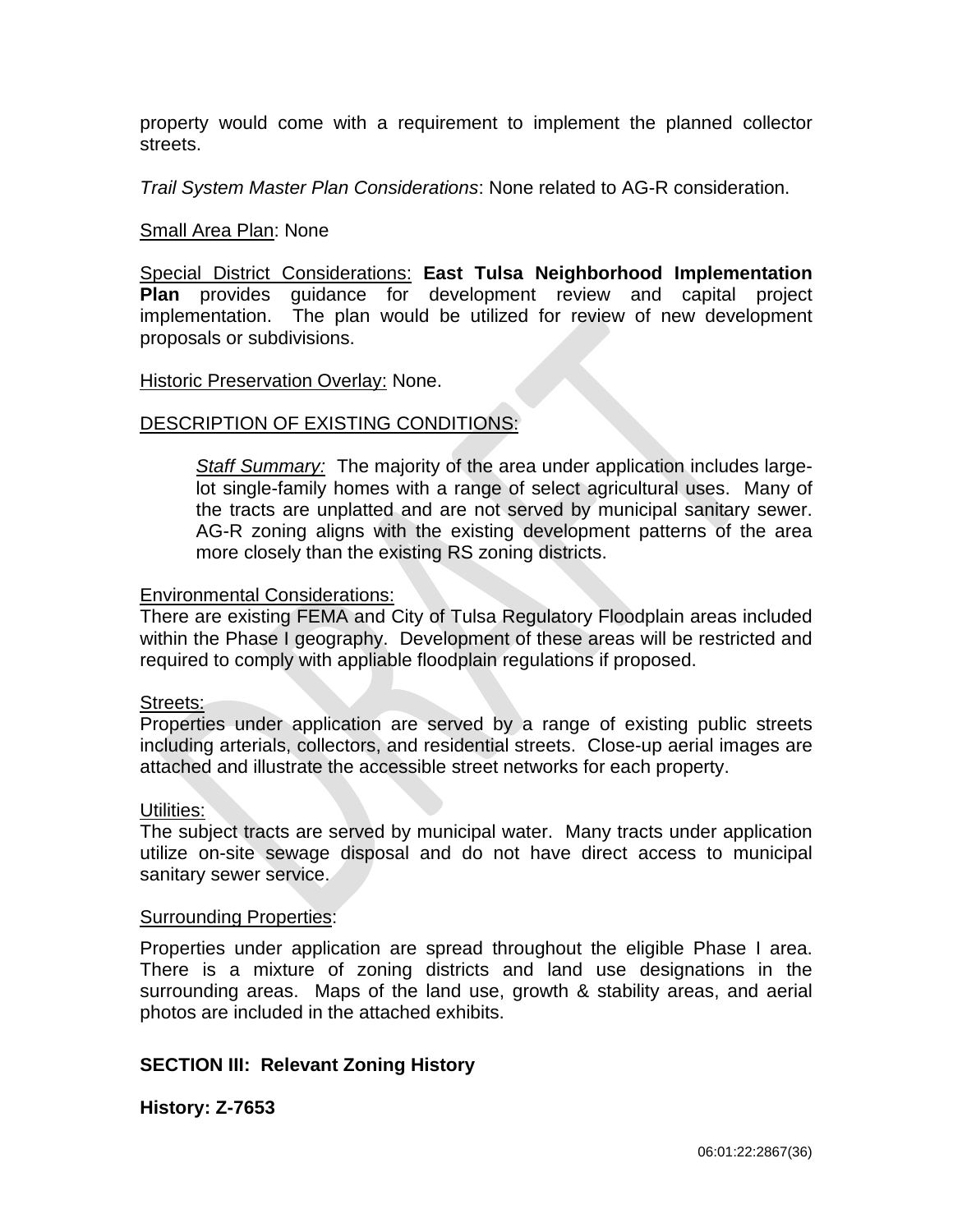**ZONING ORDINANCE:** Ordinance number 11812 dated June 26, 1970, established zoning for the subject property.

Ordinance number 11818 dated June 26, 1970, established zoning for the subject property.

# **Interested Parties:**

# **Susan Frederick** PO Box 751, Tulsa, OK 74015

Ms. Frederick stated she has lived in her current home at 14301 East 11th Street for 40 years. She stated in 2010 she fought the zoning change and made an application to change her zoning. Ms. Frederick stated she had to pay for her application and now this is being offered for free. She stated she has raised horses for years and the animal code states no animals are allowed in the city limits of Tulsa. Ms. Frederick stated the city is trying to dictate what she can and cannot do with her own property and her whole neighborhood is getting sucked into this rezoning.

# **William D Farmer** 14557 East 13th Street, Tulsa, OK 74108

Mr. Farmer stated he is against this proposal to take 41 properties and turn them into agricultural. He stated he has an agricultural lot in front of his house and the owners built a 30x50 greenhouse in their front yard because it was agricultural. Mr. Farmer asked how this got by City Code Enforcement and City Permitting. Mr. Farmer stated they are slaughtering chickens and turkeys in the backyard and that is bringing wild animals into the neighborhood. He stated he lives in a residential zoned area and the difference between the properties is 25 feet. Mr. Farmer stated it was zoned residential and it needs to stay that way. He stated he has a petition to have the greenhouse removed signed by all the neighbors on the that street.

Mr. Craddock asked if City of Tulsa Code Enforcement had been contacted.

Mr. Farmer stated he has called the City Building Inspector and Code Enforcement multiple times. He stated his neighbors have called multiple times. Mr. Farmer stated he believes they built the greenhouse without a building permit.

Mr. Craddock stated that is not something that Planning Commission can control.

# **Bruce Denny** 905 South Lynn Lane Road, Tulsa, OK 74108

Mr. Denny stated he is with the Lynn Lane Neighborhood Association and they support this application because they think it will fit the area. He stated he would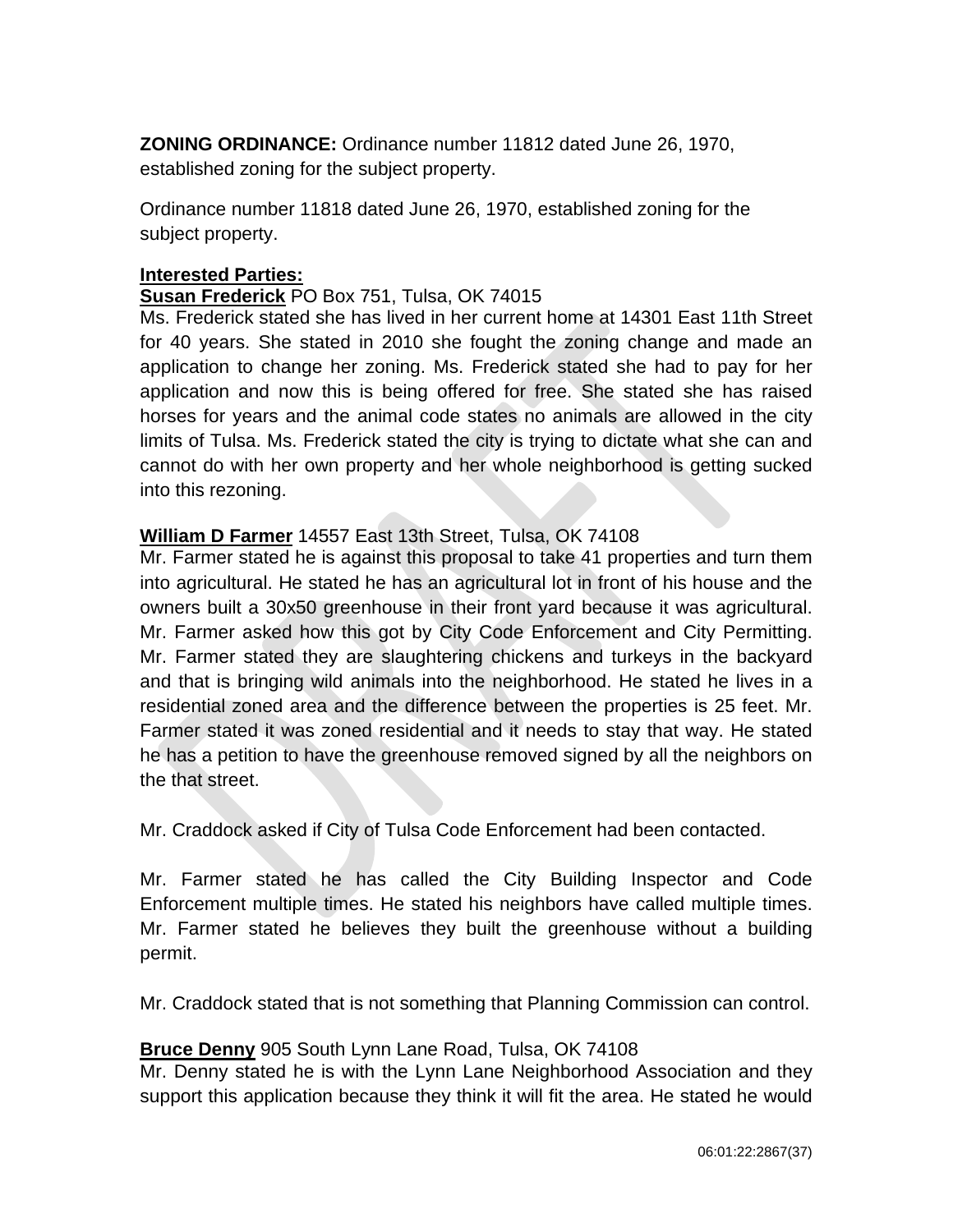like to thank City Councilors Dodson and Patrick and all the counselors for understanding that AG-R was needed in East Tulsa. He stated this helps correct some of the mislabeled RS-1, RS-2 and RS-3 properties that are larger than 1 acre and reflects that there is a mix of residential and agricultural in this area. Mr. Denny stated he has spoken to the Chairman of the Tower Heights Neighborhood Association and they also agree that AG-R zoning is a good decision for the area. He stated he also received a note from Dennis Henson, a resident in the area, who wanted him to express his support of this program also. Mr. Denny stated AG-R zoning is a consensus of the neighborhood. He stated just a reminder, TMAPC denied an RS-4 zoning application for this area because 50 foot lots do not belong in the area. Mr. Denny stated that decision has been challenged at City Council and even a formal protest petition from the adjoining landowners is being challenged. He stated AG-R is a good decision for East Tulsa.

# **Sonya Turner** 18002 East 12th Street, Tulsa, OK 74108

Ms. Turner stated she has lived in the area since 1974 and agrees there is a lot of chickens, turkeys, and goats. She stated the residents that have lived in the area all these years have lived as if zoned agricultural and should be reimbursed for the taxes they had to pay while zoned residential since the property is now changing to agricultural and that was what was needed from the beginning. Ms. Turner stated there is a 20 acre plot that has an entertainment system at the facility. She stated at 4 am she hears loud music and wonders what happened to her AG zoning.

Mr. Whitlock asked if Code Enforcement had been contacted.

Ms. Turner stated Code Enforcement has not shown up. She stated it's an obvious code violation and the police drive down the street a lot but no one will step up and take charge to get it cleaned up. Ms. Turner stated you can see it with the naked eye he does not need to be called in, its visible.

# **Kevin Parks** 1205 South 131st East Avenue, Tulsa, OK 74108

Mr. Parks stated he has two properties in the area that are a little over 1.25 acres each. Mr. Parks stated he is only one of two gentlemen in the neighborhood that have over 1 acre that speaks English. He stated most of his neighbors are Hispanic. Mr. Parks stated he has had to educate a few of his neighbors on how to care for some of the animals they own. He stated there are legal limits that are set by the state and animal control on how many animals you can have per acre. Mr. Parks stated he loves the animals and has an agreement with one of his neighbors who once a week will bring 4 or 5 sheep over and turn them loose in his backyard so he does not have to mow. Mr. Parks stated he supports this proposal.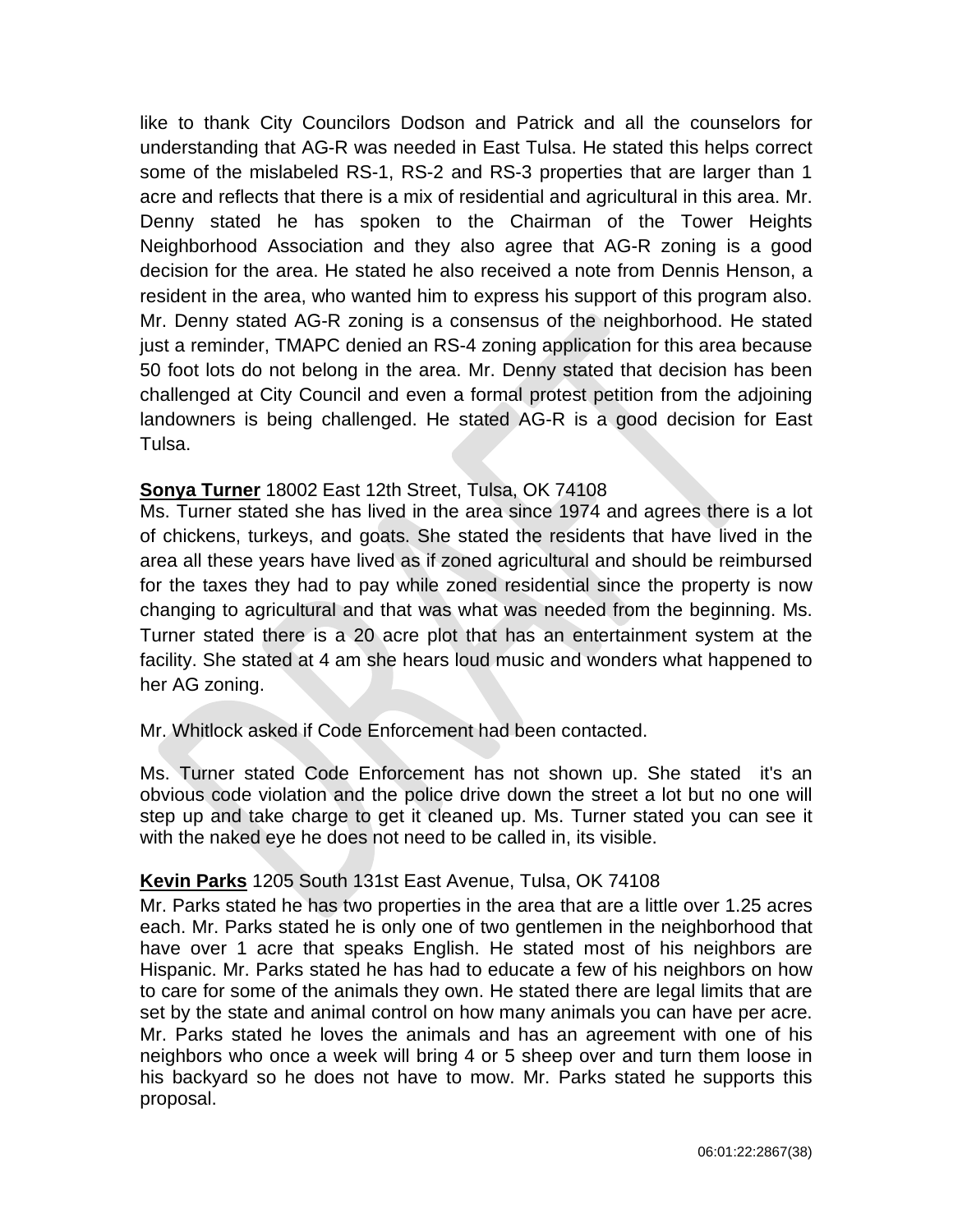Staff stated he heard 2 different ordinances addressed. First the zoning which is what is related to the Animal Welfare Ordinance. He stated slaughtering of any kind of animals is not allowed in the city limits of Tulsa. Staff stated the Animal Welfare Ordinance states one horse per acre and a shelter that is setback at least 75 feet from any neighboring residential property is required. He stated some limitations apply to each type of animal that is allowed within AG-R zoning. There is no sort of commercial agricultural uses allowed as a part of AG-R. Staff stated this is fully intended to be agricultural uses accessory to a residential home. He stated this is not about full-fledged chicken farms and cattle is not allowed as part of this either. Staff stated the ordinance is heavily regulated, and it is enforced by the City of Tulsa's Animal Welfare Department. He stated in these instances where there are situations dealing with animals, Animal Welfare would go out and work to clean up those issues. Staff stated the intent of this application is to help someone who has a horse or two on their large tract that they want to keep and maintain. It also allows for chickens and for rabbits. The City of Tulsa ordinance is pretty explicit that goats are not currently allowed in the City. He stated there are restrictions but they are not in the Zoning Code but are set up in the Animal Welfare Ordinance for what can be done within an AG-R district. Staff stated it does sound like there is a need for some animal welfare enforcement in the area just based on some of the testimonies heard from people today.

Mr. Covey stated just to be clear, this rezoning is not being forced on these residences, residents have actually applied to have the AG-R zoning.

Staff stated, "that is correct," everybody who is included on the application today submitted a consent form to be included in the rezoning to AG-R. He stated some of the topic of forced zoning is related to when the City of Tulsa adopted zoning in 1970. Staff stated the statutory authority for this Planning Commission is to establish zoning regulations in the City of Tulsa so these properties are all in the corporate limits of the City of Tulsa and are subject to our zoning laws. He stated when they were zoned residential it was done as part of the massive comprehensive zoning update that happened in 1970 and this is an attempt to help address some of those outlying issues.

Mr. Craddock asked if information staff presented was for AG-R zoning and AG zoning.

Staff stated there are distinctions in the Animal Welfare Ordinance and AG zoning gets more in terms of number of animals or types of animals, things of that nature than AG-R does. He stated there are specified regulations for AG-R as well as certain prohibitions on AG-R.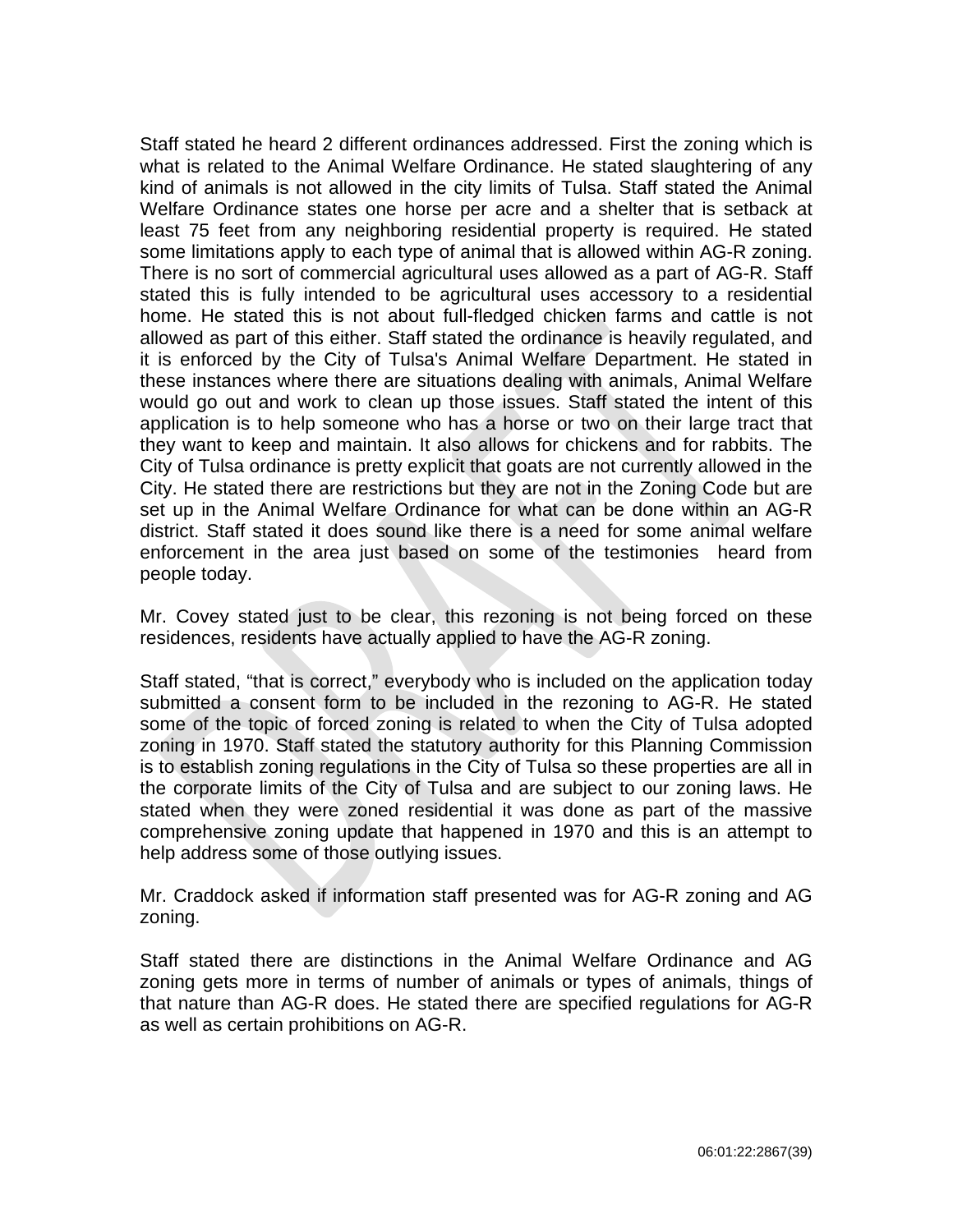Mr. Craddock stated since there are less restrictions in AG zoning it could be that some of the speakers have talked about uses on AG zoned property and therefore allowed by right.

Ms. Kimbrel asked considering the restrictions for AG-R in other areas of Tulsa is there a stricter or more rigorous enforcement to make sure people are following those restrictions of AG-R.

Staff stated so there are provisions in the Animal Welfare Ordinance that also require certain types of animals and things to be registered with Working in Neighborhoods and with Animal Welfare for that exact purpose so that they can be aware of where these animals are and can keep an eye on whether they are being maintained properly. He stated he would imagine it is not an instantaneous process but starts with someone recognizing an issue that results in a violation.

#### **TMAPC Action; 10 members present:**

On **MOTION** of **REEDS,** the TMAPC voted 9-0-1(Carr, Covey, Craddock, Krug, Reeds, Shivel, Walker, Whitlock, Zalk, "aye"; no "nays"; Kimbrel, "abstaining"; Bayles, "absent") to recommend **APPROVAL** of the AG-R zoning for Z-7653 that include 41 properties located between East Admiral Place and East 31st Street and between South 129<sup>th</sup> East Avenue and South 161<sup>st</sup> East Avenue. per staff recommendation.

### **Legal Descriptions for Z-7653:**

**Legal Description** 

Arenivas Lot 3 Block 7 Romoland

#### **Legal Description**

33975-94-10-01130 Subdivision: RADIO HGTS Legal: LTS 1 & 2 LESS N30 LT 2 FOR ST BLK 2 Section: 10 Township: 19 Range: 14

#### **Legal Description**

1222 S 131 E Ave Subdivision: ROMOLAND Legal: LTS 1 & 2 BLK 4 Section: 09 Township: 19 Range: 14

#### **Legal description**

Emily Jeanne Ball 99410941016040 S/2 SE NE SW LESS W30 RD SEC 10 19 14 4.77AC

#### **Legal Description**

Steven Gates 12725-94-09-00520 Subdivision: ELEVENTH STREET ACRES Legal: LT 1 & 2 BLK 6 Section: 09 Township: 19 Range: 14

> Legal Description **Gustin**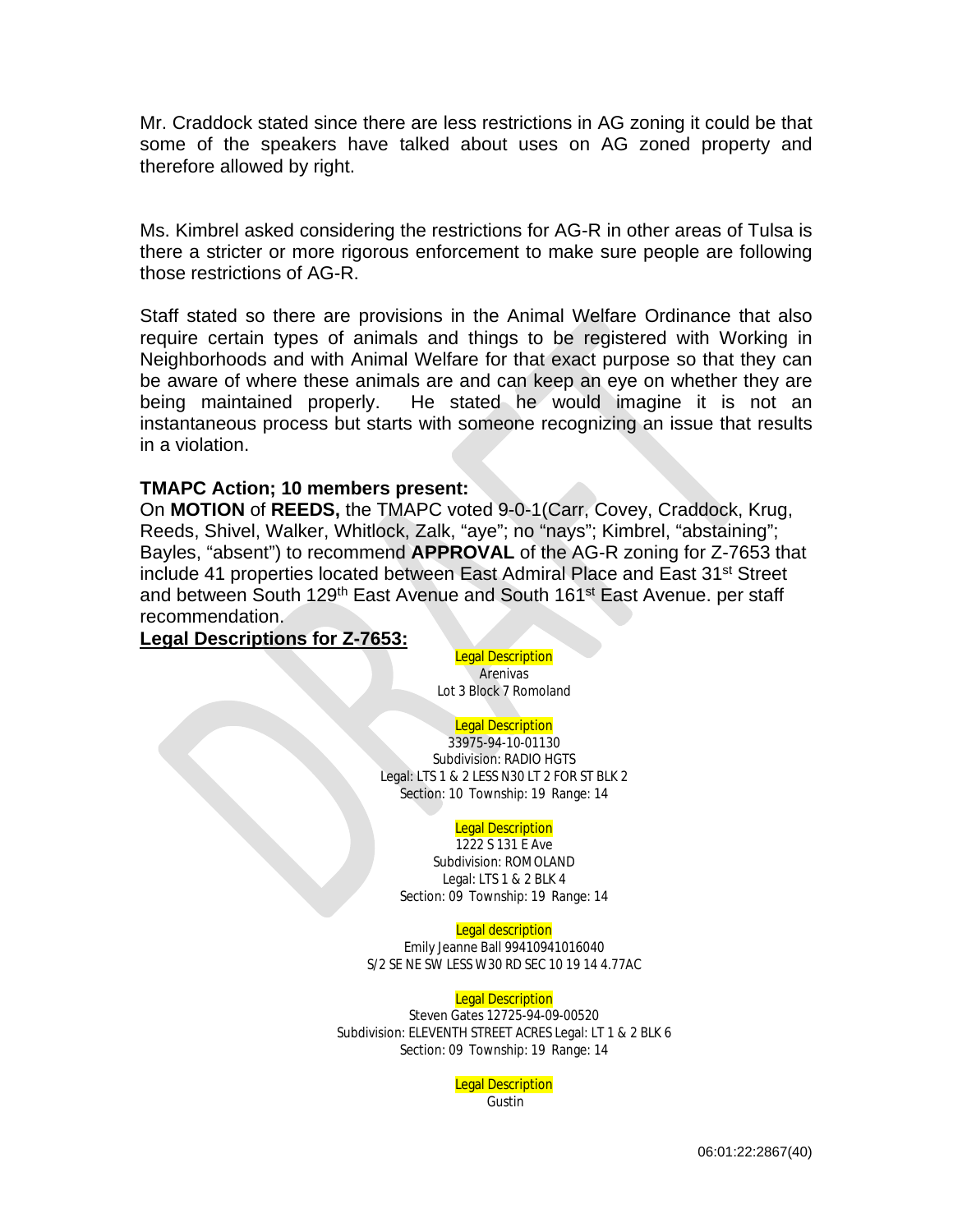Lot 1 Block 8 Radio Heights Addition

#### **Legal description** Cathy Harmon

Cathy Harmon 99416941602630 BEG 635.654S & 684.769E NWC NW TH E304.885 N305.304 W304.89 S305.327 POB SEC 16 19 14

#### **Legal Description**

Cathy Harmon 33975941002200 Lts 3 & 6 & S/2 LT 5 BLK 6, RADIO HGTS

#### **Legal Description**

Cathy Harmon 33975941002180 LT 4 BLK 6, RADIO HGTS

#### **Legal Description**

Warren Higginbotham 99410941017040 Subdivision: UNPLATTED Legal: S/2 NE NW SW LESS W330 & LESS N30 E330 FOR RD SEC 10 19 14 2.273ACS Section: 10 Township: 19 Range: 14

#### **Legal Description**

Craig Hoxie S/2 LT BLK 2, Radio HGTS

#### **Legal Description**

JUAREZ, MOISES & CLAUDIA 99410941026740 W173 OF E305 SW SE SW LESS S50 THEREOF FOR ST SEC 10 19 14 2.43ACS

JUAREZ, MOISES & CLAUDIA 99410941023740 W/2 W/2 SE SW LESS S609 W180 THEREOF & LESS S50 THEREOF F0R ST SEC 10 19 14 7.31ACS

#### **Legal Description**

Christy Kellerhals 33975-94-10-01850 Subdivision: RADIO HGTS Legal: W212 LTS 1 & 8 BLK 5 Section: 10 Township: 19 Range: 14

#### Legal Description

Tim Kosciwski 33975941001260 Subdivision: RADIO HGTS Legal: LT 5 BLK 2 Section: 10 Township: 19 Range: 14

#### **Legal Description**

Kathleen Luper S/2 N/2 S/2 NW SW SEC 10 19 14

 Kathleen Luper N/2 N/2 S/2 NW SW Sec 10 19 14

#### **Legal Description**

Scott Malone 99410-94-10-15040 Subdivision: UNPLATTED Legal: N/2 SW NE SW LESS E30 RD SEC 10 19 14 4.77AC Section: 10 Township: 19 Range: 14

**Legal Description**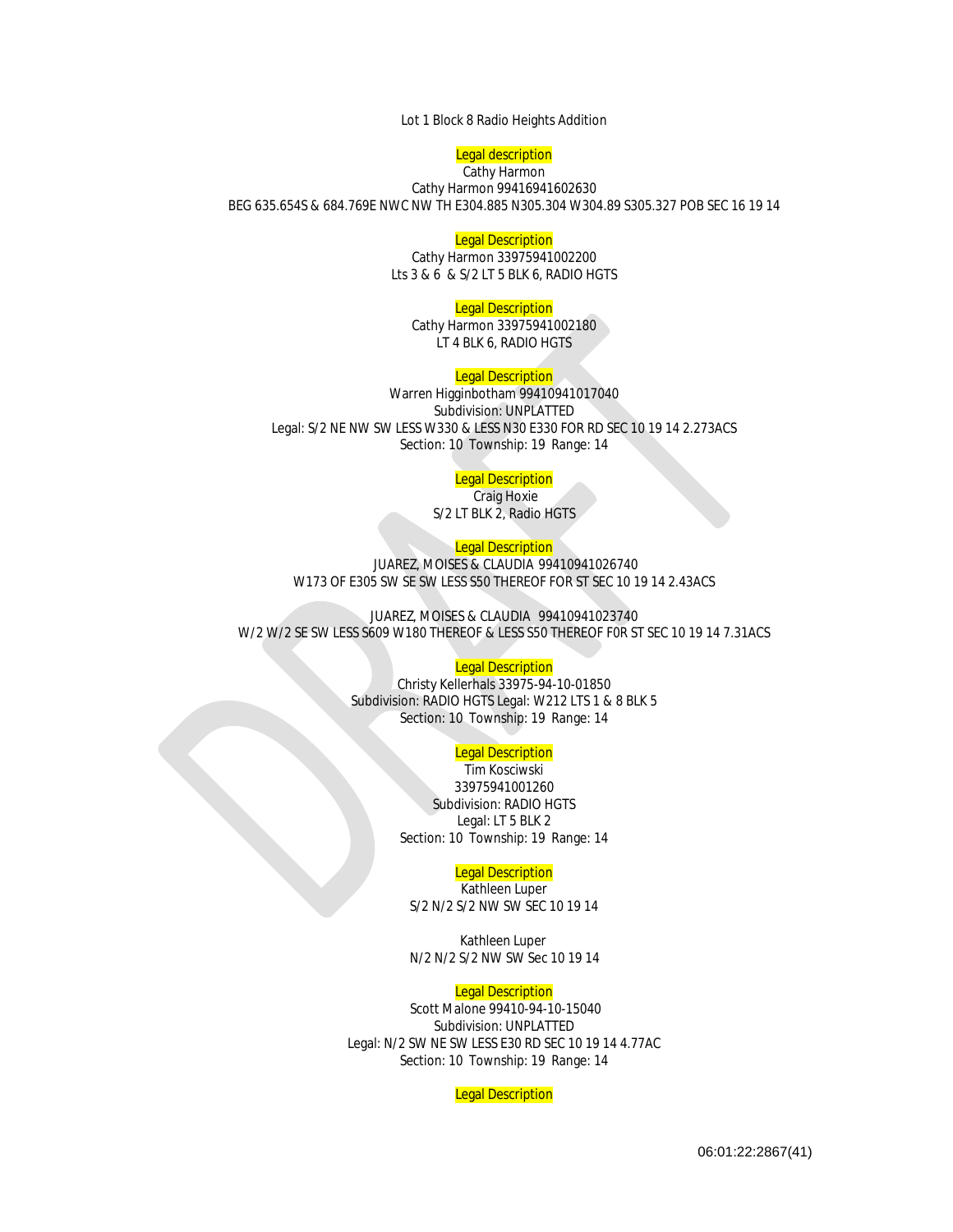Scott Malone 99410-94-10-14540 Subdivision: UNPLATTED Legal: S/2 SW NE SW LESS E30 RD SEC 10 19 14 4.77AC Section: 10 Township: 19 Range: 14

# **Legal Description**

Cherie A Martin Legal: W397.5 S/2 NE SW LESS W135 THEREOF & LESS N30 THEREOF FOR ST SEC 10 19 14 1.808ACS Section: 10 Township: 19 Range: 14

#### **Legal Description**

Mary Hill 1115 S 129 E Ave S/2 S/2 W/2 NW NW LESS W50 FOR ST SEC 9 9 14 1.061 ACS

#### **Legal Description**

Patricia A Mott 13918 E. 11 St Lts 3 & 4 BLK 3 Eleventh St Acres

#### **Legal Description**

**Nicoloff** Lot Three (3), Block Four (4), ROMOLAND, an Addition to the City of Tulsa, County of Tulsa, State of Oklahoma, according to the recorded Plat thereof.

#### **Legal Description**

**Kevin Parks** 1205 S 131 E Ave Subdivision: ROMOLAND Legal: LT 8 LESS S18 E152.5 & LESS W5 & N5 THEREOF BLK 3 Section: 09 Township: 19 Range: 14

#### 1221 S 131 E Ave

Subdivision: ROMOLAND Legal: LT 7 & S18 E152.5 LT 8 LESS W5 LT 7 BLK 3 Section: 09 Township: 19 Range: 14

#### **Legal Description**

Robert Logan W/2 E/2 SW SW Less Beg Son SWC W/2 E2 SW SW TH N310 E315.2 S310 W315.08 POB & LESS E15 N280 S330 & LESS S50 FOR STS SEC 4 19 17 7.28ACS

#### **Legal Description**

Mark Rose

Subdivision: UNPLATTED Legal: S/2 S/2 NW SW LESS S300 OF W660 SEC 10 19 14 Section: 10 Township: 19 Range: 14

#### **Legal Description**

ABEL SALAS LTS 1 & 2 8 BLK 8 ROMOLAD

#### Legal Description

Kalen Sitler 36275940902320 LTS 3, 4 & 5 BLK 8 & BEG SWC BLK 8 TH E638.59 S20 W638.57 N20 POB SEC 9 19 14 3.668ACS, ROMOLAND

#### **Legal Description**

Kalen Sitler 36275940902300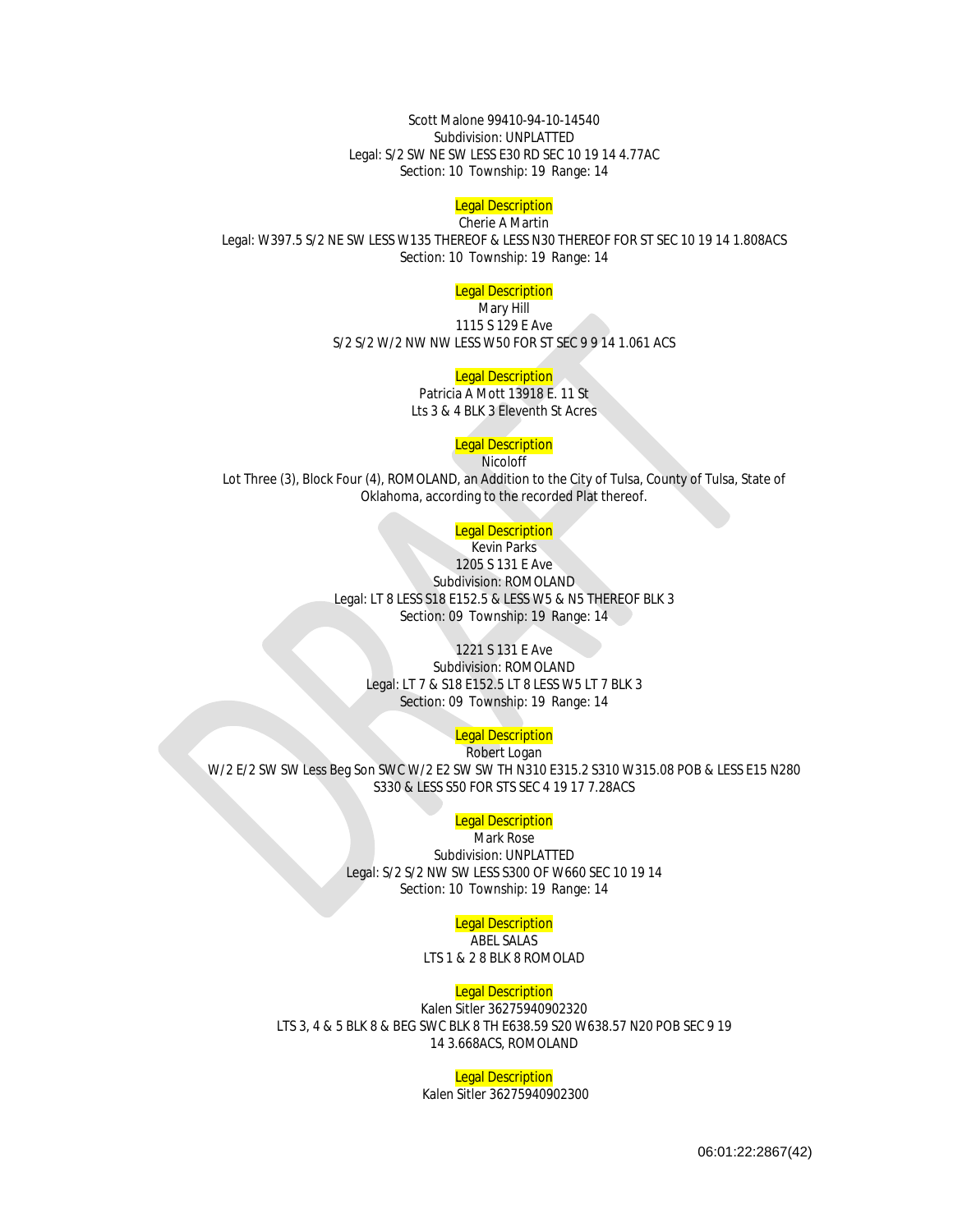#### ROMOLAND LT6 BLK 8

#### Legal description

DeMaurice Ann Slinkard Lot 4 Block 7 Romoland

Lot 5 Block 7 Romoland

# **Legal Description**

Stenson LT 7 Less S/2 LT 7 BLK 2, Radio HGTS

LT 8 BLK 2, Radio HGTS

# **Legal Description**

Terry L Fiveash Lot 4 Block 5, Radio Heights

#### **Legal Description**

**Wagner** Subdivision: RADIO HGTS Legal: LT 3 BLK 5 Section: 10 Township: 19 Range: 14

Subdivision: RADIO HGTS Legal: LT 6 BLK 5 Section: 10 Township: 19 Range: 14

#### **Legal Description**

Wesley Worsham 99410941017540 Subdivision: UNPLATTED Legal: N/2 NW NW SW LESS 30 ON N SIDE SEC 10 19 14 Section: 10 Township: 19 Range: 14

#### **Legal Description**

Mcgown Subdivision: UNPLATTED Legal: W330 S/2 NE NW SW LESS N30 FOR RD SEC 10 19 14 2.273ACS Section: 10 Township: 19 Range: 14

#### **Legal Description**

Christy V. Boggs 33975-94-10-01130 Subdivision: RADIO HGTS Legal: LTS 1 & 2 LESS N30 LT 2 FOR ST BLK 2 Section: 10 Township: 19 Range: 14

#### **Legal Description**

DeeAnn/Robert Brown Subdivision: Radio HGHTS Legals: LTS 3 & 4 BLK 4 SECTION:10 TOWNSHIP:19 RANGE:1

#### **Legal Description**

Michael Dean Atto LT6 BLK7, RADIO HGTS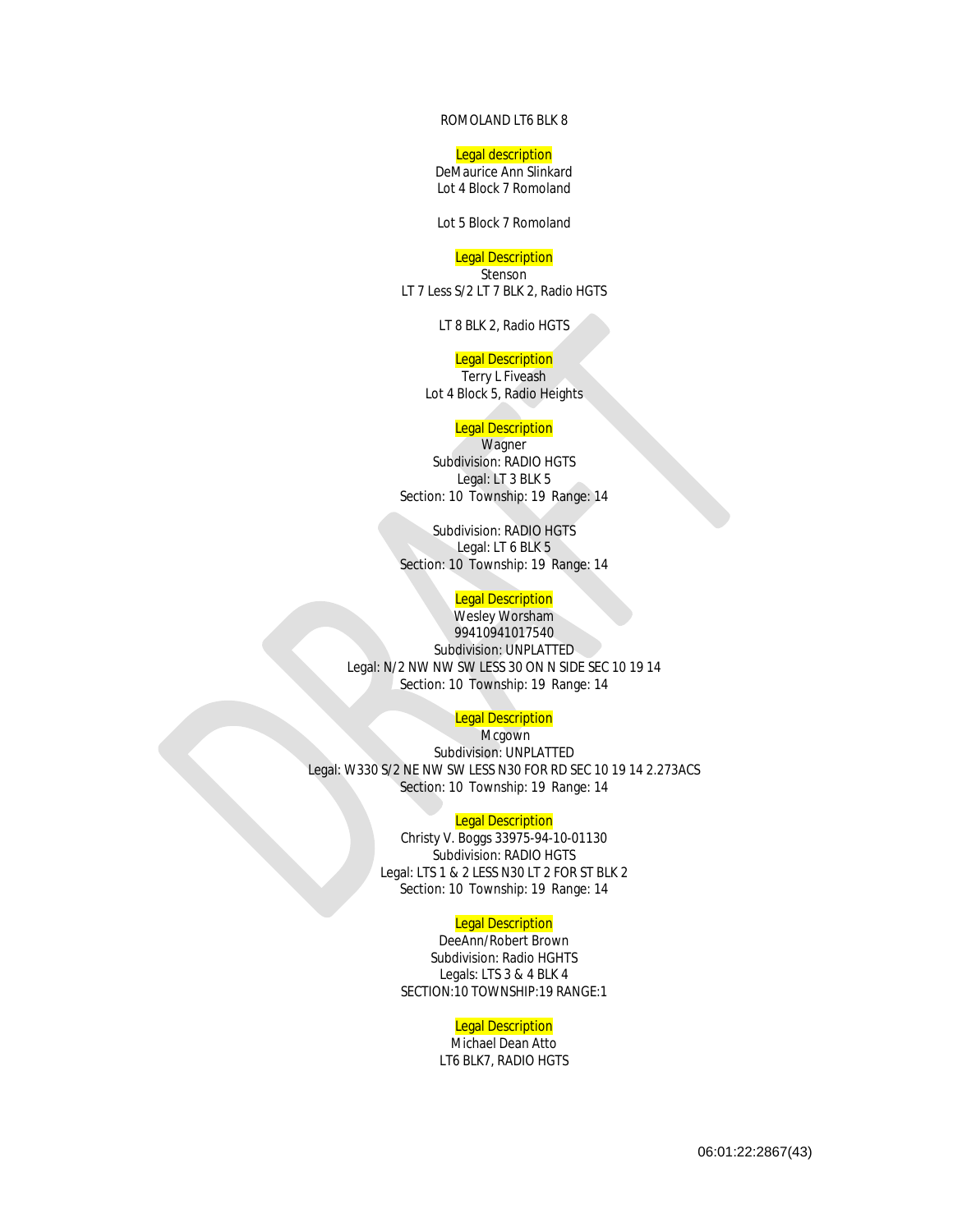\* \* \* \* \* \* \* \* \* \* \* \*

# **PUBLIC HEARING - PLATS**

**8. Patterson Farms** (CD 6) Preliminary Plat and Modification of the Subdivision and Development Regulations to extend block length, Location: West of the northwest corner of East 41<sup>st</sup> Street South and South 145<sup>th</sup> East Avenue (Continued from May 4, 2022 and May 18, 2022)

# **STAFF RECOMMENDATION:**

**Patterson Farms** - (CD 6)

West of the northwest corner of East 41<sup>st</sup> Street South and South 145<sup>th</sup> East Avenue

The Technical Advisory Committee (TAC) met on April 21, 2022 and provided the following conditions:

- **1. Zoning:** The property is zoned RS-4. Proposed lots conform to the requirements of the RS-4 district.
- **2. Addressing:** City of Tulsa will assign addresses to each lot. Assigned address is required to be affixed to the face of the final plat prior to approval.
- **3. Transportation & Traffic:** Sidewalks and ramps are required to be installed along both sides of all internal streets and along East 41st Street South. IDP approval is required prior to approval of final plat. Provide pedestrian connection to Reserve A through Block 4 to extend allowable block length. Provide a pedestrian connection to the northwest to connect pedestrians with the stub street and provide access to the soccer park immediately north. Modification of the subdivision regulations will still be required for block length on block 2. Add street names to the final plat. Temporary turnaround required for stub streets exceeding 150' in length.
- **4. Sewer/Water:** Sewer and water extensions are required to obtain IDP approval prior to approval of the final plat. Show all easements with recording information and dimensions.
- **5. Engineering Graphics:** Submit a subdivision control data sheet with final plat. Add "City of Tulsa" before Tulsa County in the plat subtitle. Show all platted properties in the location map and label all other property has unplatted. Label subject property. Provide a written legal description. Graphically show all property pins found or set associated with this plat. Provide a bearing angle from the face of the plat to be basis of bearing.
- **6. Stormwater, Drainage, & Floodplain:** Improvements to the stormwater system must obtain IDP approval prior to final plat approval.
- **7. Utilities: Telephone, Electric, Gas, Cable, Pipeline, Others:** All utilities indicated to serve the site must provide a release prior to final plat approval.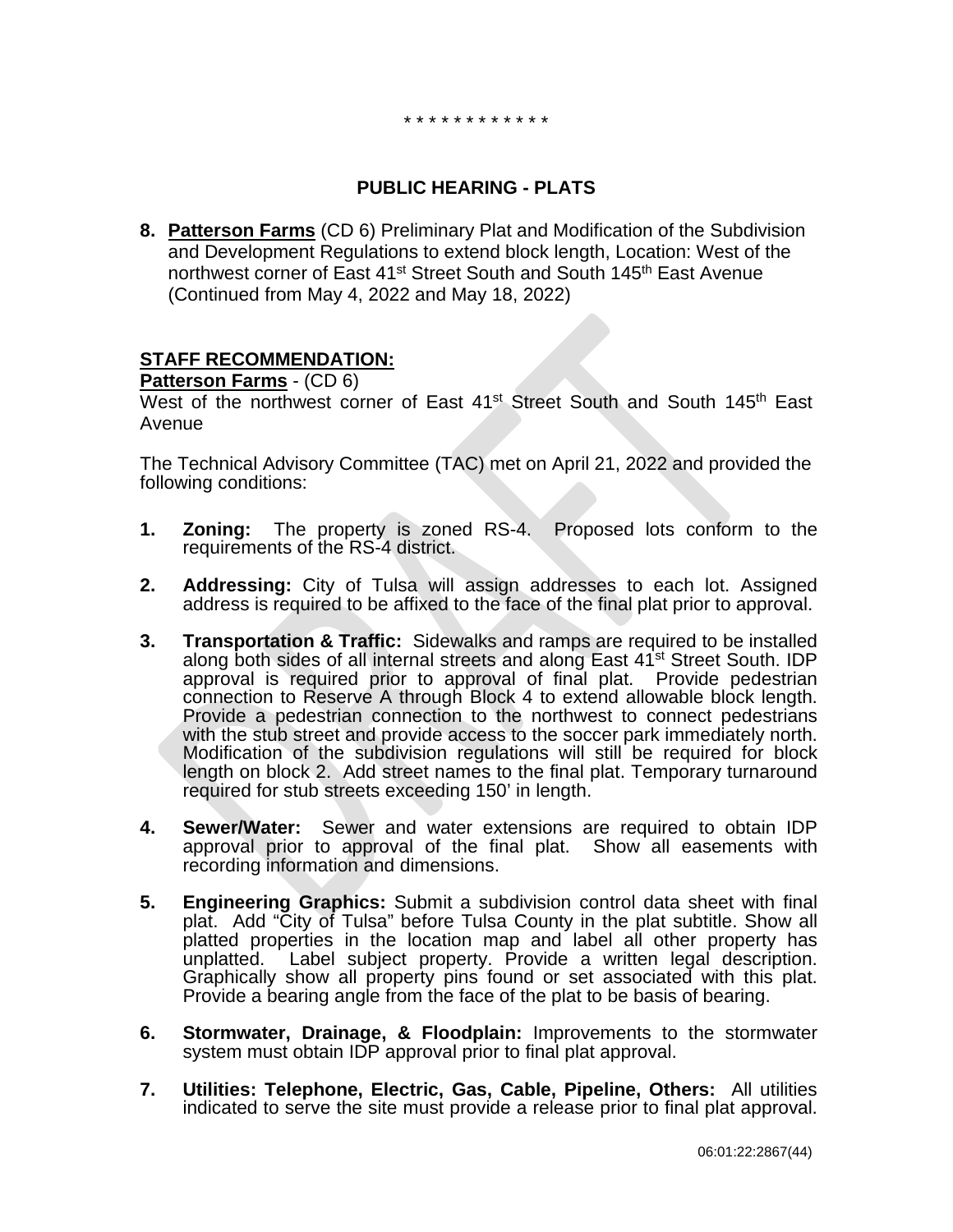Provide a Certificate of Records Search from the Oklahoma Corporation Commission to verify no oil & gas activity on the site.

### **Modification to the Subdivision & Development Regulations:**

The applicant has requested a modification to Section 5-030.3 of the *Subdivision and Development Regulations* to extend allowable block length for block 2. Staff recommends approval of the modification with the condition of the pedestrian connection being provided to the northwest to provide access to the soccer facility.

Staff recommends **APPROVAL** of the preliminary subdivision plat and the modification to the Subdivision & Development Regulations subject to the conditions provided by TAC and all other requirements of the Subdivisions Regulations. City of Tulsa release letter is required prior to final plat approval.

### **The applicant indicated his agreement with staff's recommendation.**

# **There were no interested parties wishing to speak.**

### **TMAPC Action; 10 members present:**

On **MOTION** of **REEDS,** the TMAPC voted 10-0-0 (Carr, Covey, Craddock, Kimbrel, Krug, Reeds, Shivel, Walker, Whitlock, Zalk, "aye"; no "nays"; none "abstaining"; Bayles, "absent") to **APPROVE** the Preliminary Subdivision Plat and the modification to the Subdivision & Development Regulations for Patterson Farms per staff recommendation.

\* \* \* \* \* \* \* \* \* \* \* \*

# **OTHER BUSINESS**

# **9. Commissioners' Comments**

Mr. Covey welcomed Ms. Carr as the new Mayor's designee to the Planning Commission replacing Jack Blair who was appointed as City Attorney.

Ms. Krug thanked staff for all the information provided in the staff report for item 2 regarding outreach, she though it was very thorough and helpful.

\* \* \* \* \* \* \* \* \* \* \* \*